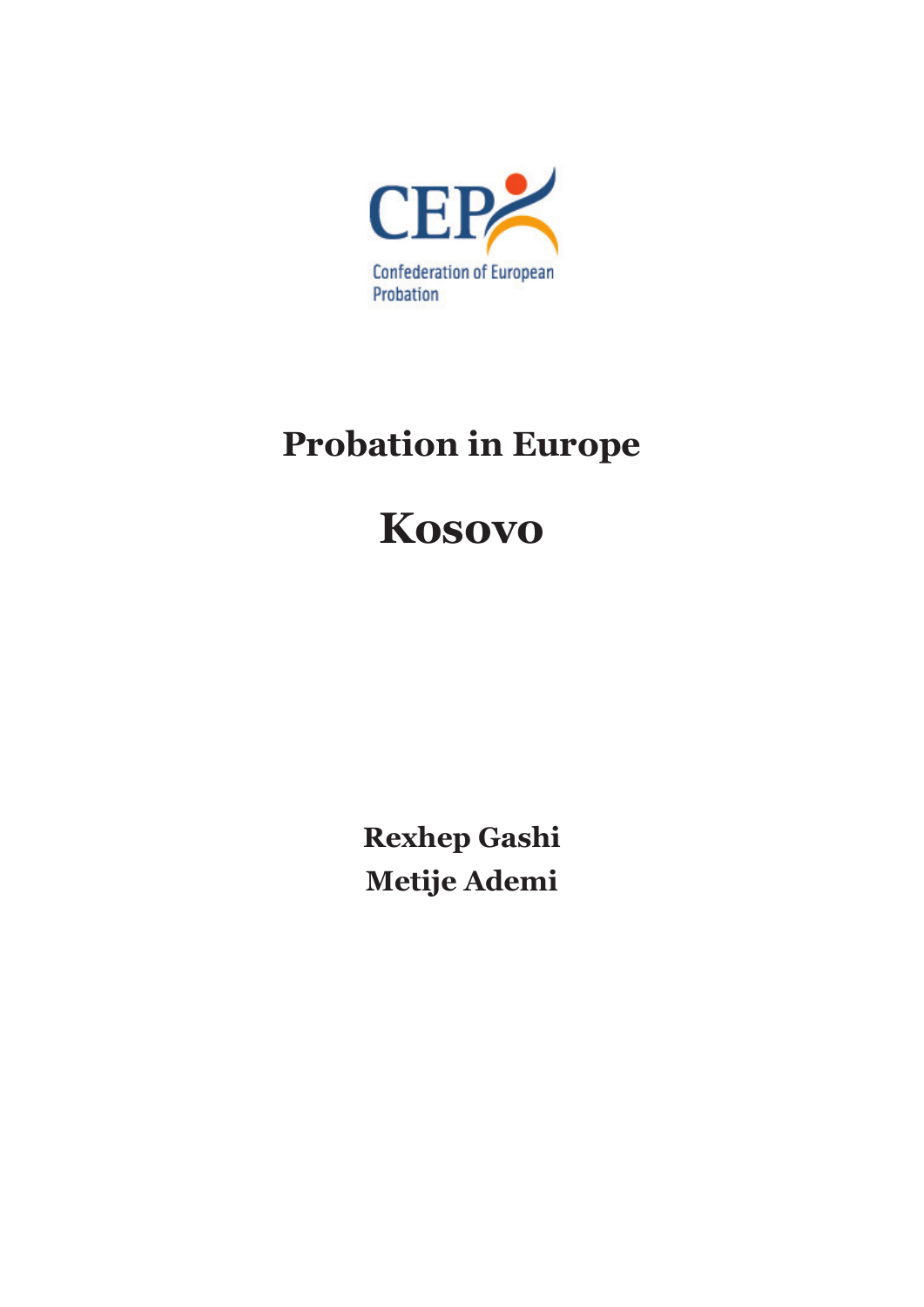

## **Probation in Europe**

Kosovo

## **Rexhep Gashi**

## **Metije Ademi**

Professor of the Law Faculty at University "Hasan Prishtina" of Prishtina Str. Agim Ramadani, 10000 Prishtina, Kosovo Email: rexhep.gashi@uni-pr.edu

General Director of the Kosovo Probation Service Ministry of Justice Former Rilindja Building VIth floor, Room 604 Prishtina, Kosovo Email: metije.ademi@ks-gov.net

December 2014

Edited by: **Anton van Kalmthout Ioan Durnescu**

ISBN/EAN: 978-90-820804-0-7

This publication was funded by the Ministry of Justice and Safety of the Netherlands and the Dutch foundation *Stichting Nationale Reclasseringsactie*

Published by:

CEP, Confederation of European Probation P.O. Box 8215 3503 RE Utrecht The Netherlands www.cep-probation.org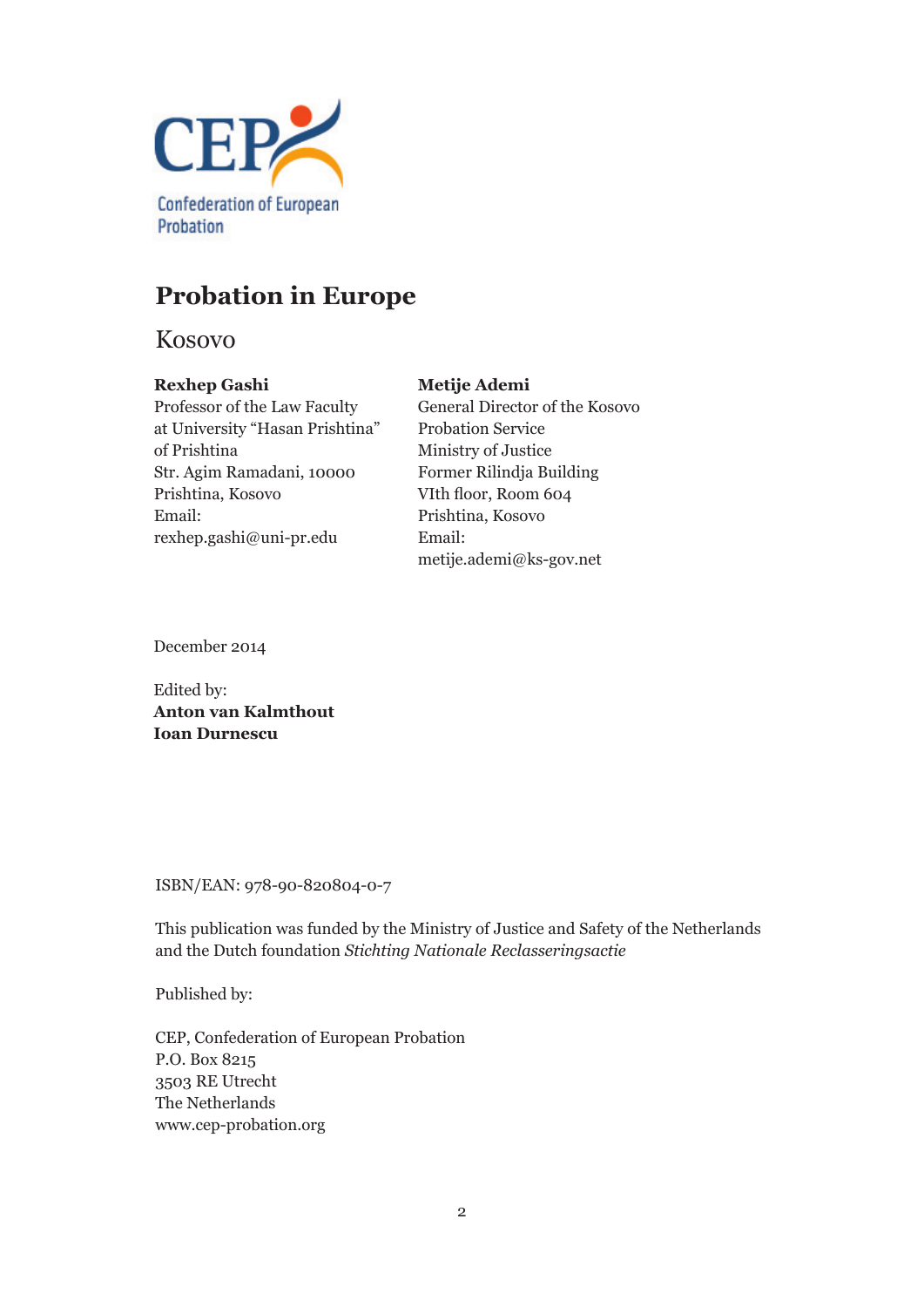# **Table of contents**

| 1. Introduction                                                         | $\overline{4}$ |
|-------------------------------------------------------------------------|----------------|
| 2. Historical Development of the Probation System                       | 5              |
| 3. Legislative Basis of the Probation System                            | 9              |
| 4. The Organization of Probation Services                               | 14             |
| 5. Different Stages of the Criminal Justice Process                     | 19             |
| 6. Probation Methodology                                                | 30             |
| 7. Finances, Accounting, Registration Systems and Evaluation Procedures | 32             |
| 8. Societal Support and Clients' Views                                  | 34             |
| 9. Probation Clients Rights                                             | 34             |
| 10. Developments to be expected                                         | 35             |
| 11. Important Publications                                              | 36             |
| 12. Main Addresses, Phone & Fax Numbers, E-mail Addresses, Home Pages   | 37             |
| Annex <sub>1</sub>                                                      | 38             |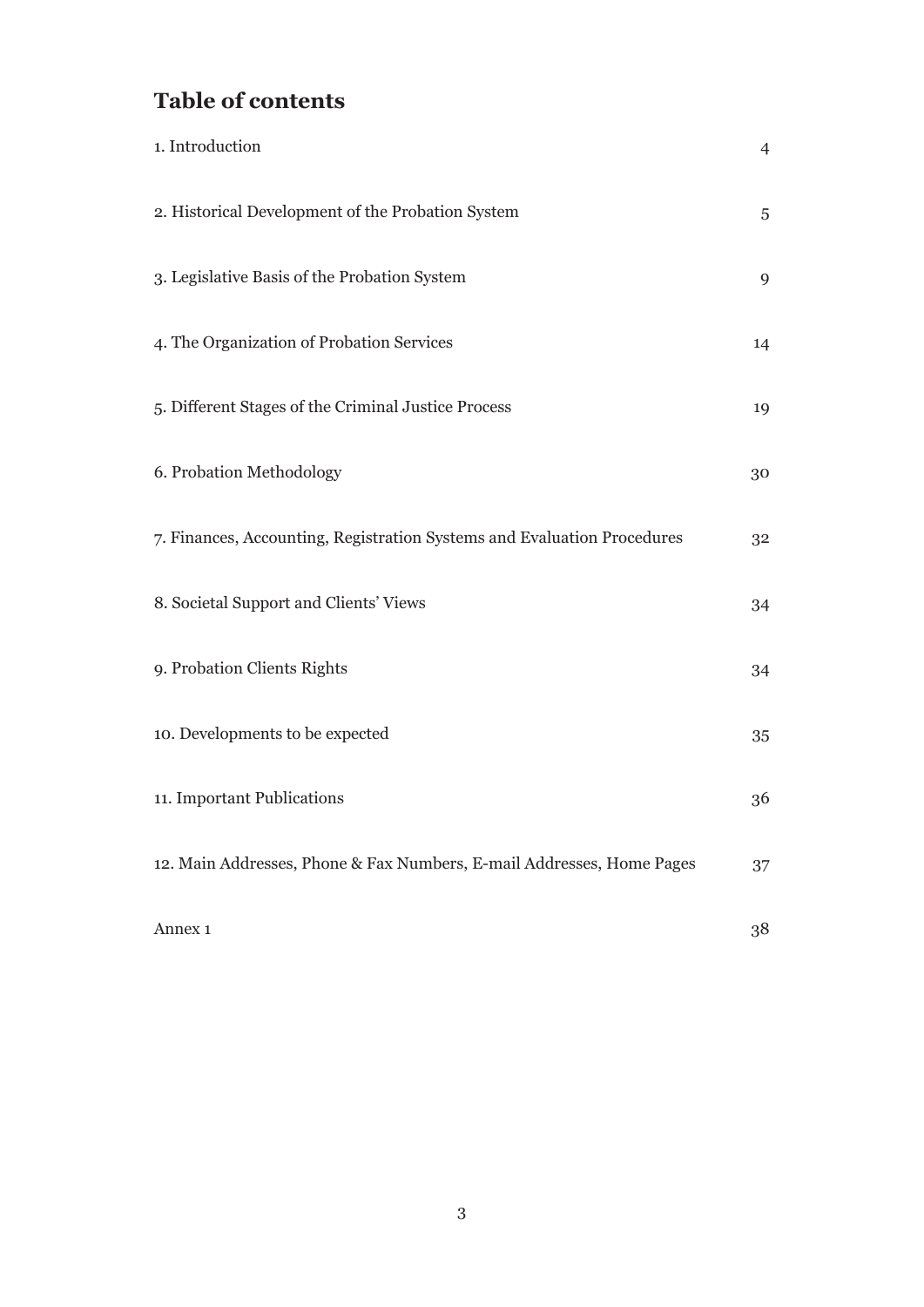## **1. Introduction**

#### **1.1. Probation organization(s)**

Kosovo Probation Service is the central body of the state administration which operates within the Ministry of Justice of the Republic of Kosovo. This service carries out its activity based on applicable laws of the Republic of Kosovo and other legal acts and international standards related to the organisation, implementation and supervision of alternative punishments and social reintegration of convicted persons. Kosovo Probation Service extends its activities throughout the territory of Kosovo and has the organizational structure which consists of the Central Probation Service Office, resident in Prishtina and regional probation offices. Central Probation Service Office monitors and oversees the legality of the organizational units of Probation Service and regional probation offices` operation and activity. The Director General of the Probation Service leads the Probation Service, whom is same time the head of the Central Office of the Probation Service, whereas the regional probation office (directorates) are located in seven (7) Kosovo regional centres and are led by the office directors. The regional probation centres are governed by the office directors appointed by the Director General, by means of an open vacancy in compliance with the Law on Civil Service of the Republic of Kosovo.

Probation activities in Kosovo`s Probation Service are carried out by probation officials (officers), who have the civil servants status. In accordance with the Law on Execution of Penal Sanctions, and other applicable laws and bylaws, probation officials are involved in the preparation of social inquiries and pre-sentence reports for the perpetrators of criminal offenses; enforcing diversion measures and educational measures for juveniles; implementation of the care program for juveniles released by this correctional institution; supervising and assisting perpetrators addicted to drugs or alcohol subject to mandatory rehabilitation treatment which is enforced in liberty; supervision and assistance to persons on conditional release, drafting reports on execution of alternative punishment and persons conditionally released for prosecution offices, courts or conditional release panel; maintaining the register on the execution of alternative punishments etc.

In performing its duties and responsibilities, Kosovo Probation Service has close cooperation with both governmental and non-governmental bodies of the Republic of Kosovo, public and private organizations, social work centres, as well as several nongovernmental organizations operating at national and international level, some of which extend their activities also in Kosovo.

#### **1.2. Probation activities in a nutshell**

Kosovo Probation Services carries out its activities in accordance with the legislation applicable in the Republic of Kosovo, and international rules and standards related to the execution of alternative measures and punishments and social integration of convicted persons. According to Article 235, paragraph 2 of the Law No. 04/L-149 on Execution of Penal Sanctions (*Official Gazette of the Republic of Kosovo, No. 31/2013*), this service is responsible for carrying out works related to:

- 1. organizing, applying and supervising the execution of the alternative punishments and the social re-integration of the convicted persons (probation duties);
- 2. preparing social inquiries and pre-sentence reports for the committals of criminal acts;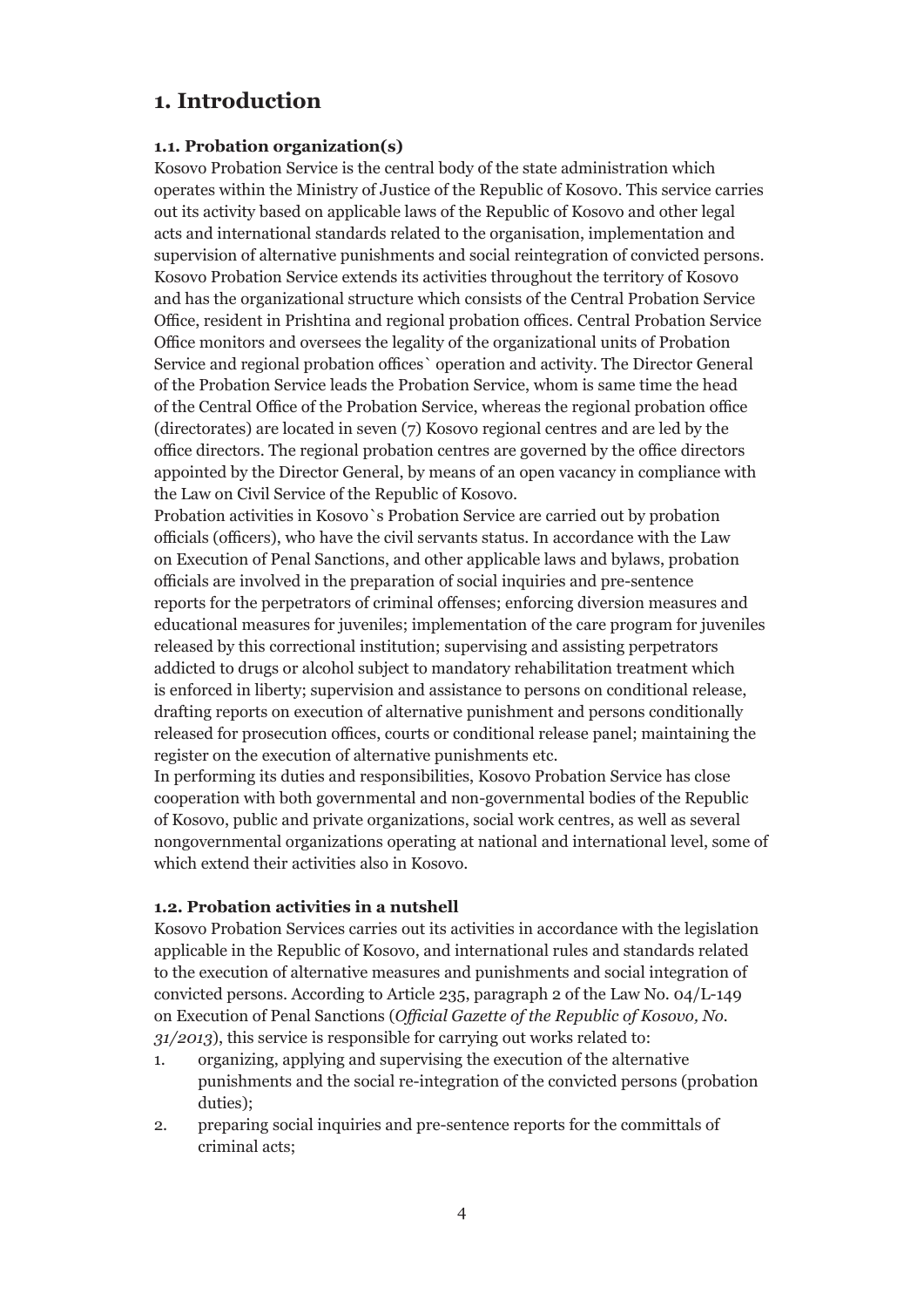- 3. evaluating criminal risk factors assessing the treatment needs of the committers of criminal acts;
- 4. enforcing diversion measures and educational measures for juvenile;
- 5. supervising and assisting convicted persons serving alternative punishments;
- 6. supervising and assisting perpetrators addicted to drugs or alcohol subject to mandatory rehabilitation treatment which is executed in liberty;
- 7. supervising and supporting the convicted persons on parole;
- 8. developing of individual supervising programs;
- 9. drafting of reports for the prosecutors, courts and Parole Panel on execution the measures and alternative punishments and on the conditional release of offenders;
- 10. guiding and supporting convicted persons on the completion of their sentence;
- 11. keeping evidence and registry of the execution of alternative measures and punishments in electronic system for data management;
- 12. any other task as defined by the Minister.

#### **1.3. General remarks about the implementation of Probation Rules**

As of 2006 until now, adoption of new bylaws and replacement of UNMIK regulations with the legislation adopted by the Assembly of Kosovo has been ongoing in the area of Probation Services. Adoption of new legal acts in the Probation Service area aimed the establishment of legal grounds for functionalizing this service and the adoption of many rules and standards provided by European Probation Rules. In this regard, some important legal acts have been adopted and enacted, such as: Criminal Code of the Republic of Kosovo (2013), Criminal Procedure Code (2013), Juvenile Justice Code (2010); Law on Execution of Penal Sanctions (2013) and the Regulation GRK-No.31/2013 on the Internal Organisation of the Ministry of Justice (2013). These legal acts provide important provisions related to the principals of Kosovo`s Probation Service, the purpose of executing alternative punishments, organising the probation service and its staff, and the activities of this service`s staff in different phases of imposing punishments and supervision of alternative punishment executions as well as assistance to drug or alcohol addicted perpetrators, supervision of execution of diversity measures on juveniles, and supervision and assistance to conditionally released persons, development of individual supervision program, etc. However, despite these positive abovementioned steps, there is much more to be done in the area of establishing the legal grounds and organising Kosovo`s Probation Office. In addition, there is a great need of developing bylaws with the aim of implementing applicable legal provisions, and there is great need to draft some new laws. It should be emphasized that currently the Law on Electronic monitoring of persons whose movement is limited by the decision of the court or of the conditional release panel, is under drafting. The purpose of this law is to increase the level of public safety and ensure effective enforcement of court`s and conditional release panel decisions.

## **2. Historical Development of the Probation System**

#### **2.1. History from the origins to 2008**

In its historical development, Kosovo`s territory for centuries has been occupied by foreign invaders and has been subject to the invader`s laws. During the rule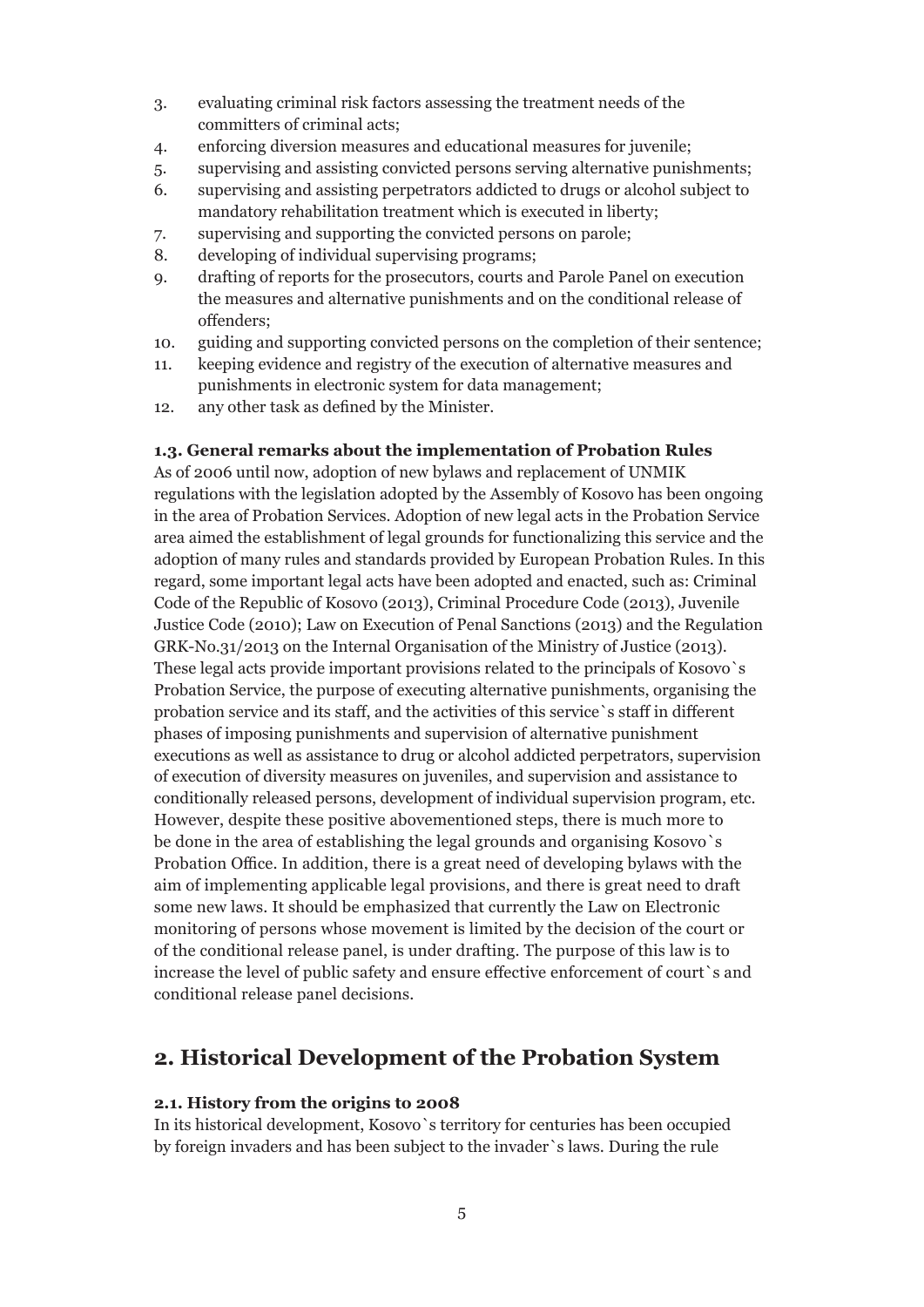of Ottoman Empire, Kosovo was a special administrative unit named the Vilayet of Kosovo. After the fall of the Balkan part of the Ottoman Empire and the establishment of the independent state of Albania (1912), the territory of Kosovo remained under the Former Republic of Yugoslavia, respectively enjoyed the status of the autonomous province within Serbia. After the World War II, Kosovo`s political and legal position did not substantially change until 1974, when under the Constitution of the SFRY of 1974, Kosovo gained a wider political-territorial autonomy being a constitutive element of the former Yugoslavian Federation, with broad authorisation in the legislative, executive and judiciary area. Upon abrogation of Kosovo`s autonomy in 1989, until June 1999, with regard to the area of execution of penal sanction and treatment of the position of convicted persons, in Kosovo were being used the provisions of several legal acts, particularly the provisions of the Criminal Law of the Socialist Autonomous Province of Kosovo (1977), and the provisions of the Law on Execution of Penal Sanctions (1977), a law which was uniquely implemented in the territory of Serbia, Kosovo and Vojvodina (See: *Law on Execution of Penal Sanction of 1977, Official Gazette of SFRY, No. 26/77, Belgrade*). After the war (12 June 1999), in Kosovo was established the administration of the United Nations Interim Administration Mission in Kosovo (UNMIK), which lasted until February  $17<sup>th</sup>$  2008, when Kosovo declared itself a sovereign and independent state. In February 2008, European Union Rule of Law Mission in Kosovo (EULEX) was established. In the after war period, Kosovo encountered a legal and institutional gap, due to the lack of its own laws. Thus, as a result of the new legal-political reality, and with the purpose of filling the legal gap, United Nations Interim Administration Mission started to enact other respective legal acts in the form of regulations. These regulations, inter alia, governed the issue of continuity, respectively discontinuity of Kosovo legislation. Among these regulations, it is worth mentioning the Regulation No. 1999/24, dated 12 December 1999 "On the Law Applicable in Kosovo" which determined that the applicable legislation in Kosovo includes: The regulations promulgated by the Special Representative of the Secretary-General (SRSG) and subsidiary instruments issued thereunder; and The law in force in Kosovo on 22 March 1989 *(See Article 1.1 of this Regulation).* In addition to implementing UNMIK regulations, many other legal acts, which are in compliance with international standards of developed countries, have been developed. With these legal acts were adopted many innovations and changes compared to the previous legislation. Among these innovations adopted by this legislation, undoubtedly, the provisions related to the establishment of Kosovo`s Probation Service are of the utmost importance. The service for execution of alternative punishments and social re-integration of convicted persons (Kosovo Probation Service) is a new service, created after the war in Kosovo and the establishment of the United Nations Interim Administration Mission in Kosovo (UNMIK). Many international and local experts, working within UNMIK`s Justice Department, gave their contribution in the establishment and functioning of this service. This service started to operate on 02 December 2002. Initially, it started as a pilot-project in Prishtina, under the competences of the Penal Management Division/ Department of Justice, as part of the First Pillar of UNMIK (Police and Justice). Kosovo Probation Service started with 5 local staff members in Prishtina. Since its establishment until now, this service has marked a great progress toward its consolidation and has given valuable contribution to preventing criminality and reducing the number of criminal offences recidivist. Thus, on October 6, 2003, this service recruited 16 additional probation officials, and at the same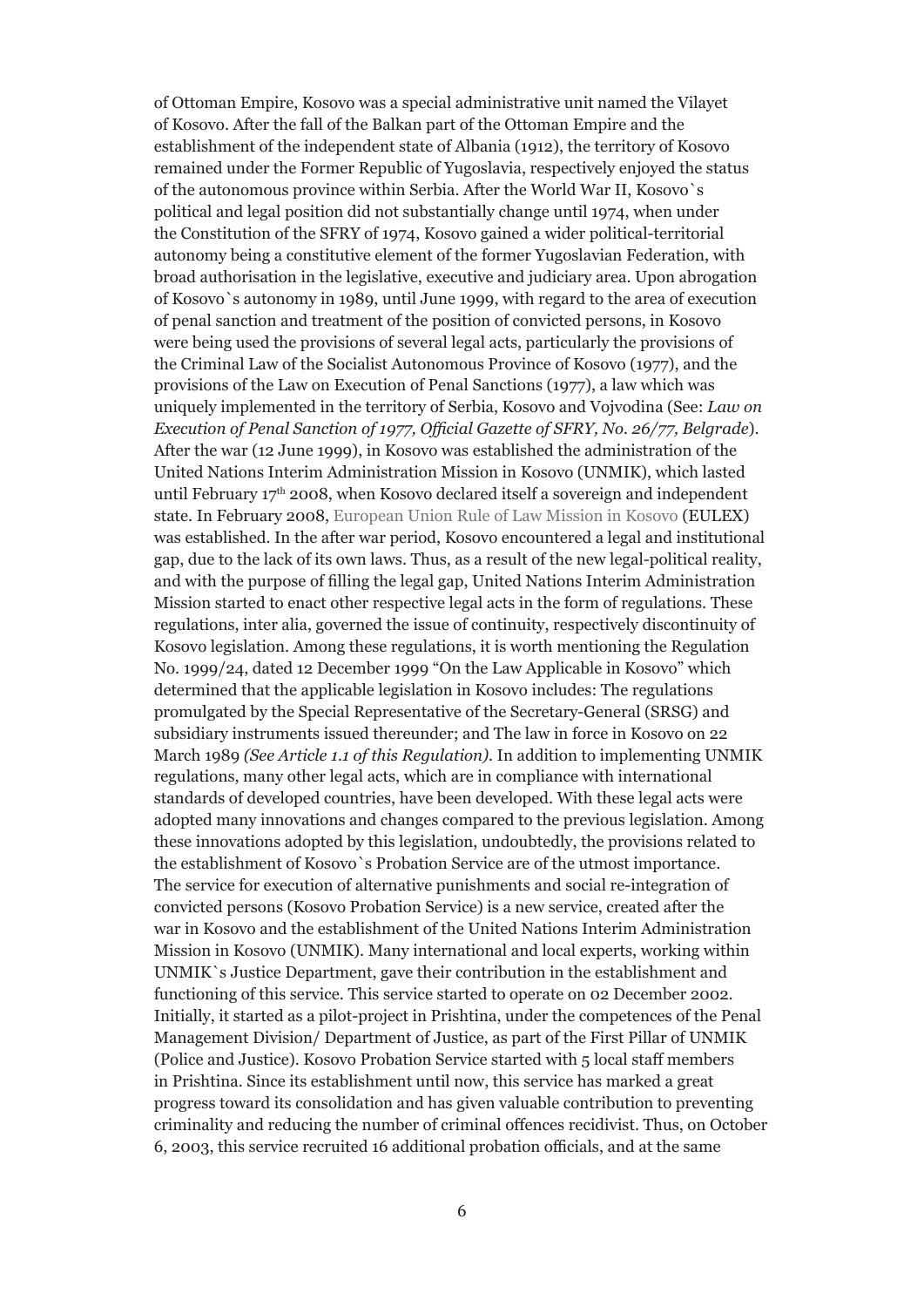time, opens the probation service offices in Prizren and Mitrovica and increases the number of staff in Prishtina region. On November 01, 2004, this service recruited 16 additional probation officers and for the first times opened its centres in Peja and Gjilan. Since its establishment until now, the number of new centres and the number of the service personnel has been continuously increasing.

This service, until the establishment of the Ministry of Justice on 20<sup>th</sup> of December 20051 , was an integral part of the Department of Justice, established on 2001, as part of the First Pillar (Police and Justice) of the United Nations Interim Administration Mission in Kosovo. Whereas, UNMIK`s Regulation No. 2006/26, dated 27 of April 2006<sup>2</sup> , determines the additional competences of the Ministry of Justice, including coordination and administration of Kosovo`s Probation Service. This Regulation created the legal basis for further transfer of competences to the Ministry of Justice. Based on this aforementioned UNMIK Regulation and the Law on the Execution of Penal Sanctions of 2004, Kosovo Probation Services conducts its activities within the Ministry of Justice of the Republic of Kosovo. Inter alia, the Ministry of Justice exercises its functions in the area of Kosovo`s Probation Service, such as: Development of policies and initiation of drafting laws in the field of probation services; exercising executive supervision toward the probation service; assisting in recruiting (employment), training and assessing the probation service staff.; providing analysis, statistics and information on the probation service; undertaking necessary measures to ensure personal data protection related to the probation services; cooperation with other organisations regarding re-integration and resocialisation of those treated by the probation service3 .

During post-war period, several important legal acts which contain important provisions related to the organisation and functioning of Kosovo`s Probation Service and treatment of convicted persons positions were adopted. The important codes and criminal laws of this matter, promulgated through UNMIK regulation are: The Provisional Criminal Code of Kosovo (UNMIK Regulation no.2003/25), The Provisional Criminal Procedure Code of Kosovo (UNMIK Regulation No.2003/26); Law on Execution of Penal Sanctions (UNMIK Regulation No.2004/46); and the Juvenile Justice Code (UNMIK Regulation No.2004/8). Moreover, the provisions of Kosovo`s Probation Service have been envisaged in other regulations issued by the UN Special Representatives of the Secretary General which refers to the treatment of persons convicted positions in correctional institutions, and several instructions and other acts issued by the Department of Justice and Kosovo Probation Service. A set of standards and requirements of several conventions and internationally known acts are adopted, which referred to the organisation of Kosovo`s Probation Services, position of convicted persons and their rights and freedoms have been foreseen by these legal acts.

By Provisional Criminal Code of Kosovo of 2003 the following types of punishments are provided: principal punishments (punishment of long-term imprisonment, punishment of imprisonment, punishment of fine), alternative punishments and accessory punishments. Whereas, the types of alternative punishments foreseen by

<sup>1</sup> Ministry of Justice is established with UNMIK`s Regulation No. 2005/53 dated 20 December 2005 "On amending UNMIK`s Regulation No. 2001/19 on the executive branch of provisional institutions of Self Government in Kosovo

<sup>2</sup> See: UNMIK Regulation No. 2006/27, dated 27 April 2006 "On amending UNMIK Regulation No. 2001/19 on the executive branch of provisional institutions of Self Government in Kosovo"

<sup>3</sup> See: Ministry of Justice, Strategic Plan 2006-2011, Prishtina, p.9.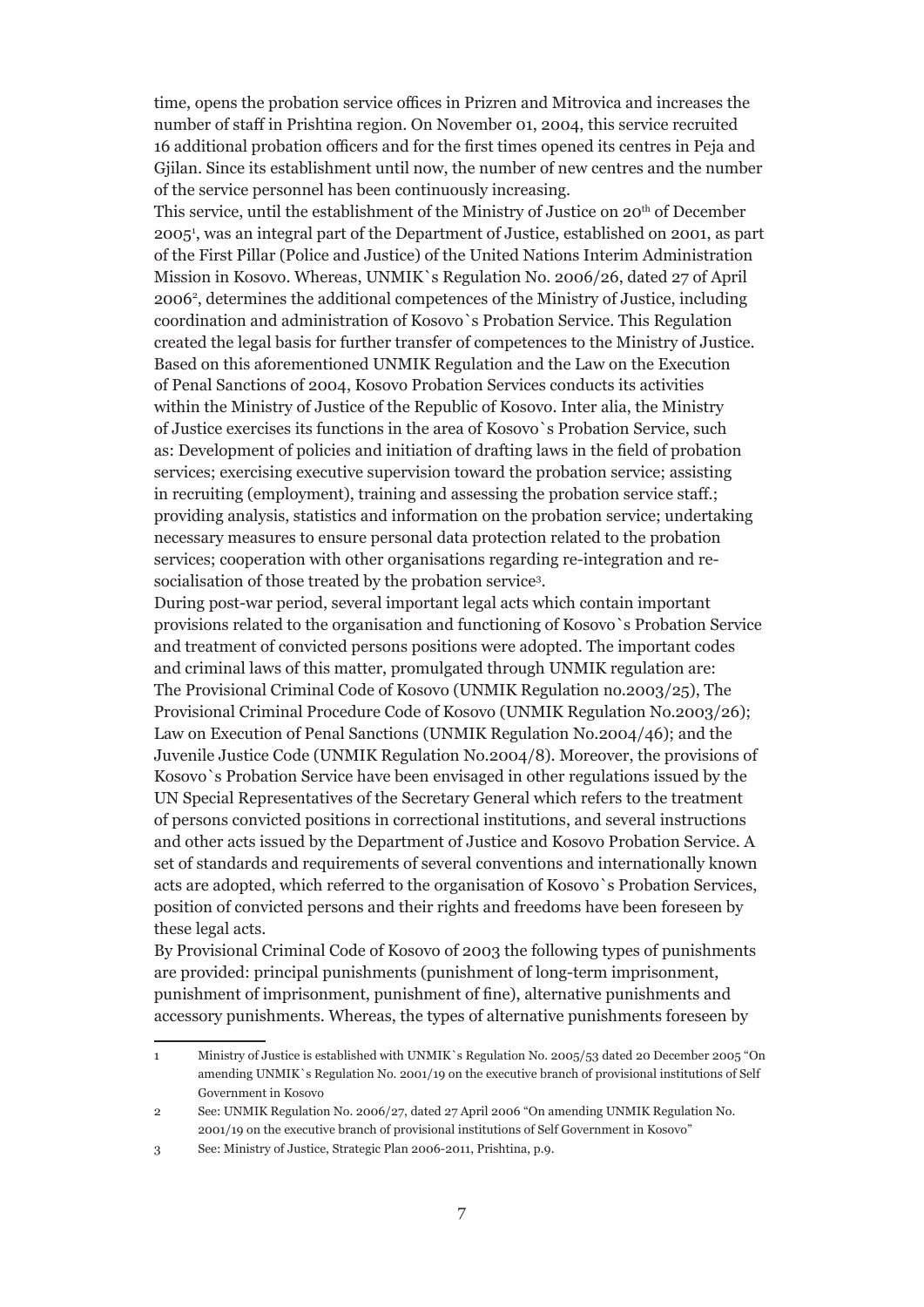this Code were the following: suspended sentence, suspended sentence with order for mandatory rehabilitation treatment; suspended sentence with order for supervision by the probation service; suspended sentence with order for community service work and semi-liberty. This code does not recognise death penalty, since such punishment was abrogated by UNMIK`s Regulation No. 1999/24 dated December 12<sup>th</sup> 1999. Instead of the death penalty, the punishment of 21 to 40 years of imprisonment was provided.

The Juvenile Justice Code of 2004 provides material penal provisions, criminal procedure and execution of measures and punishment against juveniles. This Code accepts many concepts, principles, institutions and solution from the provision of developed countries legislation on juveniles, and many standards and requirements of several convections and international acts have been adopted. This Code provides a large and advanced number of alternative measures and sanctions that could be imposed against juveniles perpetrators. The following are considered as measures imposed against juveniles: diversion and educational measures. Whereas the punishments are as follows: fines, order for community service work and juvenile imprisonment. This Code envisaged provisions related to the role and activity of the Probation Service in the execution of several measures and punishments toward juveniles, particularly in the execution of diversion measures and the order for community service work.

No doubt that among these legal acts which have been adopted after the war in Kosovo, the Law on Execution of Penal Sanctions of 2004 is of particular importance, a law which includes substantial and important changes and several innovations compared to the previous penitentiary legislation. This law contains provisions related to the execution of alternative punishments and the role of the probation service in supervising the execution of these punishments. According to Article 150, paragraph 1 of this law: "An alternative punishment shall be executed in a manner that is consistent with the dignity and basic rights and freedoms of the convicted person and his or her family". As an innovation, this law includes provisions related to Kosovo`s Probation Service. It also determines in details the responsibilities of Kosovo`s Probation Service, which is otherwise named as the Service for the Execution of Alternative Punishments and the Social Reintegration of Convicted Persons (the Probation Service). According to Article 194 of this Law, Kosovo`s Probation Service is responsible for the following: 1) Preparing social inquiries on juvenile offenders; 2) Supervising and assisting convicted persons serving alternative punishments; 3) Supervising and assisting perpetrators addicted to drugs or alcohol subject to mandatory rehabilitation treatment which is executed in liberty; 4) Supervising and assisting convicted persons granted conditional release; 5) Guiding and supporting convicted persons on the completion of their sentence; and 6) Any other task as defined by the competent public entity in the field of judicial.

#### **2.2 Recent history from 2008 to 2014**

Following the declaration of independence by Kosovo on 17 February 2008, alongside the hard work to establish the new bodies and institutions of Kosovo, there was a greater commitment in the area of further development and consolidation of Kosovo's Probation Service. As of 2008 until now, this service has been significantly expended, covering Kosovo`s entire territory through opening new regional offices and thus increasing its probation staff. Also, during this time period, significant progress had been made in the further organisation and structuring of Kosovo`s Probation Service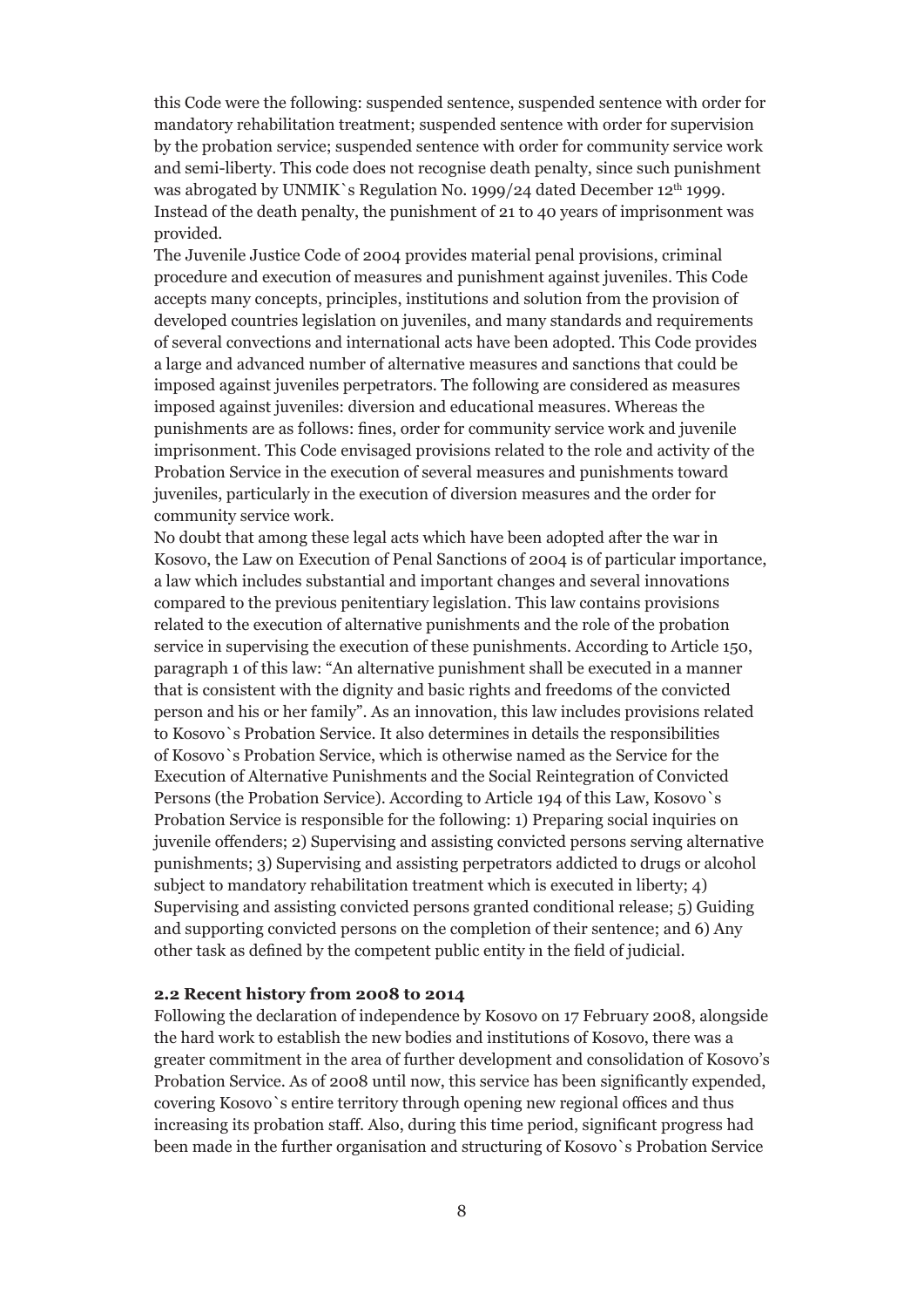in compliance with the new legal provisions.

One of the most important products adopted after the declaration of independence of Kosovo is most certainly the Constitution of the Republic of Kosovo which entered into force on  $15<sup>th</sup>$  of June 2008. This high legal act foresees important provisions in the area of fundamental rights and freedoms, in compliance with international conventions and advanced western standards. Article 22 of this Constitution guarantees direct implementation of international agreements and instruments in the field of fundamental human rights and freedoms, prioritising their implementation, in case of contradiction with provisions of other Kosovo institutions law and acts. This legal provision of the Constitution is of the utmost importance for the treatment of convicted persons as well, including persons convicted with alternative punishments, since it guarantees implementation of such international legal acts in the field of Kosovo Probation Service. During this period, several important codes and laws, which contain provisions referring to the organisation and activities of Kosovo`s Probation Service, have been adopted. In this regard the adoption of certain criminal codes should be mentioned, such as: Juvenile Justice Code (2010); The Criminal Code of the Republic of Kosovo and the Criminal Procedure Code that have entered into force on January 1st 2013. Also of great importance to Kosovo's Probation Service was the adoption of the Law on the Execution of Penal Sanctions and the Regulation GRK-No.31/2013 on the Internal Organisation of the Ministry of Justice, which have entered into force on 2013. These legal acts further expanded the competences of Kosovo Probation Service and govern its organisational structures.

## **3. Legislative Basis of the Probation System**

#### **Relevant Probation Rules**

With applicable legislation of the Republic of Kosovo is adopted a number of requirements and principles that provide the European Probation Rules. Pursuant to Article 4 of the Law on Execution of Penal Sanctions in 2013, the purpose of execution of criminal sanctions, including alternative punishments is also the resocialization and reintegration of convicted persons into society and their preparation for life in a socially responsible way. It also serves the purpose of protecting society by preventing the commission of other criminal offenses and restraining others from committing criminal offenses. Pursuant to the legislation in force and rules of procedures and standards of Kosovo Probation Service's adopted in 2014, this service attempts to develop a sense of convicted persons' responsibility towards the community and victims as well as to support and encourage their social reintegration. During its work, it makes an effort to create positive relationships with offenders; this shall be observed during the supervision of the execution of alternative punishments, the execution of diversion and supervision of conditionally released persons. These positive forms of mutual cooperation especially come into consideration upon preparation of social inquiries, various reports, site visits, contacts with convicted persons and other forms of giving advices, assistance and guidance specific to convicted persons.

By observing European Probation Rules, Article 235, paragraph 3 of the Law on Execution of Penal Sanctions explicitly stated: "Ministry of Justice and Probation Service shall cooperate with state bodies, scientific and other institutions, local government bodies and other institutions and legal persons as well as share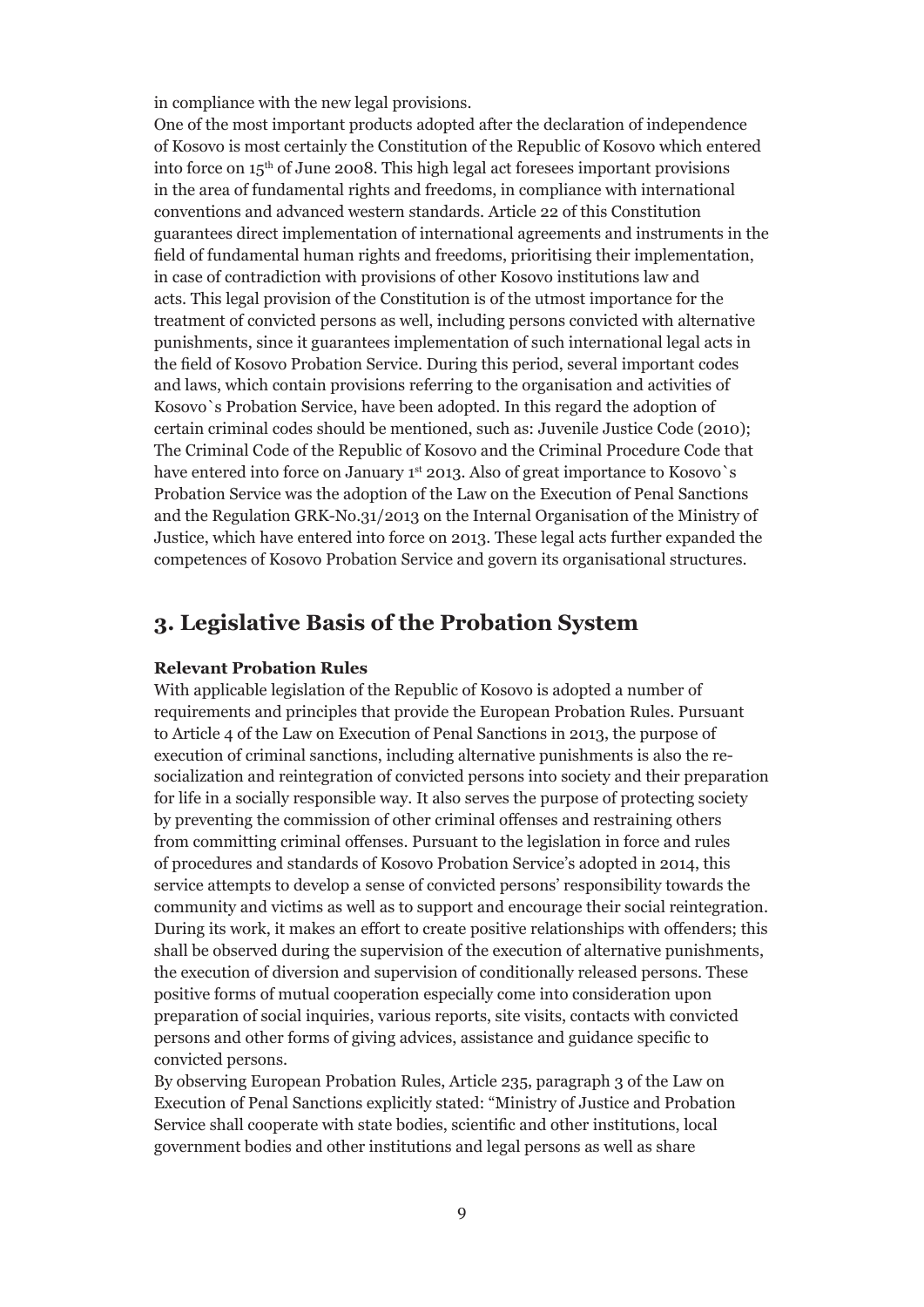relevant information for the purpose of implementing probation duties" (Rule 8). Although that, Rule 34 of the European Probation Rules provides the possibility of volunteers involvement in certain aspects of probation work, so far, this practice was not applied in Kosovo Probation system, due to the lack of legal provisions that would foresee the inclusion of volunteers in this field. In compliance with European Probation Rules, the Kosovo Probation system, probation officers, who are in contact with victims, informs them that penalties or measures taken by the competent authorities are not solely based on damage caused, but also in a number of factors and circumstances of social and personal nature (Rule 95). This obligation arises not only from the provisions of laws but also by the bylaws adopted by Kosovo Probation Service. Kosovo criminal legislation expressly provided that when a court imposes an alternative punishment and orders the fulfilment of any obligation under the provisions of the Criminal Code of Kosovo, the probation officers supervise the fulfilment of this obligation. According to Rule 97 of the European Probation Rules, in fulfilment of this obligation or reinstatement of restorative justice, the criminal legislation of Kosovo clearly defines rights, responsibilities of offenders, victims and the community in general. However, more will need to be done in this regard, especially in the field of a more advanced training for probation staff in order to successfully complete these duties. Although Rule 98 of the European Probation Rules provides the possibility of implementing the expertise and the use of probation experience in developing strategies to reduce crime, however not much has been done in the Kosovo probation system in this regard.

#### **3.1. Legislative Basis**

Legal basis for the organization and scope of Probation Service consists of provision of numerous laws and bylaws, such as; Criminal Code of the Republic of Kosovo (2013); Juvenile Justice Code (2010); Law on Execution of Penal Sanctions (2013) and Regulation of the Government of the Republic of Kosovo on the internal organization of the Ministry of Justice (2013). In addition, certain provisions of the Criminal Procedure Code (2013) are also considered as another legal base, which relates to the procedural aspects of probation service functioning. In addition, rules of procedures and organization of probation service is governed by several laws adopted by the Ministry of Justice and the Kosovo Probation Service.

Criminal Code of the Republic of Kosovo provides legal provisions that envisage the types of alternative punishments such as: suspended sentence, semi-liberty, and an order for community service work; when imposing a suspended sentence, the court may also impose an order for mandatory rehabilitation treatment, and order for supervision by the probation service (Articles 49 and 61). Such provisions provide also responsibilities and duties of probation service such as: preparation of pre-sentence report to be reviewed by court upon imposing some alternative punishments, the role and duties of probation service in the execution of an order for community service work, etc. For instance: Article 60, paragraph 2 of this Code provides that, when imposing an order for community service work, the court shall order the convicted person to perform unpaid community service work for a specified term of thirty (30) to two hundred forty (240) working hours. The probation service will determine the type of community service to be performed by the convicted person, designate the specific organization for which the convicted person will perform the community service, decide on the days of the week when the community service work will be performed and supervise the performance of the community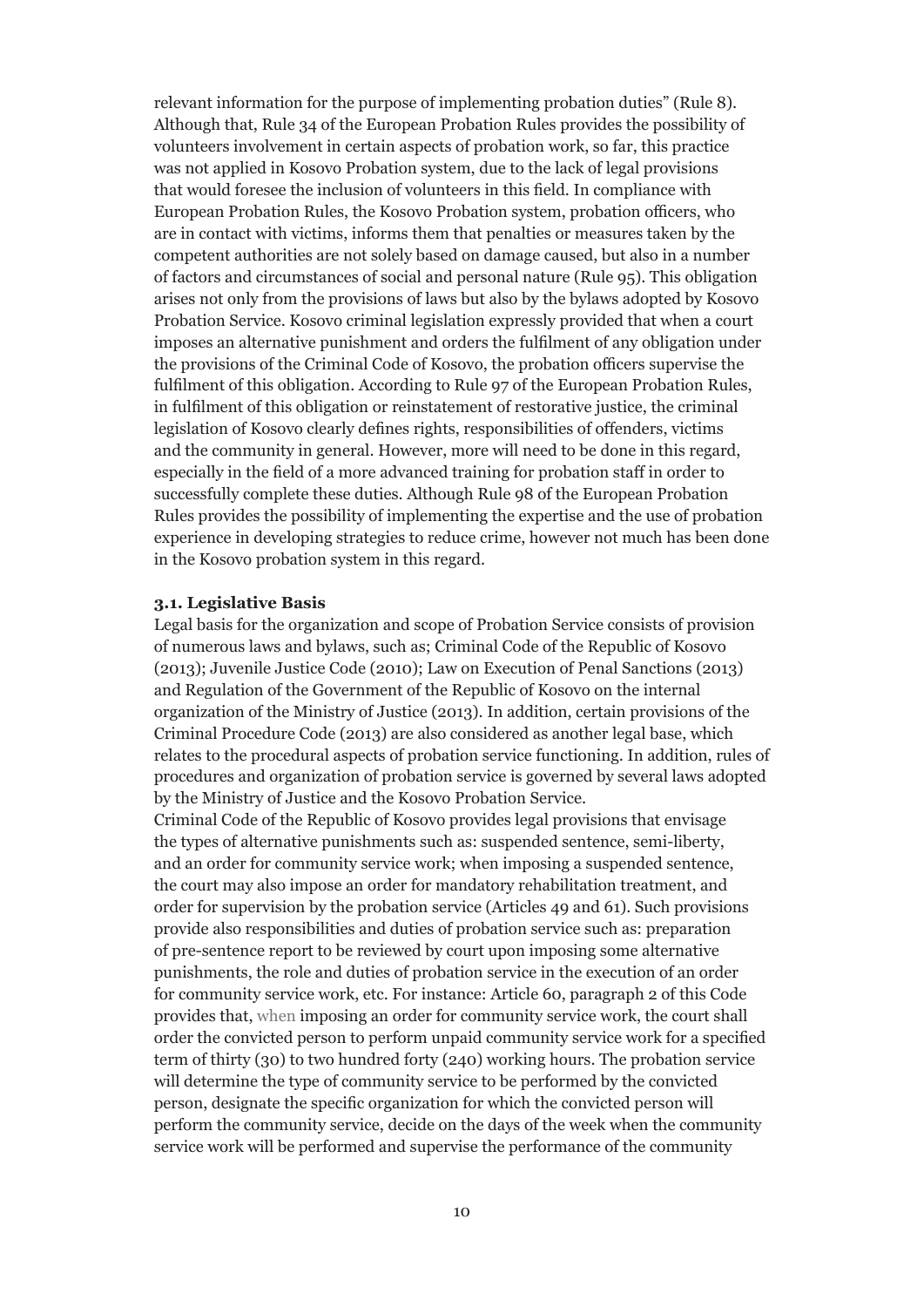service work.

Juvenile Justice Code also provides important provisions related to the role and scope of the Probation Service in supervision of some measures and punishments against juveniles. This Code provides the purpose and types of some diversion measures and educational measures that can be applied to juveniles, which measures are executed by the probation service. Also, Article 31 of this Code provides an order for community service work, like as type of alternative punishment that can be applied to juveniles, as well as the role and duties of probation service in the implementation of this punishment. This Code envisages important provisions referring to probation service, especially in the section governing the execution of measures and punishments against juveniles. In this regard, the probation service is involved directly in the execution of diversion (Article 83), and educational measures (Articles 84-88, 91-98, etc.). In addition, this service is also involved in the execution of an order for community service work (Articles 132-133), as well as in other fields related to the scope of this service.

Law on Execution of Penal Sanctions undoubtedly contains numerous provisions that refer to the activity and organization of the Kosovo Probation Service. These provisions are provided in part III (three) of this law, dealing with execution of alternative punishments as well as probation service role and activities prior to imposing of alternative punishment when considering the pre-sentence report prepared by this service. This activity is also considered upon preparation of alternative punishment revocation report, which shall include information on the violation of alternative punishment terms or failure to perform an obligation, whereby the convicted person shall be notified with the content of such report to provide him/her with the right to respond on that report. The Courts are based on such Report upon reviewing of revocation of an alternative punishment. In addition, this service activity is directly put on implementation during the execution of alternative punishments. This law also contains provisions dealing with the activities and organizational structure of the Kosovo Probation Service (Articles 235-239). The provisions of this law govern the operation of Probation Service during the execution of measures of mandatory treatment for offenders addicted to drugs and alcohol. Therefore, article 173 provides the information that when a court imposes a measure of mandatory rehabilitation treatment, the health institution, the correctional facility or appropriate institution, in cooperation with the Probation Service, shall determine the rehabilitation treatment program for a person subject to a measure of mandatory rehabilitation treatment. The Probation Service shall supervise such person's compliance with the rehabilitation treatment program, in cooperation with the health institution, the correctional facility or appropriate institution, and every two (2) months, the Probation Service shall send a report to the court on the progress of the rehabilitation treatment program based on information provided by the competent health care institution, the correctional facility or other appropriate institution. Under the provisions of the Law on Execution of Penal Sanctions, Kosovo Probation Service activity lies in the supervision and assistance to conditionally released persons. Hence, under Article 121 of this law, after submission of appeal for conditional release, the Director of correctional facility shall request from Probation Service to conduct the visit of convinced person and to sign agreement on its supervision after conditional release. Whereas, Article 124 provides the obligation of the conditionally released person in relation to the probation service, as well as this service prepare progress monitoring reports on persons conditionally released, which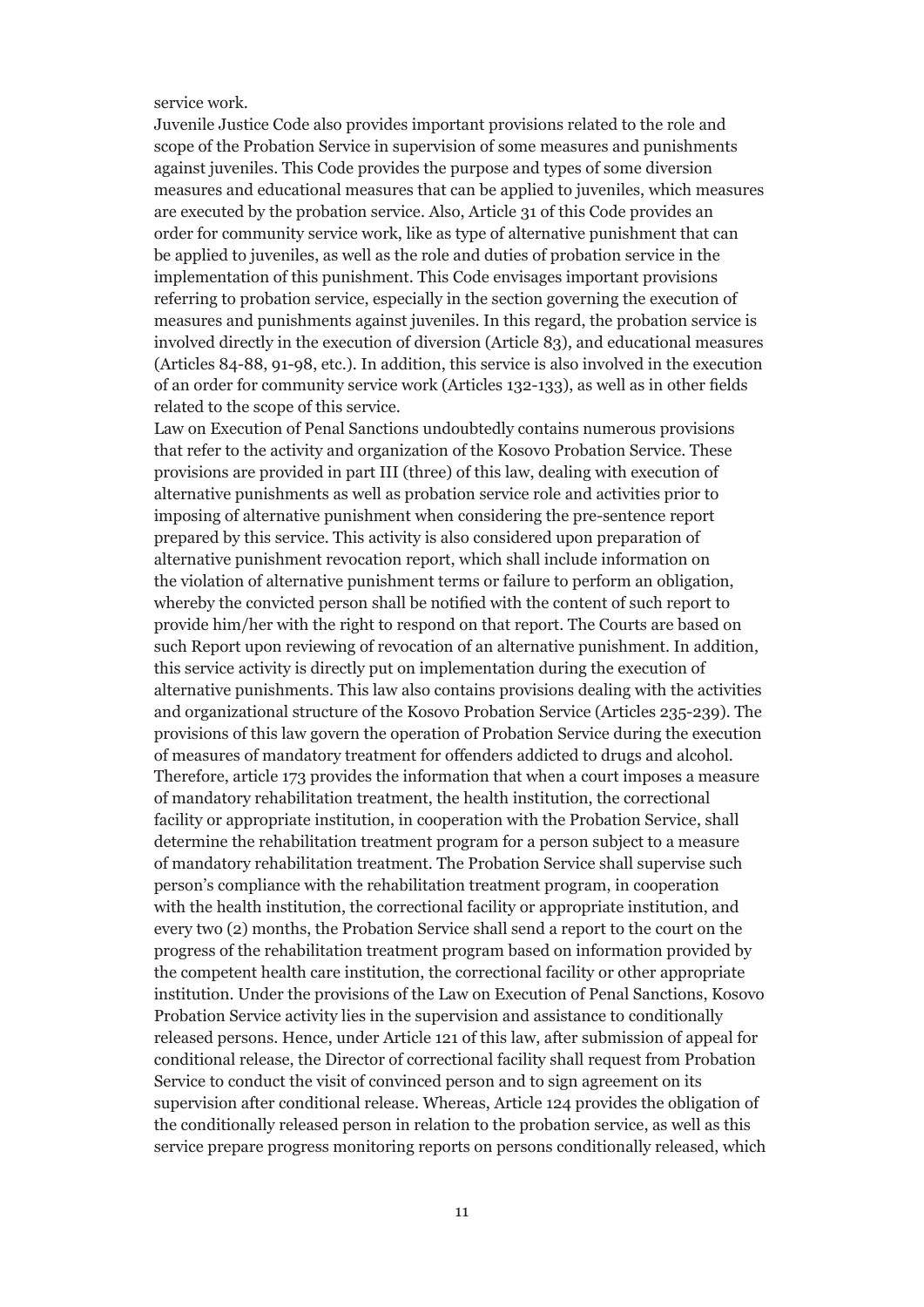reports are submitted to the Conditionally Release Panel. In addition, if the convicted person does not fulfil certain obligations, the Probation Service may propose the revocation of conditional release. The provisions of this law provide other activities of probation services related to provision of guidance and assistance to persons convicted at the end of their sentence and other tasks.

Regulation of the Government of the Republic of Kosovo on the internal organization of the Ministry of Justice also is an important legal act that contains important provisions relating to the organizational structure of this service. This regulation clearly defines the organizational structure of Kosovo Probation Service and the duties and responsibilities of the basic organizational units of this service. It determines the number of employees at central and regional departments of Probation Service in the entire territory of Kosovo.

#### **3.2 Mission and Mission statement**

The mission of the Kosovo Probation Service is not expressly provided by legal acts that relate to the role and activities of this service. However, upon analysis of provisions of such laws and regulations, it is clear that this mission shall provide assistance, protection, guidance and support to convicted (sentenced) persons with the aim of their successful reintegration and re-socialization into society, prevent the commission of criminal offences, always with the aim of protecting the society from crime and reduce recidivism level. This service has a mission to prepare convicted (sentenced) persons for life in society, assisting them to fulfil the obligations arising from the execution of alternative punishments and their training for responsible behaviour. In addition, this service, through its activities, aims to develop a sense of convicted person's responsibility towards the community and victims and to assist and encourage its successful integration into society. This mission is clearly noted in the provisions of the Law on Execution of Penal Sanctions, when it comes to the purpose of execution of penal sanctions (Article 4), but also the guiding principles of this law (Article 5).

Another mission of Kosovo Probation Service is the promotion and organization of participation of institutions as well as public and private bodies and individuals in reintegration process. This service also affects the judicial authorities, through the implementation of tools and modern methods of treatment and rehabilitation of convicted (sentenced) persons with an alternative punishments and success in the reintegration of these persons into society, to extend their scope of imposing alternative measures and sanctions, since these measures and sanctions have very positive effects on convicted persons and their families, thereby it helps on saving the state budget and to reduce overcrowding in correctional institutions. Another mission of this service is the creation of positive relationships with offenders, especially this should be considered during the period of supervision of the execution of alternative punishments, the execution of mandatory measures for rehabilitation treatment, and alcohol addicted offenders, the execution of diversion and supervision of conditionally released persons.

#### **3.3. Crime Prevention**

By legal provisions set forth in the Criminal Code of the Republic of Kosovo, Law on Execution of Penal Sanctions and by other legal acts it is obvious that the purpose of execution of alternative punishment and other measures, and the role of probation service on execution supervision in this regard, is special and general prevention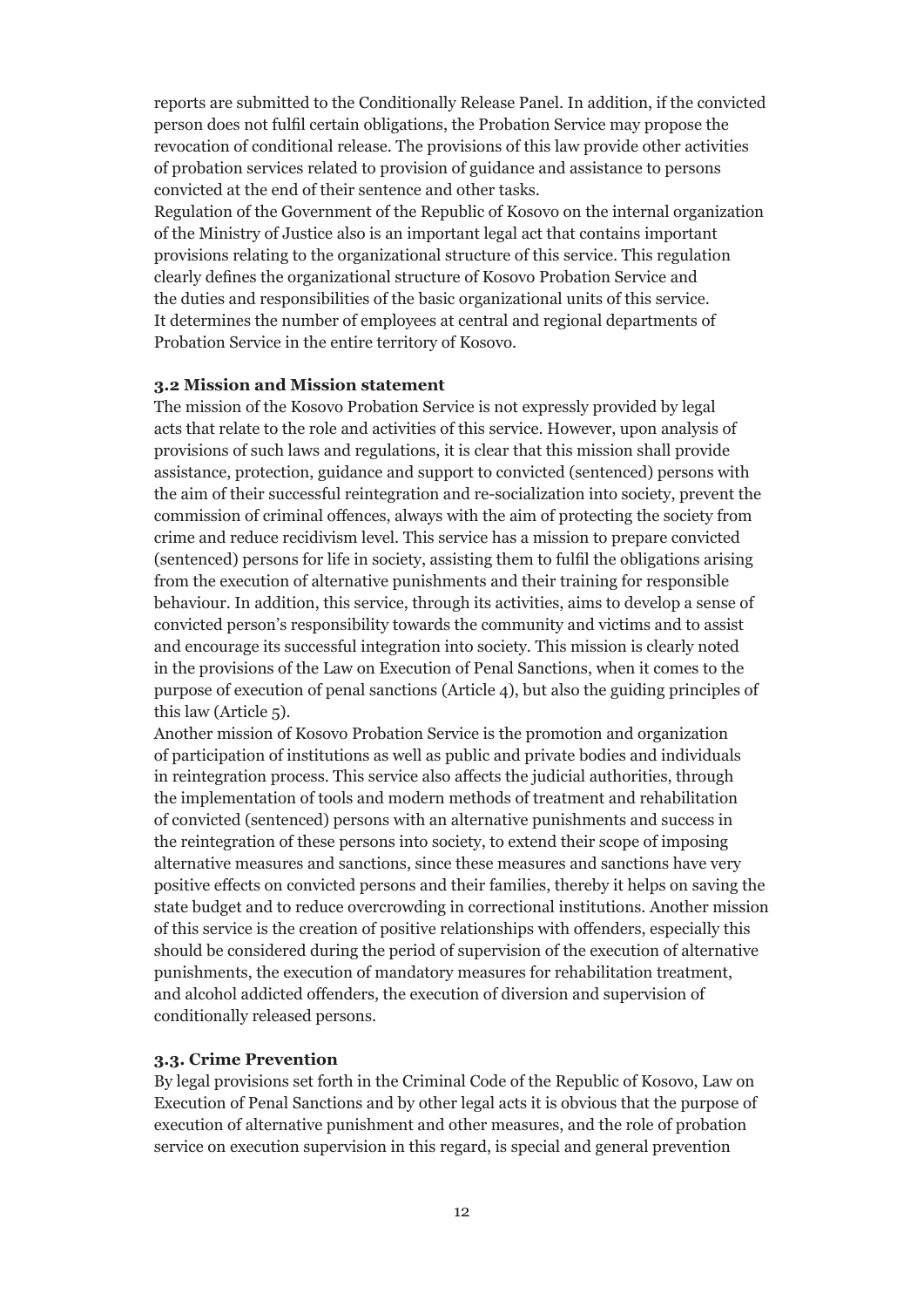of crime and the re-socialization of offenders with the aim of their successfully reintegrating into society. Thus, under Article 41 of the Criminal Code of Kosovo, the purpose of punishment, including alternative punishments are: to prevent the perpetrator from committing criminal offenses in the future and to rehabilitate the perpetrator; to prevent other persons from committing criminal offenses; to provide compensation to victims or the community for losses or damages caused by the criminal conduct; and: to express the judgment of society for criminal offenses, increase morality and strengthen the obligation to respect the law. Meanwhile, Article 4 of the Law on Execution of Penal Sanctions sets out that the execution of penal sanctions shall aim at the re-socialization and reintegration of the convicted person into society and prepare him or her to conduct his or her life in a socially responsible way. The execution of penal sanctions shall also serve the purpose of protecting society by preventing the commission of further criminal offences and restraining others from committing criminal offences. By conducting general and special prevention of crime and reintegration of the convicted into society, Kosovo Probation Service cooperates with state bodies (police, courts, etc.), scientific and other institutions, local government bodies and other institutions such as schools, educational-correctional centres, centres for social welfare, families of offenders, etc.

#### **3.4. Victim assistance**

The applicable legislation of Republic of Kosovo that governs Probation Service activity has not paid attention to providing assistance and support that probation service needs to carry out to victims of criminal offences. However, this assistance does exist in some form but on a small scale and is expressed rather through cooperation that this service has with some bodies and institutions that deal directly with providing assistance to victims of crime. Particularly this assistance is manifested in event of execution of diversity measure: Mediation between juvenile offenders and the injured party, including an apology by the juvenile to the injured party; where the role of probation service has to do with drafting of an agreement between these two parties, including the assistance given to the injured party. We believe that in the future shall be drafted legal provisions concerning delivery of assistance by this service, to categories of victims of crime and to specify concrete duties and procedures with regards to providing this assistance.

#### **3.5. Volunteers involvement**

Given the fact that Kosovo Probation Service is a new service in the region and therefore does not have a long tradition, even the legal provisions which refer to the involvement of volunteers in some activities of this service are lacking. However, we believe that in future, along with the experience gained by this service, also legal provisions that would foresee the involvement of volunteers in some activities of the service, in particular in providing assistance to victims of crime and persons released from serving the sentence, always in accordance with the European Probation Rules shall be developed.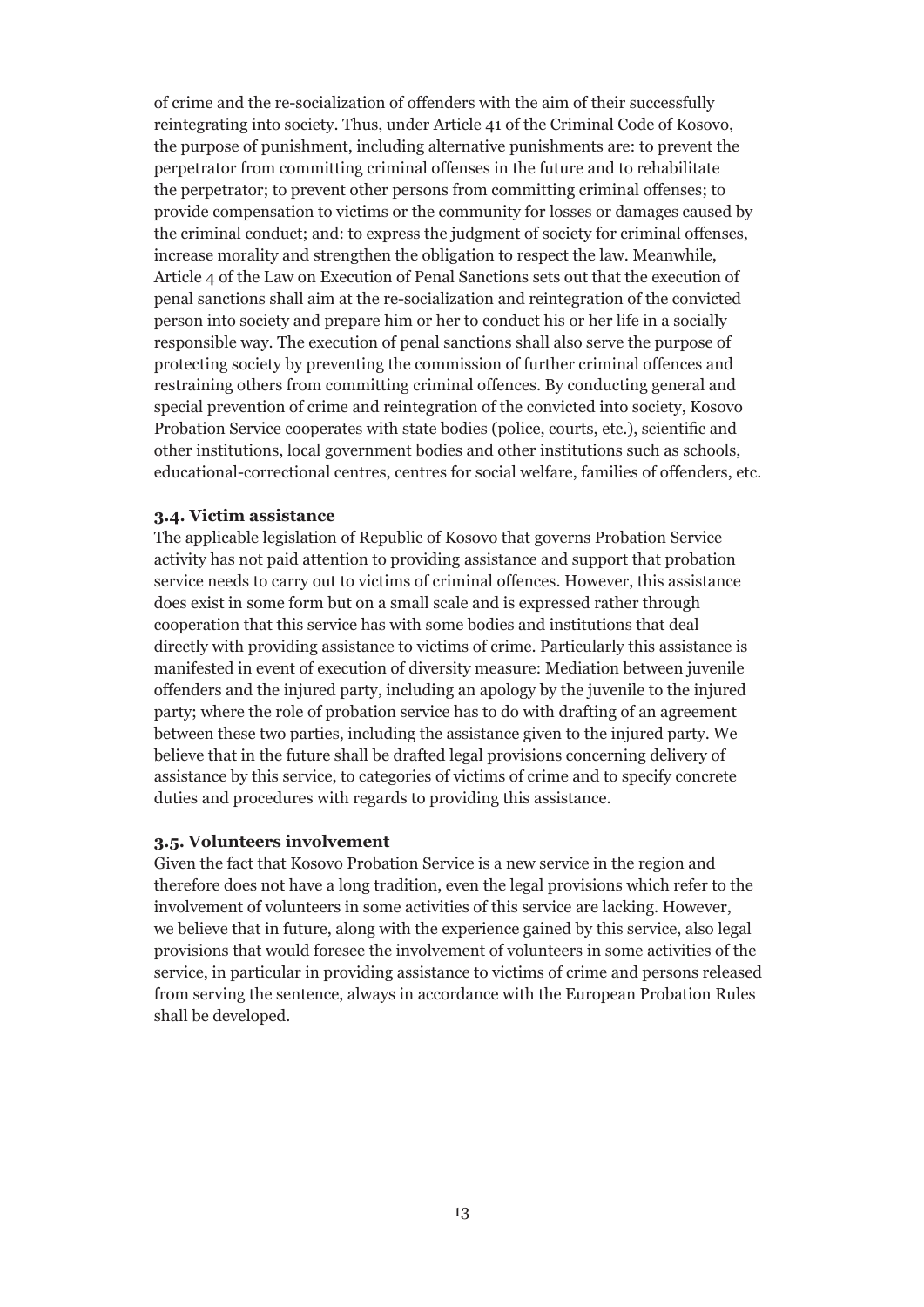## **4. The Organization of Probation Services**

#### **Relevant Probation Rules**

The legal provisions in the Republic of Kosovo dealing with Kosovo Probation Service staff are at some extent but not fully in line with European Probation Rules, and therefore more work remains to be done in this direction. The recruitment of probation service staff, namely the selection criteria of its staff are defined by law and other legal acts. Also, this service pays particular attention to professional capacity building of staff by organizing various training, seminars, roundtables, workshops with the support of various organizations. Recruitment of probation staff is based on the adequate education, professional skills and moral integrity of the candidates. However, despite some successes marked regarding staff treatment, more will need to be done in this field, especially in increasing the number of staff and its permanent training.

Kosovo Probation Service cooperates with a considerable number of organizations and institutions at national level, in particular with police, prosecution offices, courts, a panel on the cases of conditionally releases, vocational training centres, social welfare centres and with several other institutions and organizations. Also, this service has a fruitful cooperation with international organizations operating in Kosovo, such as UNICEF, UNDP, Terre Des Hommes etc. Even in cases when offenders are foreign citizens, execution and enforcement of measures and alternative punishments is applied without any hindrance in the same manner as for citizens of Kosovo. Kosovo Probation Service during their activity equally treats both foreign citizens and Kosovo citizens.

#### **4.1 Main characteristics**

Kosovo Probation Service is a central body within Ministry of Justice of Republic of Kosovo. The internal organization of the Ministry of Justice and its central bodies is done with the Regulation of the Government of Republic of Kosovo No.31/2013 on internal organization of Ministry of Justice. Pursuant to this Regulation, the organizational structure of Ministry of Justice is as follows: 1. Minister's Cabinet; 2. Office of General Secretary; 3. Departments, and 4. Divisions. Meanwhile, central bodies of the Ministry of Justice are: 1. State Advocacy Office; 2. Kosovo Correctional Service; 3. Kosovo Probation Service, and 4. Agency for the Management of Seized or Confiscated Assets. The internal organization of these central bodies of Ministry of Justice is regulated in details by this Regulation. Provisions dealing with Kosovo Probation Service are found in Chapter V of this Regulation. These provisions governs organizational structure of Kosovo Probation Service, the number of employees as well as the duties and responsibilities of directorates, sectors and regional directorates of Kosovo Probation Service.

#### **4.2. Internal organization**

Pursuant to Regulation of Government of Republic of Kosovo No.31/2013 on internal organization of the Ministry of Justice, the organizational structure of the Kosovo Probation Service is as follows: 1. Office of the General Director; 2. Directorates and 3 Sectors. Office of the General Director of Kosovo Probation Service consists of: 1. General Director 2. Deputy Director, and 3. One technical-administrative civil servant. Meanwhile, directorates and sectors of Kosovo Probation Service are: 1. Directorate for the execution of measures and alternative punishments, which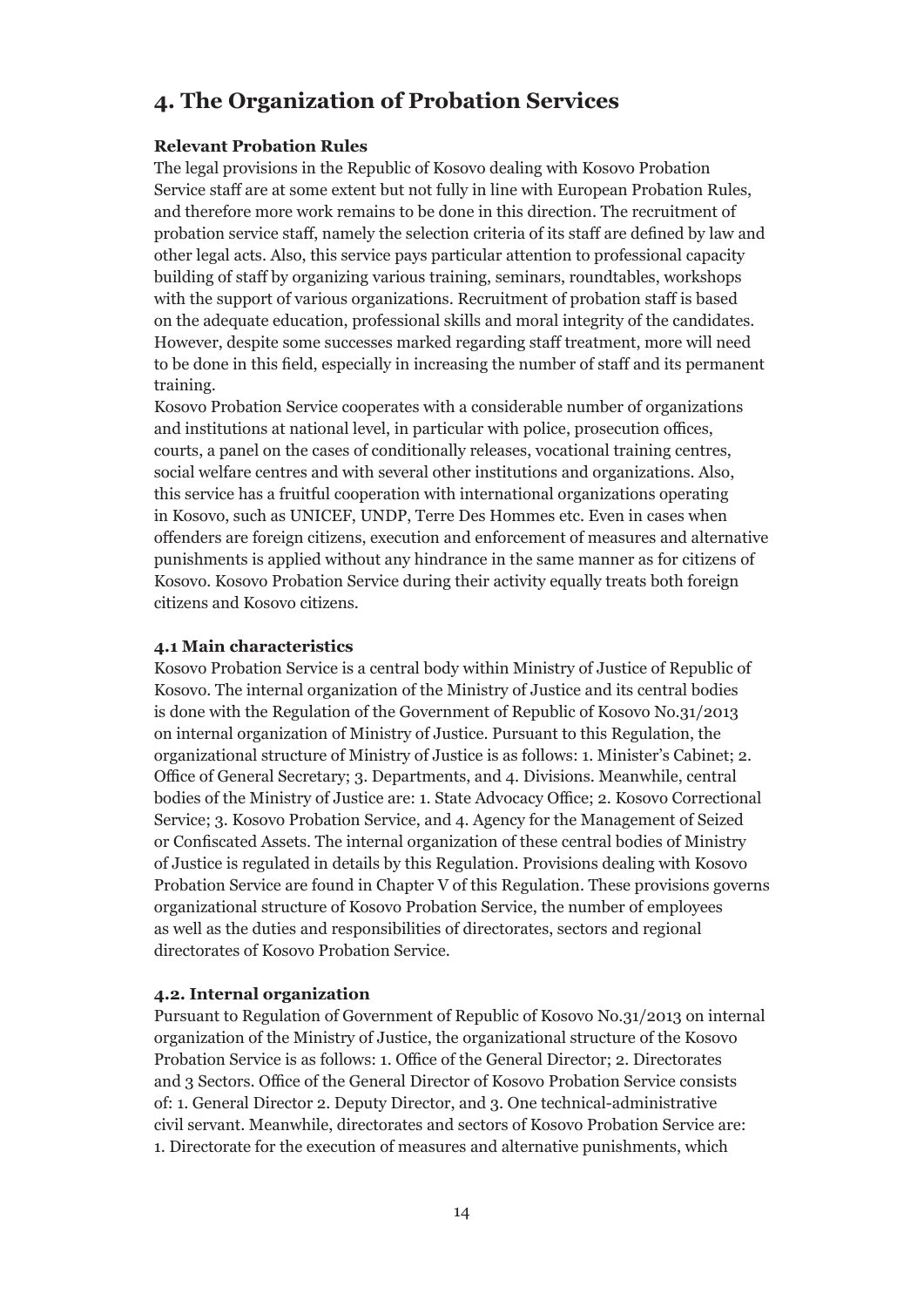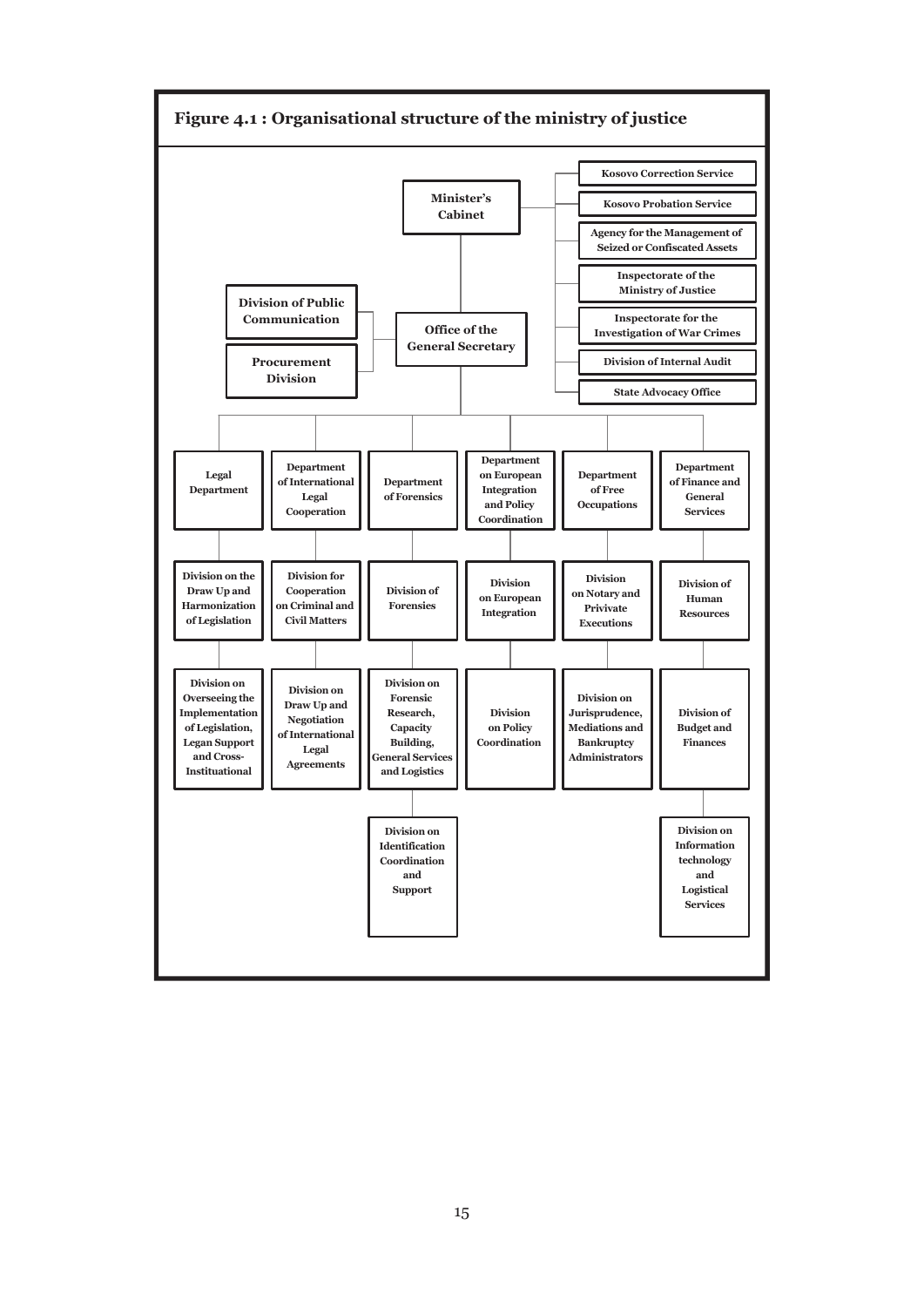

consists of two sectors: a) Sector for the execution of measures and alternative punishments for juveniles, and b) Sector for the execution of measures and alternative punishments for adults; 2. Directorate on surveillance of persons released on probation and programs, within what is found the Sector on surveillance of persons released on probation, programs and training; and 3. Directorate of administration, which consists of Sector of budget, finance, general services and legal affairs.

Kosovo Probation Service extends throughout the territory of Kosovo through regional directorates located in seven (7) regional centres of Kosovo. Regional Directorates of Kosovo Probation Service are: 1. Regional Directorate in Prishtina;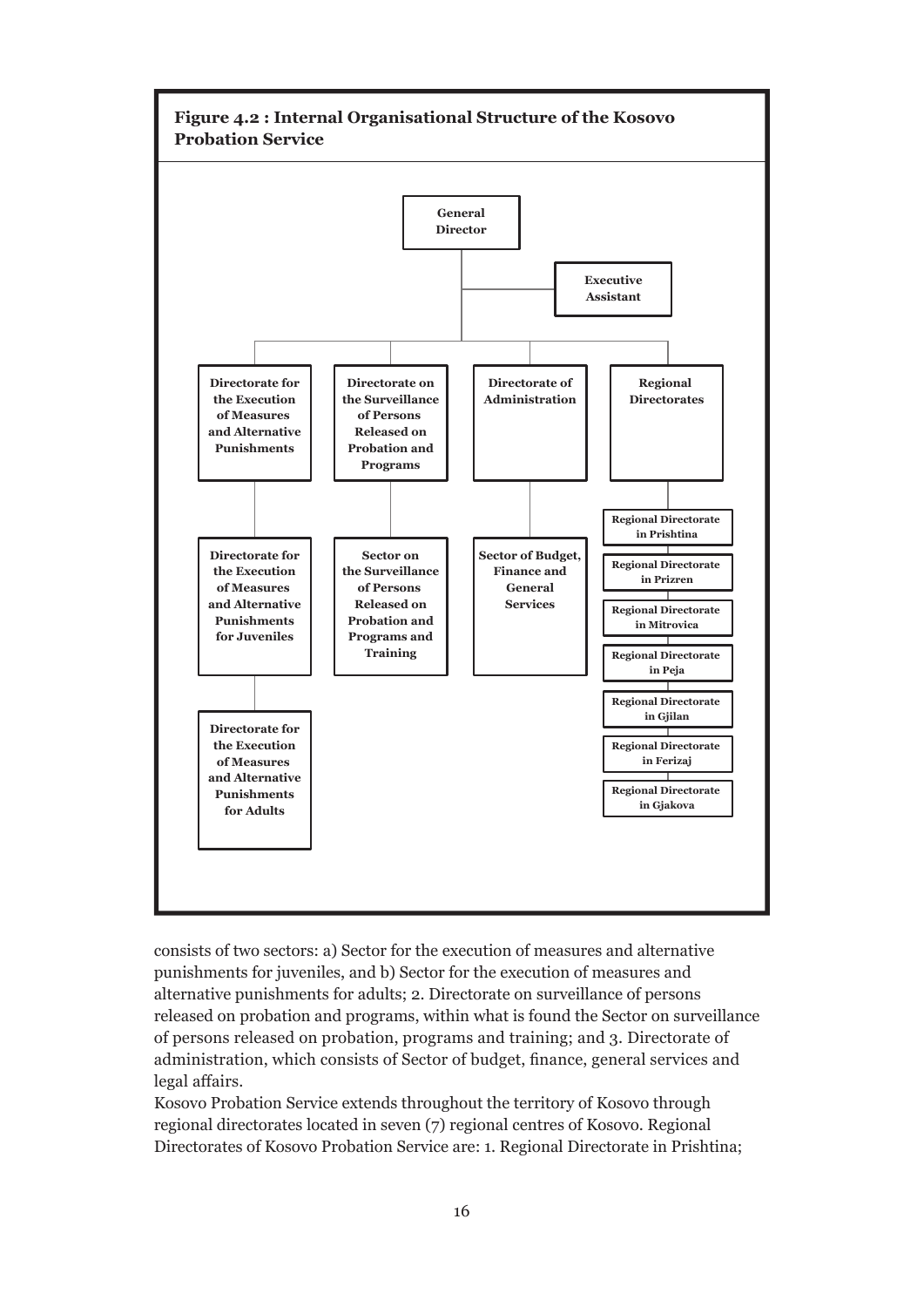2. Regional Directorate in Prizren; 3. Regional Directorate in Mitrovica; 4. Regional Directorate in Peja; 5. Regional Directorate in Gjilan; 6. Regional Directorate in Ferizaj; and 7. Regional Directorate in Gjakova. The Regulation also sets forth duties and responsibilities of directorate, sectors and regional directorates. The regional directorates are led by regional directors, who report to the General Director, while the sectors are led by sector leaders, who report to the head of the respective Directorate.

Figure 4.2 shows the structure of the internal organization of Kosovo Probation Service according to the current situation.

#### **4.2.1. Probation workers**

Recruitment, criteria of employment and the rights and duties of probation officials (officers) in Kosovo Probation Service are not regulated by any special legal act, however they are subject to the provisions of the Labour Law (*Official Gazette of the Republic of Kosovo, No. 90 /2010*); Law on Civil Service of the Republic of Kosovo (*Official Gazette of the Republic of Kosovo No. 72/2010*); and Regulation No.02/2010 on the procedures for recruitment in the civil service are applied. Although there are no specific legal provisions that regulate employment criteria for probation officers, however in recruitment practise of these staff categories, a university degree in the fields of pedagogy, sociology, law, psychology, etc., is required. Also, in the process of evaluation and selection of probation officials, candidates are required to have high moral and personal integrity as well as the experience gained from their first job or training in relevant fields. Also, in the selection, no one is discriminated on grounds of race, colour, gender, language, religion, political or other opinion, national or social origin, relation to any community, property, economic and social condition, sexual orientation, birth, disability or other personal status (*Constitution of the Republic of Kosovo, Article 24, paragraph 2*).

| Number of staff                                                         | 73 |
|-------------------------------------------------------------------------|----|
| Management staff                                                        | 12 |
| <b>Executive staff</b>                                                  | 47 |
| Supporting staff (e.g. secretary,<br>bookkeeping staff, ICT staff etc.) | 14 |

**Table 1.** *The staff number in Kosovo Probation Service*

According to the current situation and in accordance with the Regulation of the Government of the Republic of Kosovo on the internal organization of the Ministry of Justice of 2013, the number of employees in Kosovo Probation Service is 73. Of this number of probation staff, the largest number of them is recruited in the Regional Directorates of Kosovo Probation Service, which are located in seven (7) regional centres of Kosovo.

#### **4.2.2. Education, training requirements and opportunities**

Probation officials of the Kosovo Probation Service have university degrees in the fields of pedagogy, sociology, law, psychology and other humanitarian sciences. Thus,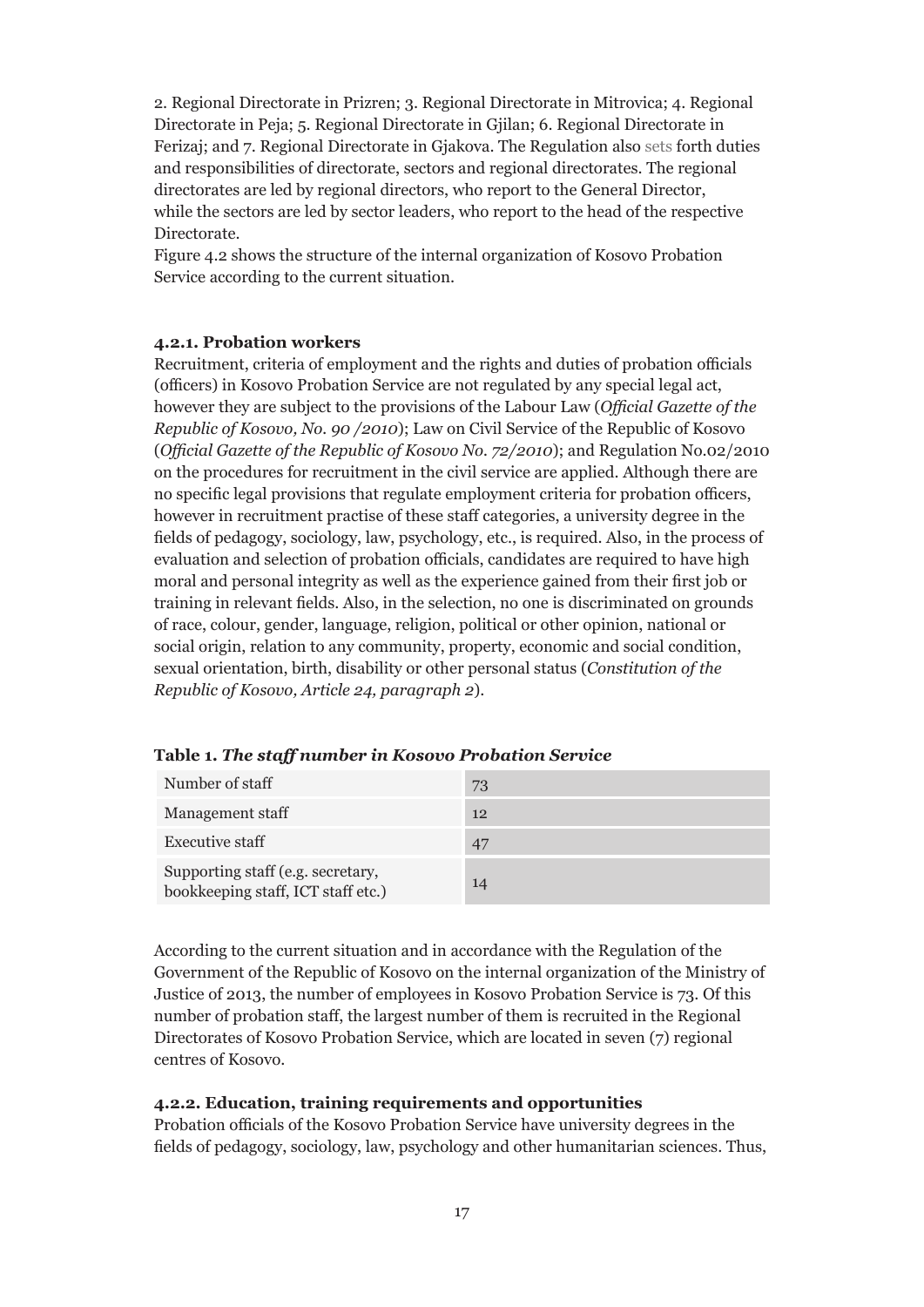of the total number of employees in the service, 63 officers have university degree, of which 7 are with master degree. So far, the service failed to establish cooperation agreements with universities and other institutions of higher education and scientific research for the adoption of educational curricula and research projects of these institutions that would make possible the fulfilment of requirements and needs of this service in terms of preparing and training the staff to work as probation officials. There is also the lack of specific academic courses which would enable the students to acquire knowledge and skills required for exercising the work of probation official (officer). However, it should be noted that the Kosovo Probation Service, having the main objective the capacity building for its staff, so far organized many trainings, seminars, various workshops etc., mainly with the help and support of the organizations such as UNICEF, UNDP, the Twinning project, Terre des Hommes, etc., which offered great help in the training of staff of this service in carrying out successfully its activities. This service has also a fruitful cooperation with the Kosovo Academy for Public Safety in Vushtrri, particularly in the training of its staff. Kosovo Probation Service has good cooperation with international organizations and experts in the field of professional development of its probation staff. In this regard, in cooperation with international experts and with the help of UNICEF, this service has developed a curriculum that includes ten (10) modules, which provide basic knowledge about the role, importance, work and place of probation in the criminal justice system of Kosovo. So far, trainings conducted with probation staff were related to subjects such as: case management from receiving of the request or decision until the completion of all proceedings, the development of social inquiries and presentence reports, designing of individual programs for persons under supervision of probation service, supervision of the execution of an order for community service work, supervising and assisting offenders addicted to drugs or alcohol who are subject of mandatory rehabilitation treatment, work with community in the process of reintegration of convicted persons with alternative punishments, etc. However, despite these positive steps, there is a great need for continuous training of probation officials.

#### **4.2.3. Other organizations involved in probation work**

Pursuant to European Probation Rules (Rule 37 and 42), as well as legal provisions set forth in the Law on execution of penal sanctions (Article 235, paragraph 3), Kosovo Probation Service and probation officers, upon exercising probation works, are required to cooperate with the authorities and other institutions, justice system agencies, scientific institutions and others, non-governmental organizations, civil society, etc., in order to perform their tasks effectively. So far, we can conclude that this service marked positive results in the field of inter-institutional cooperation with several bodies and organizations, in particular a fruitful cooperation with the Kosovo prosecution office, judicial bodies, the panel on cases of conditionally releases, and the public security agencies of Kosovo (police, emergency management agency for etc.). Also, this service is collaborating with the Kosovo Academy for Public Safety. This Service is consistently supported and cooperates with the European Commission and other international organisations operating in Kosovo such as UNICEF, UNDP, Terre Des Hommes etc. Also, this Service and its probation officers, cooperate with various NGO`s operating in Kosovo, vocational training centres, social work centres and organizations, and other bodies. So, for example, Kosovo Probation Service, respectively its regional directories, so far have concluded cooperation agreements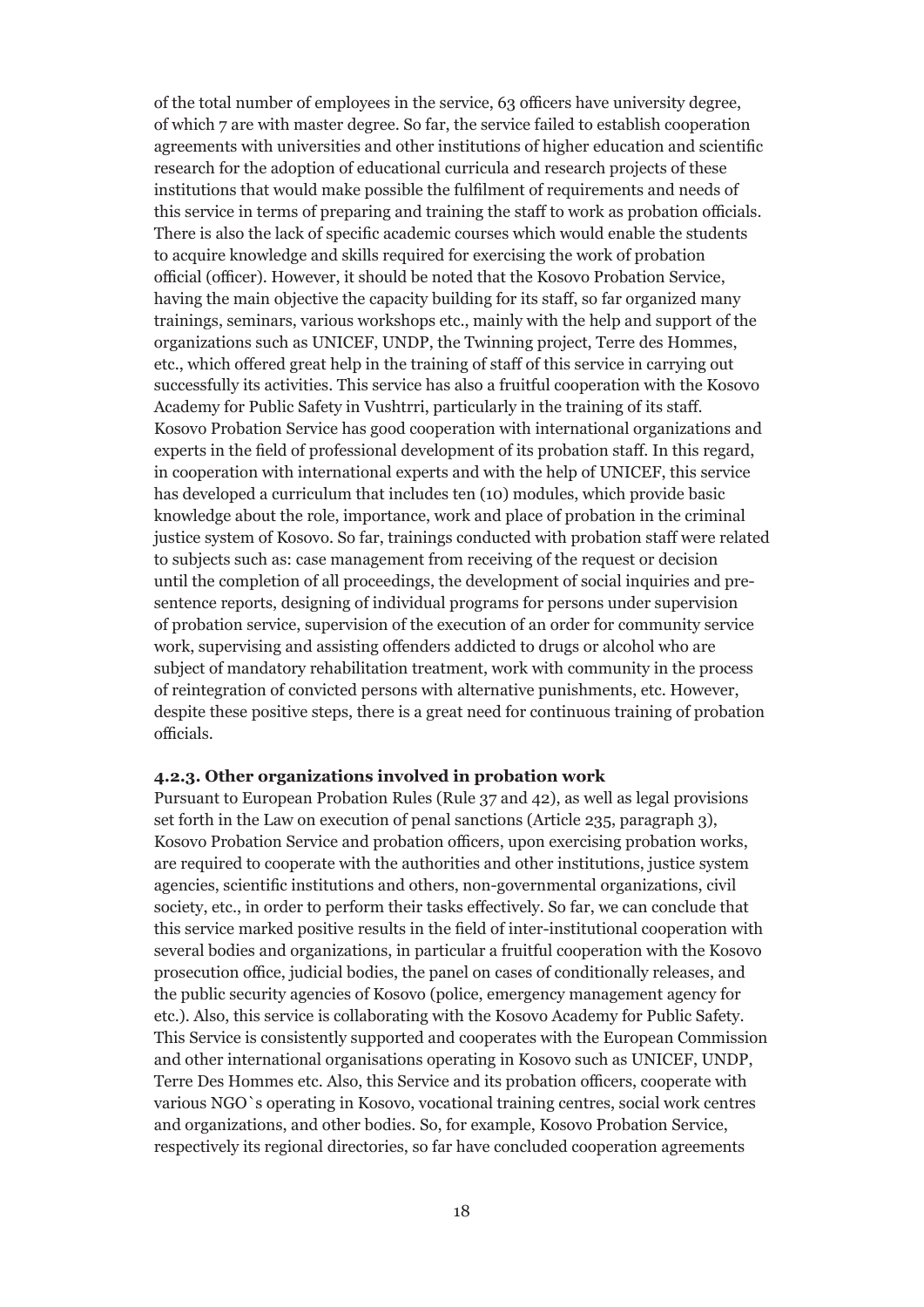with 159 institutions and various labour and service organizations for the purpose of execution of punishment with an order for community service work and the alternative measures. Also, this service, since 2011, is a member of the Confederation of European Probation (CEP), with which the organization has a fruitful cooperation.

#### **4.3. Probation and offenders abroad**

The rights, obligation, treatment and overall status of foreign citizens in the Republic of Kosovo are governed by international conventions, and the Law on international legal cooperation in criminal matters (*Official Gazette of the Republic of Kosovo, No.33/2013*). Although the law does not explicitly mention the execution of measures and alternative punishments, however, the general provisions related to enforcement of foreign judgments, we can conclude that the provisions of this law apply to such measures and alternative punishments. This law regulates the conditions and procedures for international legal cooperation in criminal matters between the Republic of Kosovo and other states, if not otherwise specified by international treaty. Also, the provisions of this law mandating that in the absence of an international agreement between the Republic of Kosovo and the foreign country, international legal cooperation may be provided on the basis of reciprocity. Meanwhile, judicial procedures on provide international legal cooperation regulated by the provisions of the criminal proceedings, unless if otherwise is specified by this law. Up to date, the Kosovo Probation Service executed certain foreign judgments concerning measures and alternative punishments in full cooperation with the Department of International Legal Cooperation within the Ministry of Justice. In most cases this service had to do with the execution of the punishments for person's citizens of Republic of Albania, based on cooperation between the two countries and the principle of reciprocity.

## **5. Different Stages of the Criminal Justice Process**

The Criminal Procedure Code of Kosovo applicable since 1 January 2013 and the Juvenile Justice Code of 2010 contain important provisions dealing with different stages of criminal proceedings even after the imposition of measures and alternative punishments against criminal perpetrators. These legal provisions, for the most part are general provisions, however they may also apply upon procedure of alternative punishments. Meanwhile, the Law on Execution of Penal Sanctions and Juvenile Justice Code contain provisions related to execution of measures and alternative punishments as well as other issues where Kosovo Probation Service is involved. Legal provisions of the acts mentioned above contain some criminalprocedural principles that apply to offenders against whom measures and alternative punishments are imposed, and principles related to the execution of these measures and punishments, the execution of diversion, and in general the activity of the Probation Service in various procedural stages. Upon analysing such procedural provisions, it is clear that the Kosovo probation activity is considered to focus particularly on the execution of measures and alternative punishments, and on the release of convicted persons.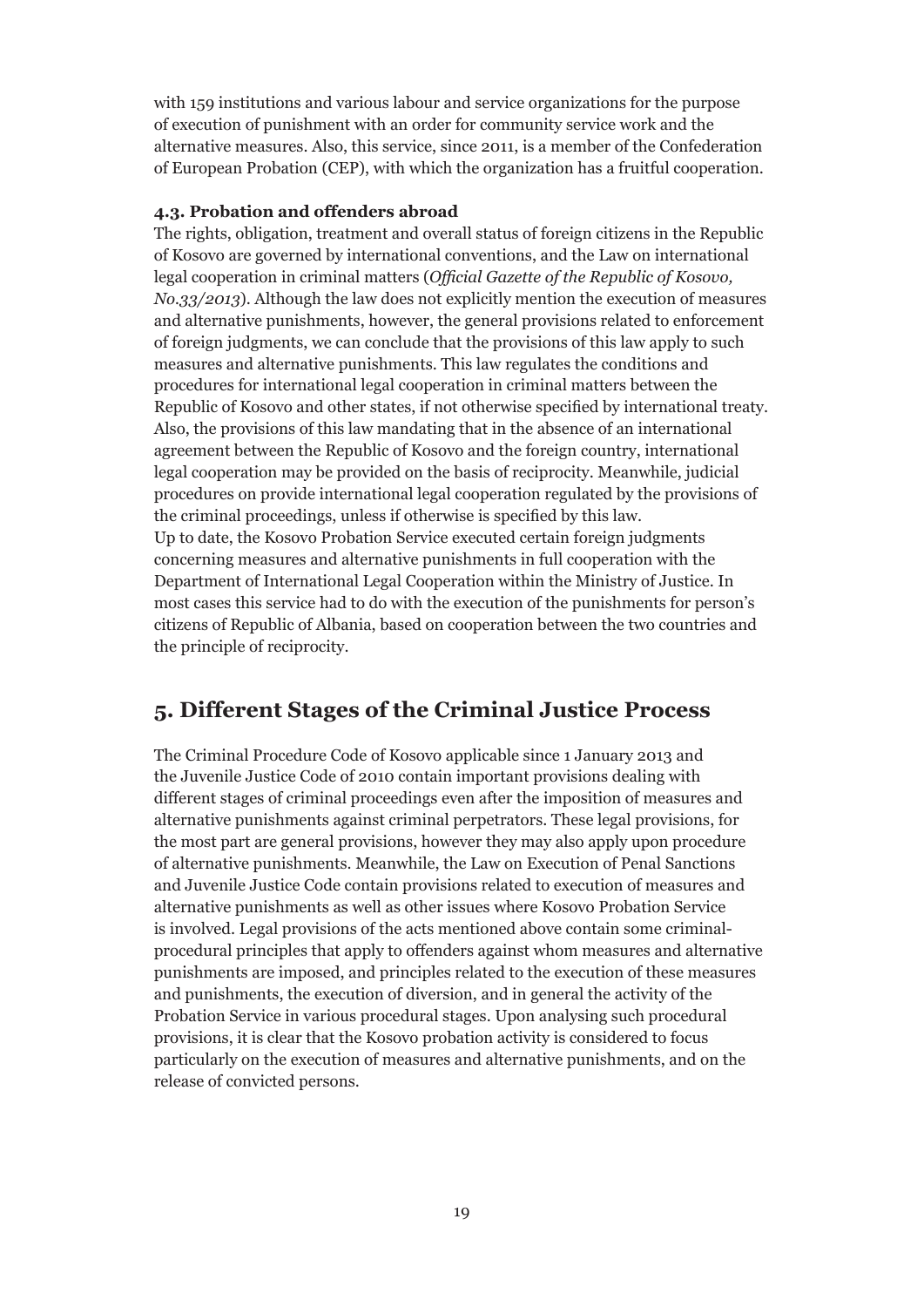## **5.1 Pre-trial/remand/trial stage**

## **Table 2***. Sanctioning system and probation involvement in the pre-trial/ trial stage*

| Sanctions/Measures/Penalties/<br>Conditions attached to a<br>conditional decision or sentence | Probation in<br>legislation | Probation<br>service<br>involvement | Main<br>characteristics<br>of the probation<br>activity         |
|-----------------------------------------------------------------------------------------------|-----------------------------|-------------------------------------|-----------------------------------------------------------------|
| Unconditional waiver by the<br>public prosecutor                                              |                             |                                     |                                                                 |
| Conditional waiver by the public<br>prosecutor                                                | $\mathbf X$                 |                                     |                                                                 |
| Conditional suspension of the<br>pre-trial/remand detention                                   |                             |                                     |                                                                 |
| Pre-trial/remand detention                                                                    | $\mathbf X$                 |                                     |                                                                 |
| Police custody                                                                                | X                           |                                     |                                                                 |
| Bail                                                                                          | X                           |                                     |                                                                 |
| Caution                                                                                       | $\mathbf X$                 |                                     |                                                                 |
| Surety                                                                                        | $\mathbf X$                 |                                     |                                                                 |
| House arrest                                                                                  | X                           |                                     |                                                                 |
| Electronic monitoring                                                                         |                             |                                     |                                                                 |
| Community service                                                                             | X                           | $\mathbf X$                         | reporting,<br>supervision,<br>coordination                      |
| Treatment order                                                                               | $\mathbf X$                 | $\mathbf X$                         | reporting,<br>supervision,<br>coordination,<br>help and support |
| Training/learning order                                                                       | X                           |                                     |                                                                 |
| Drug/alcohol treatment<br>program                                                             | $\mathbf X$                 |                                     |                                                                 |
| Compensation to the victim                                                                    | X                           |                                     |                                                                 |
| Mediation                                                                                     | $\mathbf X$                 |                                     |                                                                 |
| Semi-detention                                                                                |                             |                                     |                                                                 |
| Attending a day centre                                                                        |                             |                                     |                                                                 |
| Liberty under judicial control                                                                |                             |                                     |                                                                 |
| Interdiction to leave the country                                                             |                             |                                     |                                                                 |
| Interdiction to enter different<br>cities/places                                              | $\mathbf X$                 |                                     |                                                                 |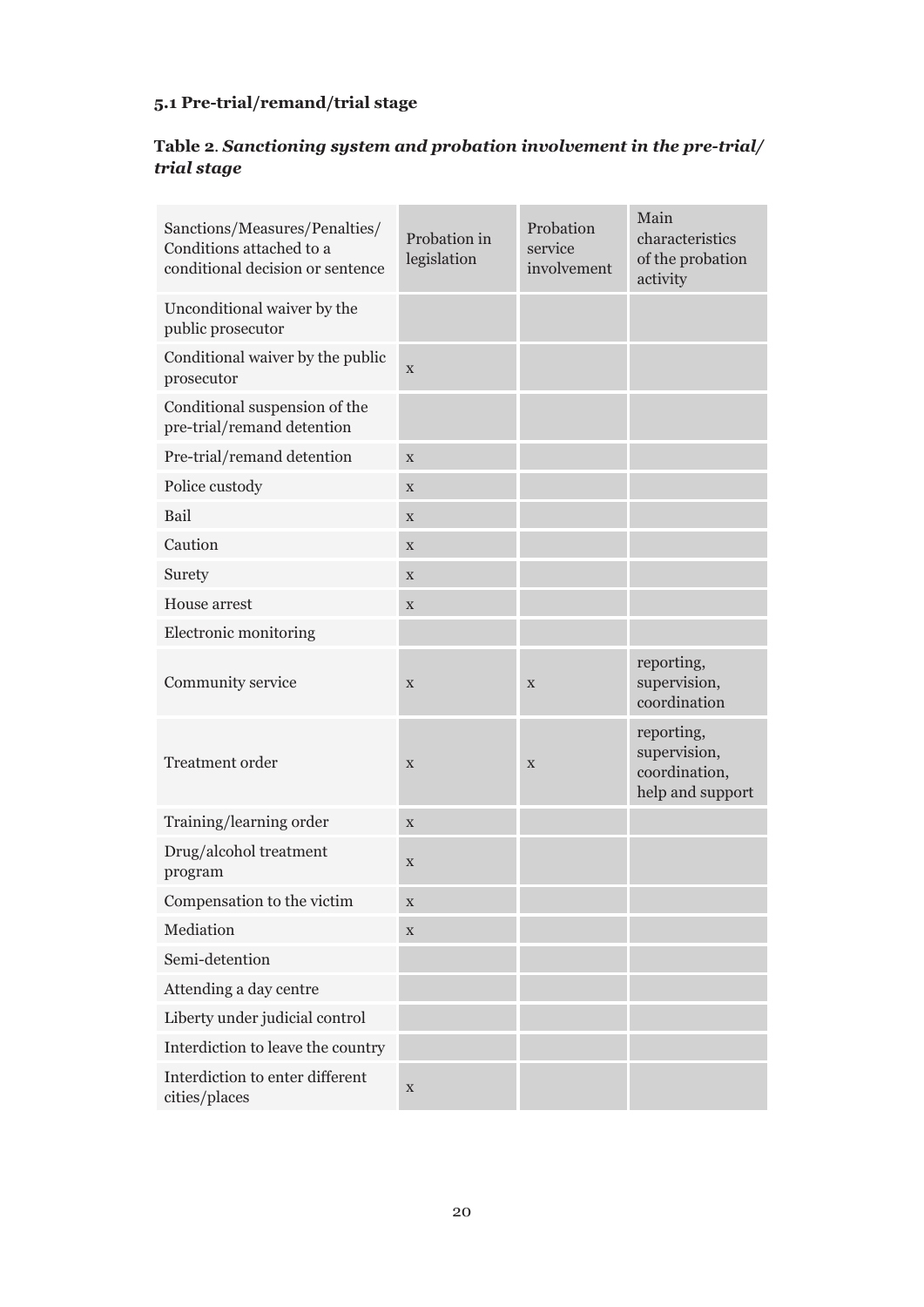| Sanctions/Measures/Penalties/<br>Conditions attached to a<br>conditional decision or sentence | Probation in<br>legislation | Probation<br>service<br>involvement | Main<br>characteristics<br>of the probation<br>activity         |
|-----------------------------------------------------------------------------------------------|-----------------------------|-------------------------------------|-----------------------------------------------------------------|
| Interdiction to carry out<br>different activities                                             | X                           |                                     |                                                                 |
| Interdiction to contact certain<br>persons                                                    |                             |                                     |                                                                 |
| Psychiatric treatment                                                                         | X                           |                                     |                                                                 |
| Deferment of sentence                                                                         |                             |                                     |                                                                 |
| Fine                                                                                          |                             |                                     |                                                                 |
| Other financial sanctions                                                                     |                             |                                     |                                                                 |
| Performing work activity                                                                      | X                           | X                                   | reporting,<br>supervision,<br>coordination                      |
| Refrain from changing residence<br>without informing the probation<br>service                 | X                           | X                                   | reporting,<br>supervision,<br>coordination                      |
| Refrain from carrying any kind<br>of weapon                                                   | X                           | X                                   | reporting,<br>supervision,<br>coordination                      |
| Not to possess or use a<br>computer or to access the<br>internet as directed by the court     | X                           | $\mathbf X$                         | reporting,<br>supervision,<br>coordination                      |
| To provide financial reports as<br>directed by the court                                      | X                           | $\mathbf X$                         | reporting,<br>supervision,<br>coordination                      |
| Suspended sentence                                                                            | X                           | X                                   | reporting,<br>supervision,<br>coordination                      |
| Semi-liberty                                                                                  | X                           | $\mathbf X$                         | reporting,<br>supervision,<br>coordination                      |
| Measures and punishments<br>applicable to minors                                              | $\mathbf X$                 | $\mathbf X$                         | reporting,<br>supervision,<br>coordination                      |
| Diversity measures                                                                            | X                           | $\mathbf X$                         | reporting,<br>supervision,<br>coordination,<br>help and support |
| <b>Educational measures</b>                                                                   | $\mathbf X$                 | $\mathbf X$                         | reporting,<br>supervision,<br>coordination,<br>help and support |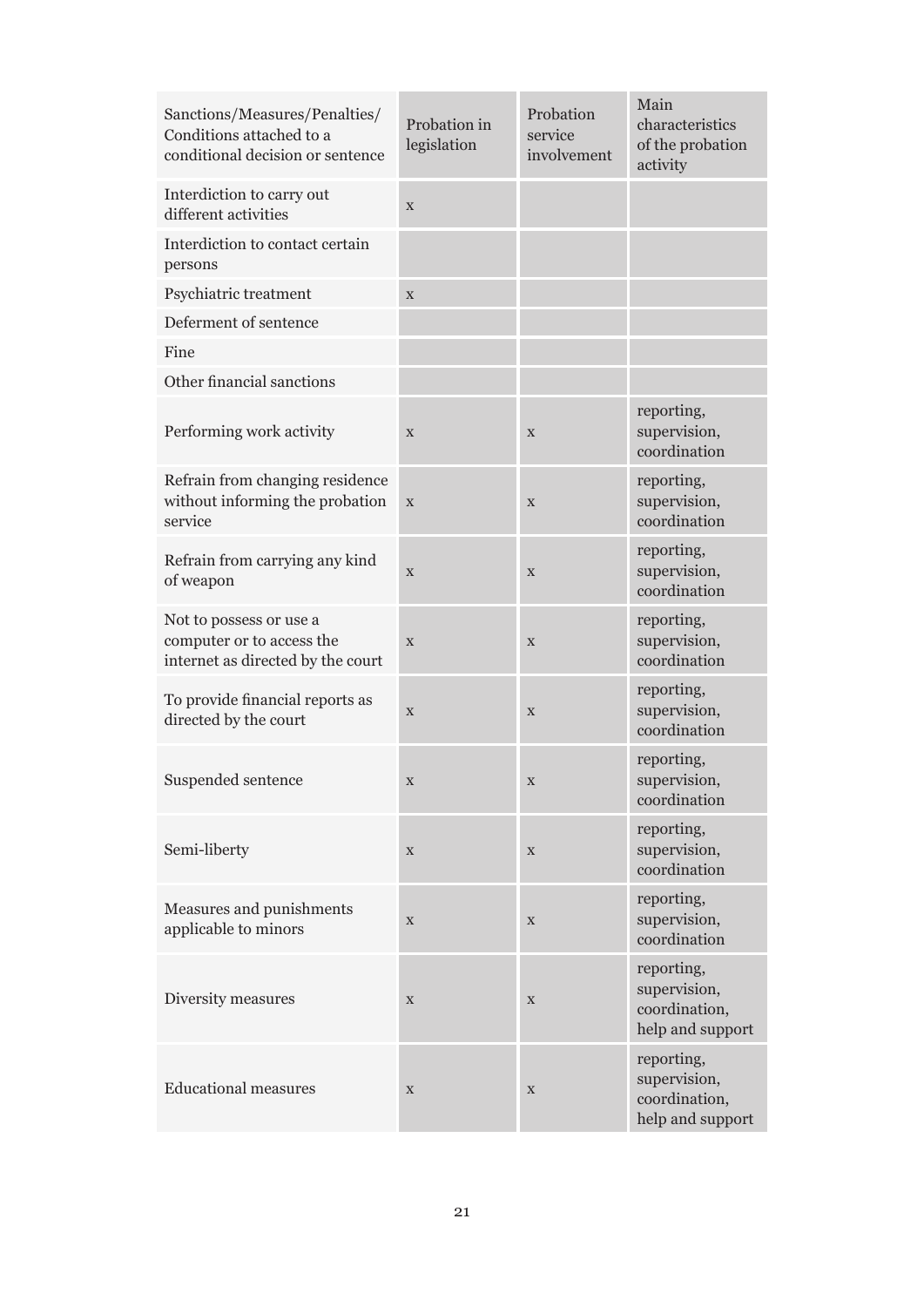The criminal legislation of the Republic of Kosovo provides only several legal provisions related to the involvement of the Kosovo Probation Service officials in pre-trial stage and the stage of the imposition of measures and punishments against offenders. In this field are mainly applied general provisions set forth in the Criminal Code, Criminal Procedure Code, the Juvenile Justice Code, and the Law on Execution of Penal Sanctions.

According to the legal provisions in force, in imposing the measures and punishments against offenders, the consent of such offenders is always needed. Also, during these stages of Criminal Procedure the principle of presuming innocence must strictly be applied, which means that any intervention before guilt has been finally established shall require the offenders' informed consent and shall be without prejudice to the presumption of innocence (Rule 7). During these stages of criminal proceedings, probation service activity primarily deals with the preparation of social inquiry and pre-sentence reports according the request of the court, the state prosecutor or the judge for minors and in providing data upon the case review and choosing certain measure or punishment.

In criminal proceedings against adult persons, against whom measures and alternative punishments are imposed, the Probation Service has an important role. The activity of this service comes into the question when preparing the pre-sentence reports, which reports contain important information contributing to the appropriate decision by the court, including recommendations and suggestions for the selection of the measure or punishment to be imposed. During the preparation of pre-sentence report, the probation official undertakes a range of activities related to data collection and develops numerous interviews with convicted persons and his family. These pre-sentence reports should also include ascertaining the causes and motives that influenced the committing of the offense. So, for example, under Article 57 of the Criminal Code of Kosovo, the court may impose a suspended sentence with an order for mandatory rehabilitation treatment, where the convicted person is a first time offender and a drug addict or alcoholic if the court, after reviewing the report of the probation service, determines that the primary factor motivating the criminal offense was related to his or her drug or alcohol addiction and that successful treatment would minimize the risk of the commission of another criminal offense. Also, on the basis of Probation service pre-sentence report and recommendations submitted to the court, are set types of obligations that the convicted persons must meet during the execution of a suspended sentence.

Pursuant to Article 59 of the Criminal Code of Kosovo, a suspended sentence may also include an order to perform one or more of the following obligations:

- 1. to receive medical or rehabilitation care in a health care institution;
- 2. to undergo a medical or rehabilitation treatment program;
- 3. to visit a psychologist and/or another consultant and act in accordance with their recommendations;
- 4. to receive vocational training for a certain profession;
- 5. to perform a work activity;
- 6. to use wage and other income or property to fulfil a family obligation;
- 7. to refrain from changing residence without informing the probation service;
- 8. to abstain from the use of alcohol or drugs;
- 9. to refrain from frequenting certain places or locales;
- 10. to refrain from meeting or contacting certain people;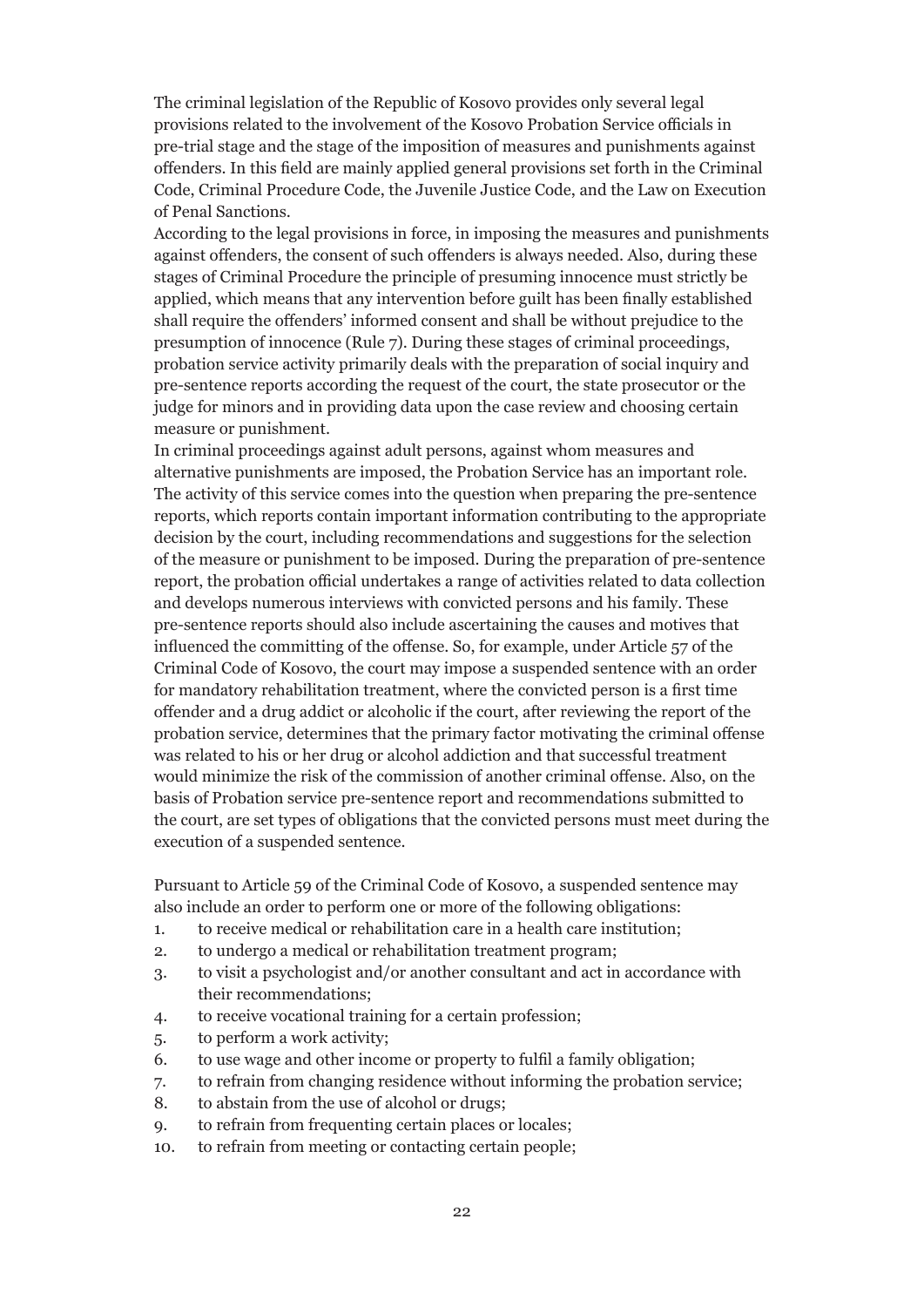- 11. to refrain from carrying any kind of weapon;
- 12. to compensate or reimburse the victim of the offense;
- 13. to return the material benefit acquired from the commission of the criminal offense;
- 14. not to possess or use a computer or to access the internet as directed by the court; or,
- 15. to provide financial reports as directed by the court.

In particular, probation service contribution manifests itself in criminal proceedings against juvenile offenderss upon imposing the measures and punishments. Hence, pursuant to Juvenile Justice Code (Article 8 paragraph 2), Probation Service shall prepare a complete social inquiry on these juveniles upon the request of the public prosecutor, the juvenile judge or the court. The social inquiry shall include information about the minor's age and psychological development, family background, the background and circumstances in which the minor is living, school career, educational experiences, and any other relevant information. Also, prior to the selection of any measure or punishment, the court may request from the Probation Service the social inquiry and a recommendation regarding the selection of a measure or punishment (Article 8, paragraph 3 of the Code of Juvenile Justice).

#### **5.1.1 Pre-trial/pre-sentence report**

Kosovo Probation Service, during this stage drafts two types of pre-sentence reports: a) pre-sentence report for adults as required by the court and b) presentence report for minors as required by the state prosecutor, juvenile judge or court. Both of these reports have great similarities in their content. These pre-sentence reports contain general data of the offender, the contacts carried between the probation official (officer) and the offender, information on person`s education, employment, housing conditions, health condition, marital status, previous behaviours, economic situation, the risk of recidivism, relationship with the victims, proposal about the measures or the alternative punishment etc. Pursuant to Article 141 of the Law on Execution of Penal Sanctions, pre-sentence of alternative punishment, the court may request a report from the Probation Service. Probation Service submits to the court its pre-sentence report, within three (3) week of such request. The pre-sentence report shall identify which alternative punishment or punishments would be appropriate for the convicted person in view of the objectives of rehabilitation and prevention of the commission of criminal offences in the future. Drafting of the pre-sentence report is preceded by conduction of some activities from probation officials such as: field visits carried out by the case manager and a probation official, whose purpose is to collect as much relevant information as possible for drafting the report; interviews and contacts with offenders or their legal representatives; numerous interviews with responsible persons in the institutions (schools, police, centres for social work, workplace and other institutions); interviews and contacts with family members of the offender, persons from workplace, members of the community, etc. Presentence report must also contain the proposal for measure or adequate alternative punishment. During the drafting of the pre-sentence report, offenders shall be given the opportunity, where appropriate, to be involved in the preparation of the report, and their opinion, if available, must be reflected in the report and its contents must be communicated to them and/or to their legal representative (Rule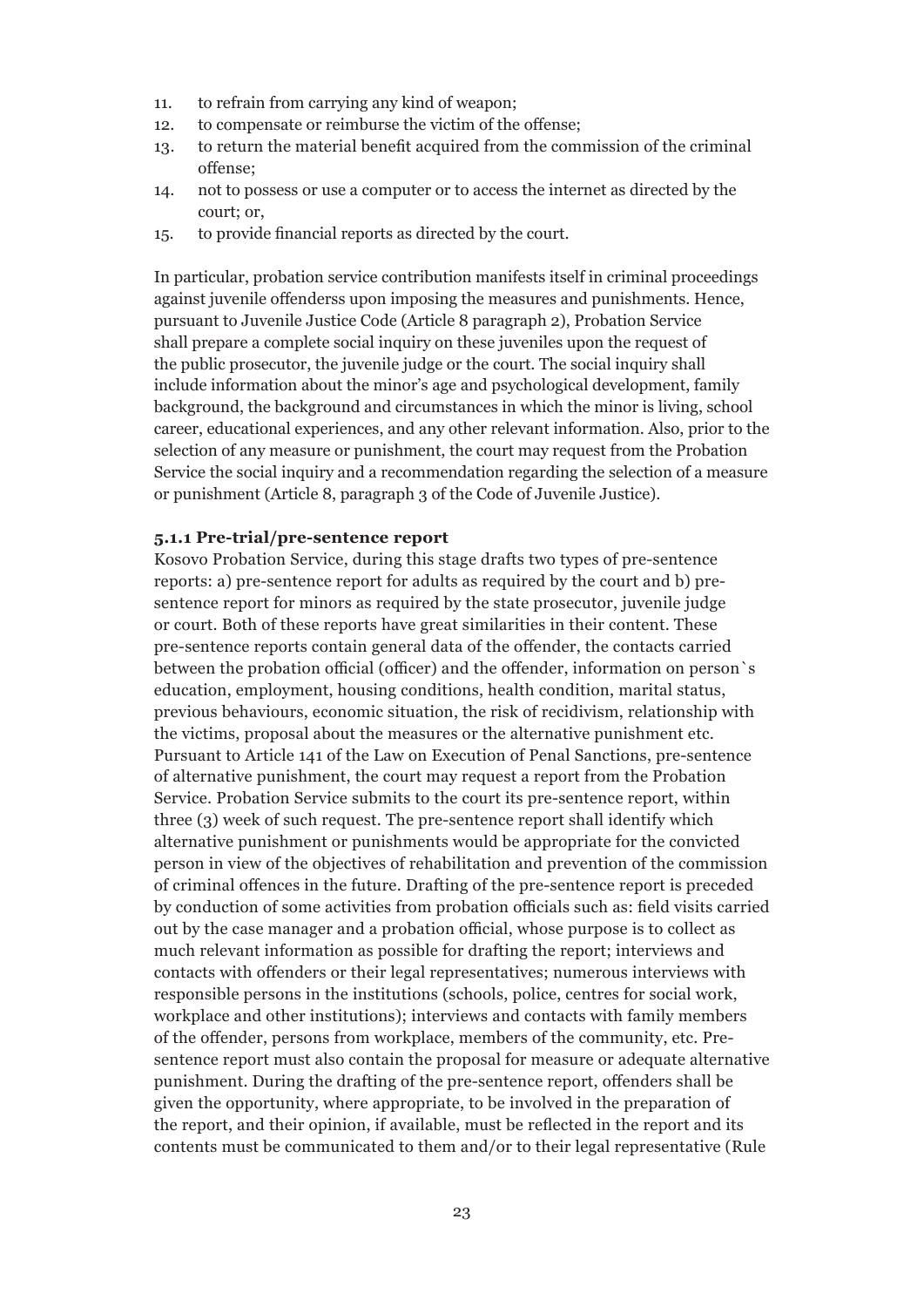46). In case of lack of contact with an adult or his/her refusal to cooperate with the probation service, is compiled a notice to the court or the state prosecutor instead of pre-sentence report. Once the report is compiled by the probation official, the same is sent to the head of the sector or regional office to assess the validity of information involved in it, and then this report is signed and submitted to the competent court.

#### **5.2. Enforcement stage**

#### **Table 3***. Sanctioning system and probation involvement in the enforcement stage*

| Sanctions/Measures/<br>Penalties/Conditions<br>attached to a<br>conditional sentence | Provision in<br>legislation | Probation<br>service<br>involvement | Main characteristics of the<br>probation activity         |
|--------------------------------------------------------------------------------------|-----------------------------|-------------------------------------|-----------------------------------------------------------|
| Imprisonment                                                                         |                             |                                     |                                                           |
| Suspended sentence                                                                   | $\mathbf X$                 | $\mathbf X$                         | supervision, coordination,<br>reporting                   |
| Conditional sentence                                                                 | X                           | X                                   |                                                           |
| Affidimento in prova                                                                 |                             |                                     |                                                           |
| House arrest                                                                         |                             |                                     |                                                           |
| Electronic monitoring                                                                |                             |                                     |                                                           |
| Community service as<br>sanction                                                     | $\mathbf X$                 | $\mathbf X$                         | supervision, coordination,<br>reporting                   |
| Semi-liberty                                                                         | $\mathbf X$                 | $\mathbf X$                         | supervision, coordination,<br>reporting                   |
| Semi-detention                                                                       |                             |                                     |                                                           |
| Treatment order                                                                      | $\mathbf X$                 | $\mathbf X$                         | supervision, coordination,<br>reporting                   |
| Training/learning<br>order                                                           |                             |                                     |                                                           |
| Drug/alcohol<br>treatment program                                                    | $\mathbf X$                 | X                                   | supervision, coordination,<br>reporting, help and support |
| <b>Educational measures</b>                                                          | X                           | $\mathbf X$                         | supervision, coordination,<br>reporting                   |
| Compensation to the<br>victim                                                        | $\mathbf X$                 | $\mathbf X$                         | supervision, coordination,<br>reporting                   |
| Mediation                                                                            | X                           |                                     |                                                           |
| Attending a day centre                                                               |                             |                                     |                                                           |
| Interdiction to leave<br>the country                                                 | X                           |                                     |                                                           |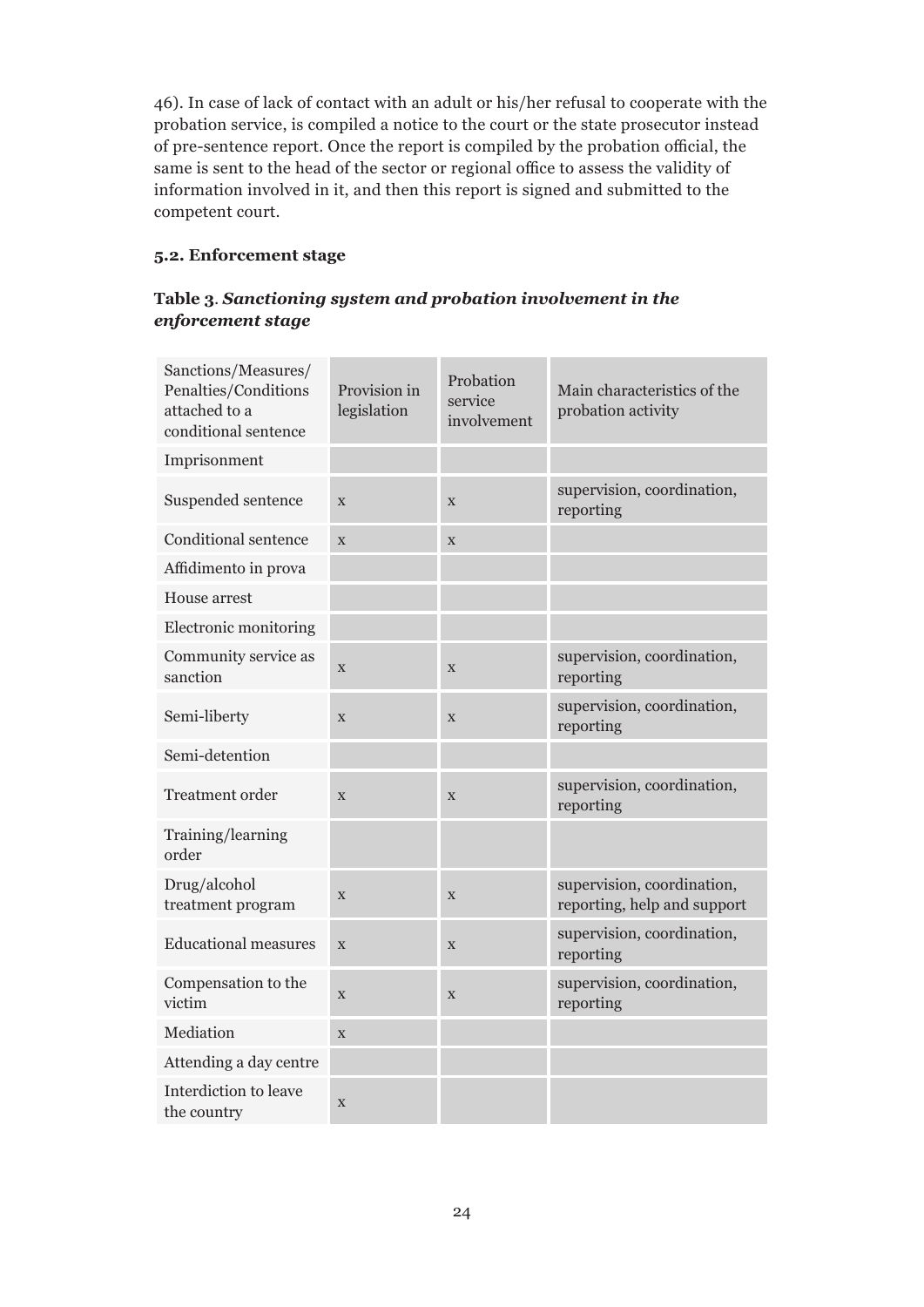| Sanctions/Measures/<br>Penalties/Conditions<br>attached to a<br>conditional sentence                            | Provision in<br>legislation | Probation<br>service<br>involvement | Main characteristics of the<br>probation activity         |
|-----------------------------------------------------------------------------------------------------------------|-----------------------------|-------------------------------------|-----------------------------------------------------------|
| Interdiction to enter<br>different cities/places                                                                | $\mathbf X$                 | X                                   | supervision, coordination,<br>reporting                   |
| Interdiction to carry<br>out different activities                                                               | $\mathbf X$                 | X                                   | supervision, coordination,<br>reporting                   |
| Interdiction to contact<br>certain persons                                                                      | $\mathbf X$                 | $\mathbf X$                         | supervision, coordination,<br>reporting                   |
| Fine                                                                                                            | $\mathbf X$                 |                                     |                                                           |
| Day fine                                                                                                        |                             |                                     |                                                           |
| Other financial<br>penalties                                                                                    |                             |                                     |                                                           |
| In/out patient<br>order (psychiatric<br>treatment)                                                              | X                           | $\mathbf X$                         | supervision, coordination,<br>reporting                   |
| Security measures                                                                                               |                             |                                     |                                                           |
| Combined order                                                                                                  |                             |                                     |                                                           |
| Community<br>punishment                                                                                         |                             |                                     |                                                           |
| Conditional release /<br>Parole                                                                                 | X                           | $\mathbf X$                         | supervision, coordination,<br>reporting, help and support |
| Automatic release                                                                                               |                             |                                     |                                                           |
| Open prison                                                                                                     |                             |                                     |                                                           |
| Penitentiary program<br>outside the prison                                                                      |                             |                                     |                                                           |
| Suspended<br>sentence with order<br>for mandatory<br>rehabilitation<br>treatment                                | $\mathbf X$                 | X                                   | supervision, coordination,<br>reporting, help and support |
| Suspended sentence<br>with order for<br>supervision by the<br>probation service                                 | X                           | X                                   | supervision, coordination,<br>reporting, help and support |
| to visit a psychologist<br>and/or another<br>consultant and act in<br>accordance with their<br>recommendations; | $\mathbf X$                 | X                                   | supervision, coordination,<br>reporting, help and support |
| to receive vocational<br>training for a certain<br>profession                                                   | $\mathbf X$                 | X                                   | supervision, coordination,<br>reporting, help and support |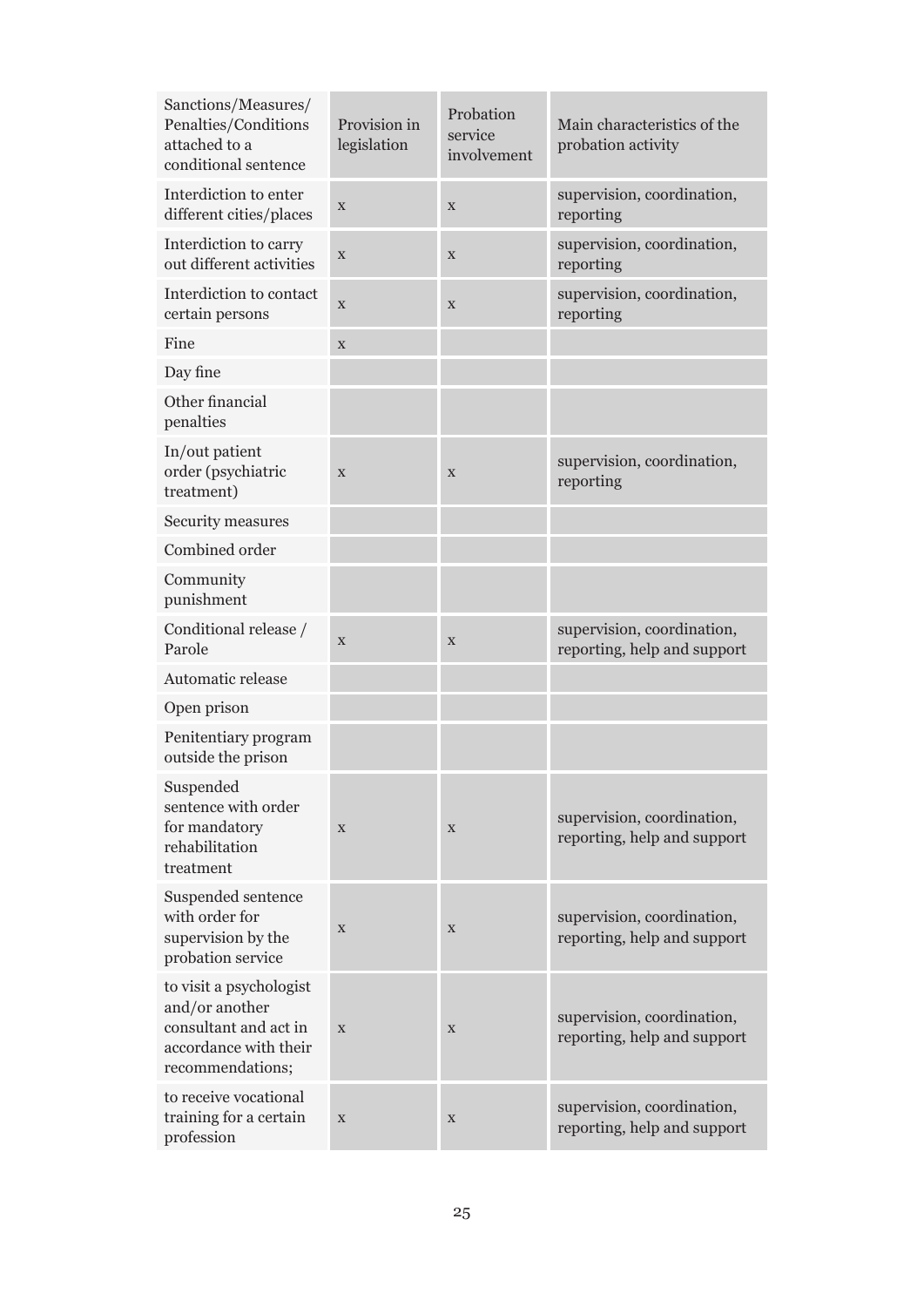| Sanctions/Measures/<br>Penalties/Conditions<br>attached to a<br>conditional sentence         | Provision in<br>legislation | Probation<br>service<br>involvement | Main characteristics of the<br>probation activity         |
|----------------------------------------------------------------------------------------------|-----------------------------|-------------------------------------|-----------------------------------------------------------|
| to perform a work<br>activity                                                                | X                           | X                                   | supervision, coordination,<br>reporting, help and support |
| to use wage and other<br>income or property<br>to fulfill a family<br>obligation             | $\mathbf X$                 | $\mathbf X$                         | supervision, coordination,<br>reporting, help and support |
| to refrain from<br>changing residence<br>without informing the<br>probation service          | X                           | $\mathbf X$                         | supervision, coordination,<br>reporting, help and support |
| to abstain from the<br>use of alcohol or drugs                                               | $\mathbf X$                 | X                                   | supervision, coordination,<br>reporting, help and support |
| to refrain from<br>carrying any kind of<br>weapon                                            | X                           | X                                   | supervision, coordination,<br>reporting, help and support |
| to compensate or<br>restitute the victim of<br>the offense                                   | X                           | $\mathbf X$                         | supervision, coordination,<br>reporting, help and support |
| to return the material<br>benefit acquired from<br>the commission of the<br>criminal offense | $\mathbf X$                 | X                                   | supervision, coordination,<br>reporting, help and support |
| not to possess or<br>use a computer or to<br>access the internet as<br>directed by the court | X                           | $\mathbf X$                         | supervision, coordination,<br>reporting, help and support |
| to provide financial<br>reports as directed by<br>the court.                                 | $\mathbf X$                 | $\mathbf X$                         | supervision, coordination,<br>reporting, help and support |
| Diversity measures                                                                           | $\mathbf X$                 | X                                   | supervision, coordination,<br>reporting, help and support |

The main activities of the Kosovo Probation Service in the enforcement phase are related to the organization, enforcement and supervision of the execution of alternative punishments and social reintegration of convicted persons; execution of diversion and educational measures for juvenile offenders; supervision and assistance to the convicted persons while serving the alternative punishments; supervision and assistance to the offenders addicted to drugs or alcohol subject to mandatory rehabilitation treatment which is held in freedom; supervision and assistance to the convicted conditionally released persons; development of individual programs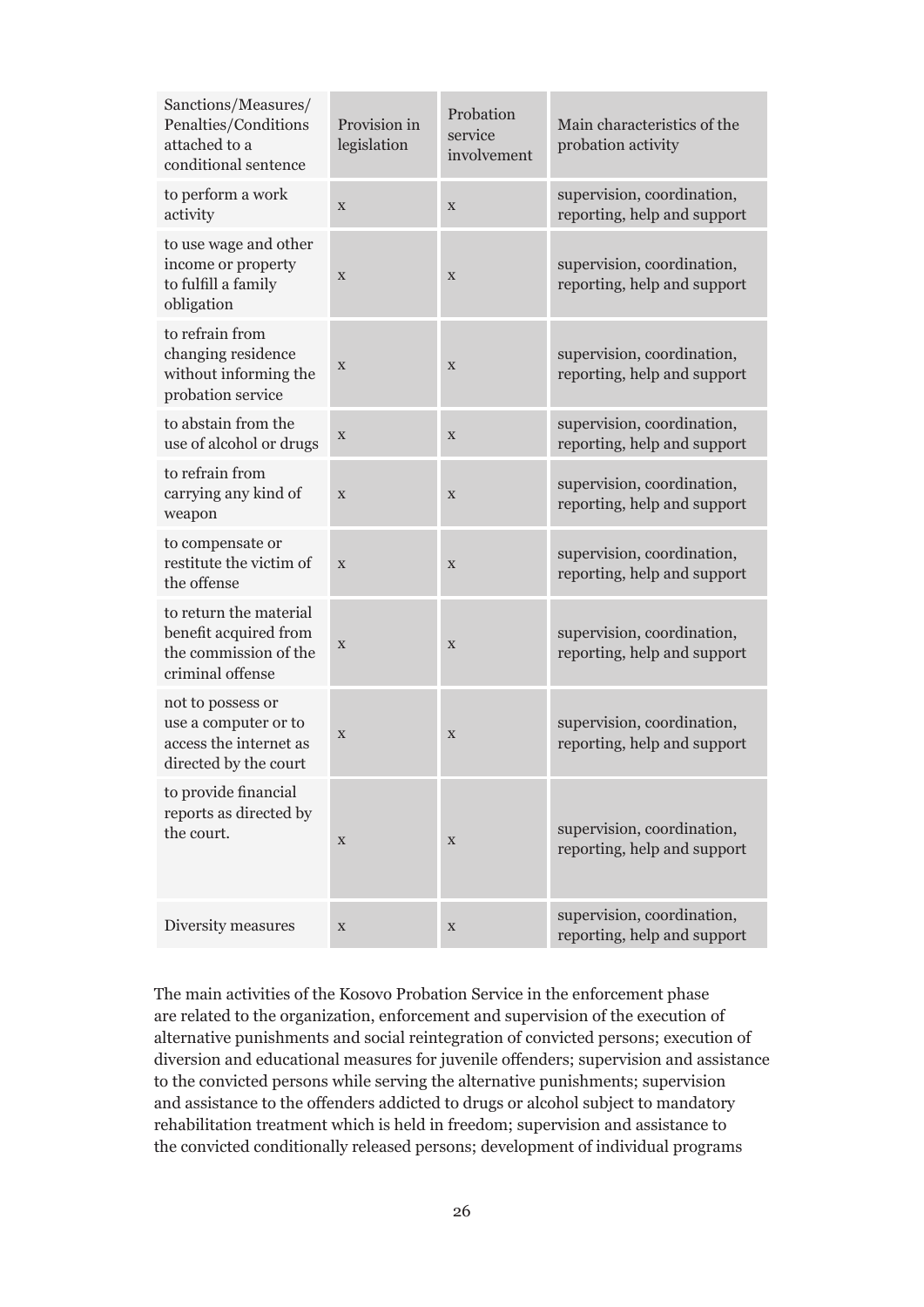for supervision; guidance and assistance to convicted persons at the end of their sentence, etc.

During the execution of alternative punishment, the role of the probation service is enormous, since it is responsible for organizing, enforcing and supervising the execution of these punishments. Thus, when the court imposes a suspended sentence, it submits the judgment with all information available to competent Probation Service supervising this alternative punishment. Also, even when the court which imposed a suspended sentence and ordered a fulfilment of any obligation, probation officials are the ones that supervise the fulfilment of the obligation under the provisions of Criminal Code. Probation Service shall inform the court regarding the progress of fulfilment or failure to fulfil such obligations.

Upon execution of the suspended sentence with an order for mandatory rehabilitation treatment (Article 146 of the Law on Execution of Penal Sanctions), the competent health care institution or appropriate institution, in cooperation with the Probation Service, shall determine the rehabilitation treatment program for a person subject to a suspended sentence. Probation Service shall supervise such person's compliance with the rehabilitation treatment program, in cooperation with the competent health care institution, and this service is obliged in every four (4) months to report to the court on the progress achieved in the rehabilitation treatment program.

A suspended sentence with an order for supervision by the probation service is also enforced by the probation service. This service supervises the execution of this punishment and supervises also the fulfilment of any obligation if ordered with an alternative punishment pursuant to the provisions of Criminal Code of Kosovo (Article 148 of the Law on Execution of Penal Sanctions). The Probation Service is responsible to report to the court if the convicted person does not fulfil any of the obligations. Also, this service reports to the court also upon successful completion of the verification period of execution of this punishment, whereby the court after receiving such report takes a decision by which is verified the ending of this alternative punishment.

Kosovo Probation Service is directly involved in the execution of the sentence with an order for community service work (Article 60 of the Criminal Code of Kosovo). Community service work is a community sanction or measure which involves organising and supervising by the probation agencies of unpaid labour for the benefit of the community as real or symbolic reparation for the harm caused by an offender. Community service work shall not be of a stigmatising nature and probation agencies shall seek to identify and use working tasks which support the development of skills and the social inclusion of offenders (Rule 47). Community service work shall not be undertaken for the profit of probation agencies, their staff or for commercial profit (Rule 48). Under Article 60 of the Criminal Code of Kosovo and Article 152 of the Law on Execution of Penal Sanctions, after imposing this alternative punishment, probation officials in consultation with the convicted person and in coordination with the organization where the community service work should be done, develops the program for community service work for convicted person in accordance with the abilities, skills and his/her past (Rule 51 and 52). During the drafting and development of this program, probation service pays special attention to certain categories of convicted persons for finding appropriate work, such as: women, disabled persons, older persons and minors. This service, in cooperation with the convicted person decides on the type of community service work that need to be performed by the convicted person, assigns the specific organization for which the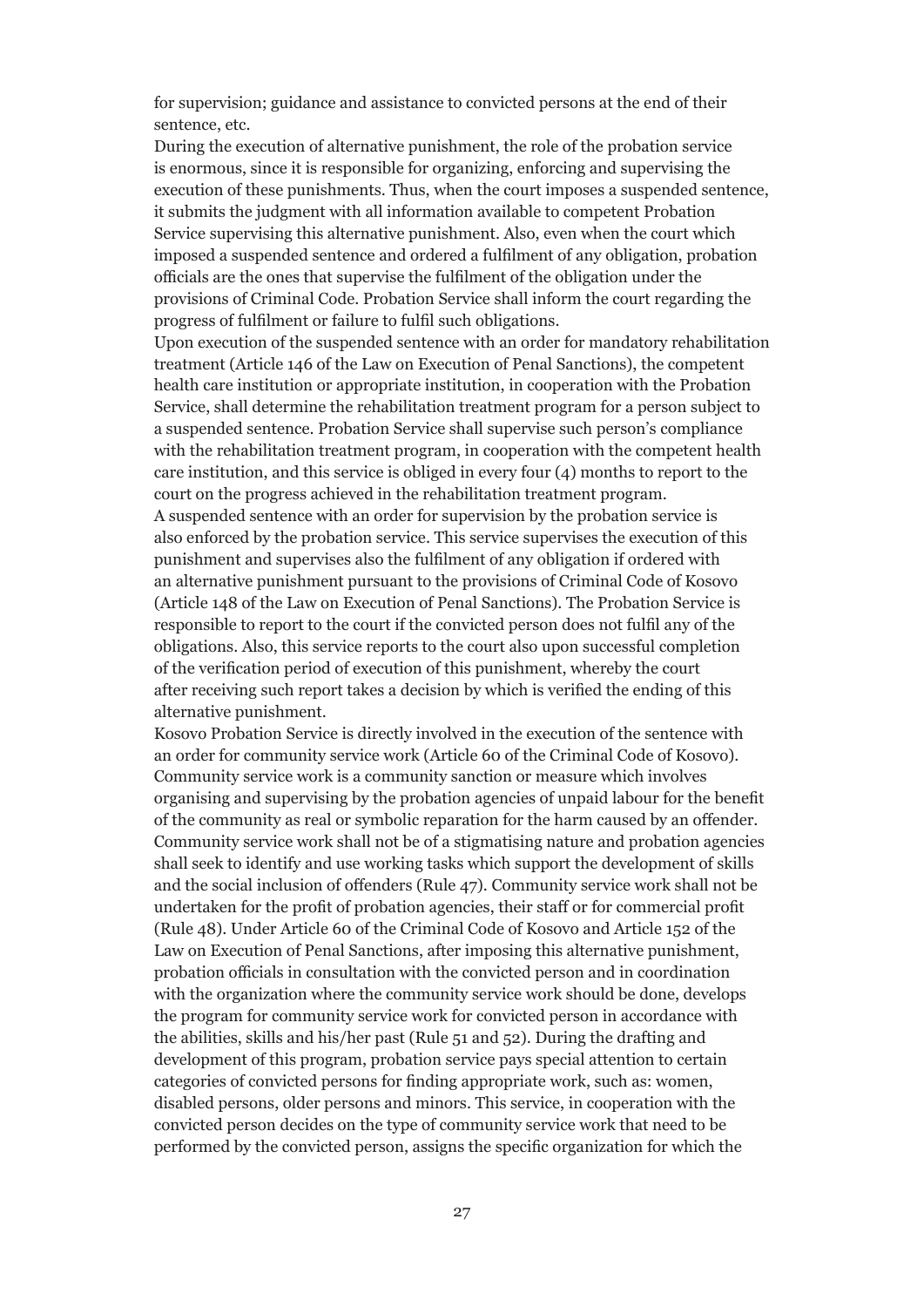convicted person will perform community service work, decides about the days of the week when the community service work should be performed, the number of hours that will be held during the day, etc. Probation Service supervises the performance of community service work, including the advising, assisting and motivation of convicted persons (Rule 55). Under Article 155 of the Law on Execution of Penal Sanctions, depending on the encountered circumstances, probation service can rearrange the community service work program, and may propose the postponement or suspension of the execution of this punishment. Successful completion of community service work is reported to the court by the probation service, and after receiving the report the court shall take a decision that verifies the execution of this alternative punishment.

Kosovo Probation Service is also involved in the supervision of the execution of semiliberty, as a type of alternative punishment. Under Article 61 of the Criminal Code of Kosovo, the court may order the execution of the punishment with semi-liberty due to obligation of a convicted person regarding work, vocational education or training, essential family responsibilities, or the need for medical or rehabilitation treatment. During the execution of the punishment with semi-liberty, director of correctional institution supervises the convicted person while he/she is imprisoned and the competent Probation Service supervises him/her while he/she is in semi-liberty. Competent Probation Service immediately after receiving the decision, contacts with the convicted person with semi-liberty, visits the correctional facility and prepares the supervisory plan for the convicted person. This service supervises and helps the convicted in fulfilling the obligations that are set forth by judicial decisions. Kosovo Probation Service during the enforcement phase also has an important role in execution of measures and punishment against juvenile offenders. This role is considered especially during the execution of diversion, educational measures and the order for community service work. In Article 18 of the Juvenile Justice Code are provided the following measures of diversion:

- 1. Mediation between the juvenile offender and the injured party (the victim), including an apology by the juvenile to the injured party;
- 2. Mediation between the juvenile offender and his or her family;
- 3. Compensation for damage to the injured party, through mutual agreement between the victim, the minor and his or her legal representative, in accordance with the minor's financial situation;
- 4. Regular school attendance;
- 5. Acceptance of employment or training for a profession appropriate to his or her abilities and skills;
- 6. Performance of unpaid community service work, in accordance with the ability of the minor offender to perform such work; this measure may be imposed with the approval of the minor offender for a term ten (10) up sixty (60) hours.
- 7. Education in traffic regulations; and
- 8. Psychological counselling.

Pursuant to Article 83 of the Juvenile Justice Code, when the prosecutor, juvenile judge or the court imposes the measure of diversion, the ruling and all other information are afterwards sent to the probation service competent for execution of this measure. After receiving the ruling, the probation official prepares the individual plan for supervising the execution of these measures and undertakes specific activities with the purpose of executing them. So, for example, in regard to the diversity measure: Mediation between the juvenile and the injured party, including an apology by the juvenile to the injured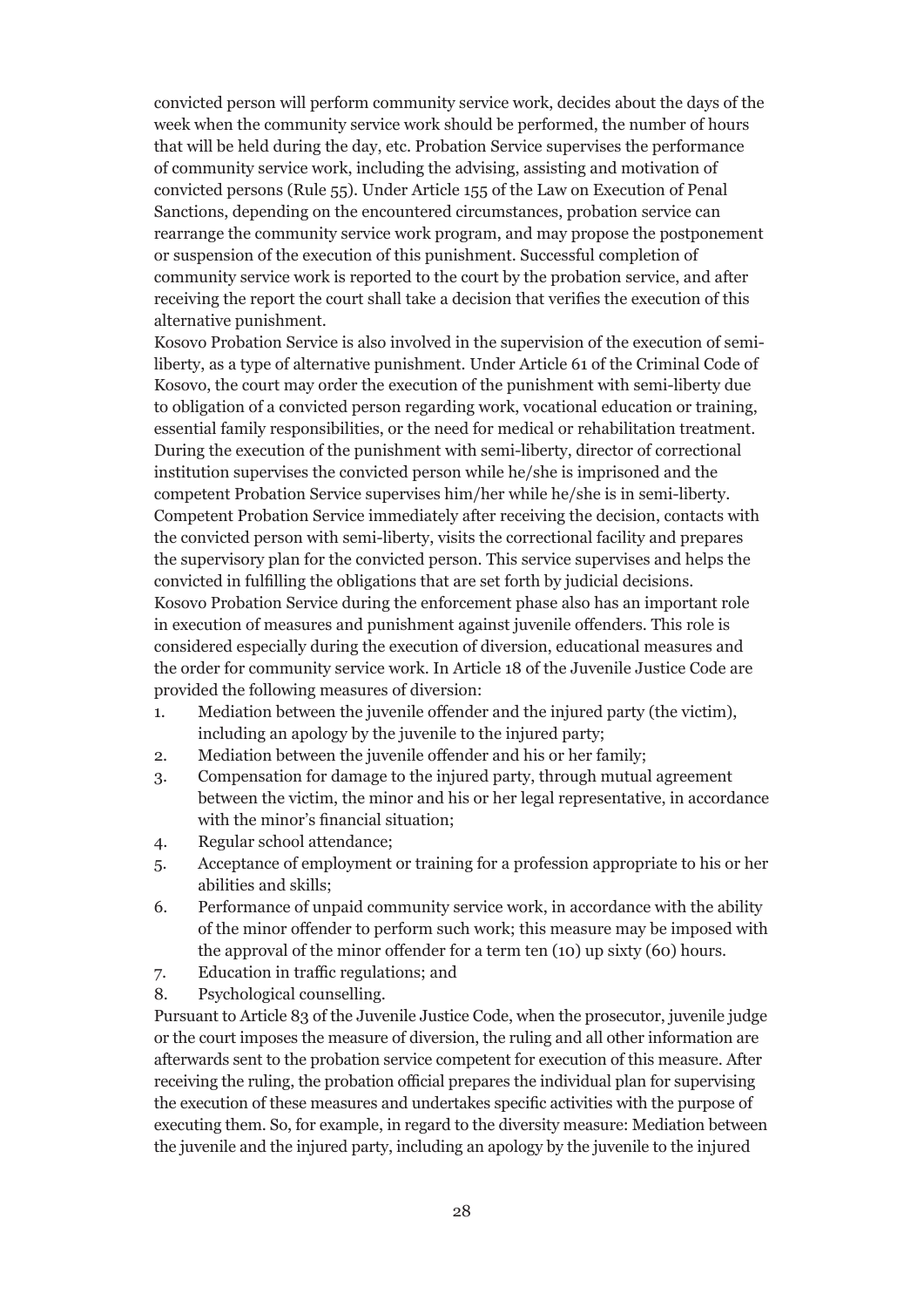party; the individual supervision plan, inter alia, includes: contacting the party, preparing the parties for accepting the apology, determining the place, preparing the minutes which have to be signed by the parties, and the preparation of the report for the prosecution or the court.

Kosovo Probation Service is responsible for the execution of educational measures toward the juveniles. After receiving the ruling on imposing educational measures, the probation official visits the minors family, contacts the minor and his/her family, school, centre for community service, police, community etc., with the purpose of successfully fulfilling the minors obligation. This service provides assistance, advices and other forms of support for minors to whom the educational measures have been imposed.

With the execution of the order for community service work against minors, according to the principals, are implemented the provisions related to adults, with certain specifics. This type of alternative punishments last from 30 to 120 hours. During the drafting of the program for community service work, the probation service considers the selection of the most suitable work for the minor, taking into account the fact that the minor's school attendance or other important activities are not disrupted (Rule 51). In addition, with the purpose of successfully execution of this punishment and when in the best interest of the minor, this service may seek assistance or cooperation with the Guardianship Authority or the legal representative of the minor (Article 132, paragraph 2 of the Juvenile Justice Code).

Kosovo Probation Office is involved in the supervision and provision of assistance to the offenders addicted to alcohol or drugs, which are subject to mandatory rehabilitation treatment held in liberty. Pursuant to Article 173 of the Law on Execution of Penal Sanctions, the healthcare institution or other appropriate institution, in cooperation with the probation service determines the rehabilitation treatment program for persons under the mandatory rehabilitation treatment measure. This service sends a report to the courts every two (2) months in regard to the progress achieved in the rehabilitation program based on information provided by the healthcare institution or other appropriate institution.

In accordance with the provisions of the Criminal Code, the conditional release of convicted persons may be allowed if certain conditions are met, whereas, the Conditional Release Panel decides whether to grant conditional release. According to the provisions of the Law on Execution of Penal Sanctions (Article 121), after submitting the request for conditional release, the director of the correctional facility requests the Probation Service to conduct the visit of convicted person and to sign an agreement on its supervision after conditional release. Regarding the progress of supervising conditionally released persons, this service drafts written reports for the Conditional Release Panel. After reviewing the file received by the Conditional Release Panel and meeting with conditionally released person, the probation official prepares his/her individual supervision plan and informs him/her on the schedule and the rules of the supervision. Upon implementation of this supervision plan, the probation service cooperates closely with the Conditional Release Panel, the convicted person, his family and the community with the purpose of successfully re-integration after its release (Rule 59). Kosovo Probation Service is also involved in providing support and assistance to convicted persons, upon completion of their sentence, especially to the juveniles. In such cases, the probation officials keep contacts with the juvenile, his/her family and the institution where he/she is located through participating in the "Plan for case management and after release care". This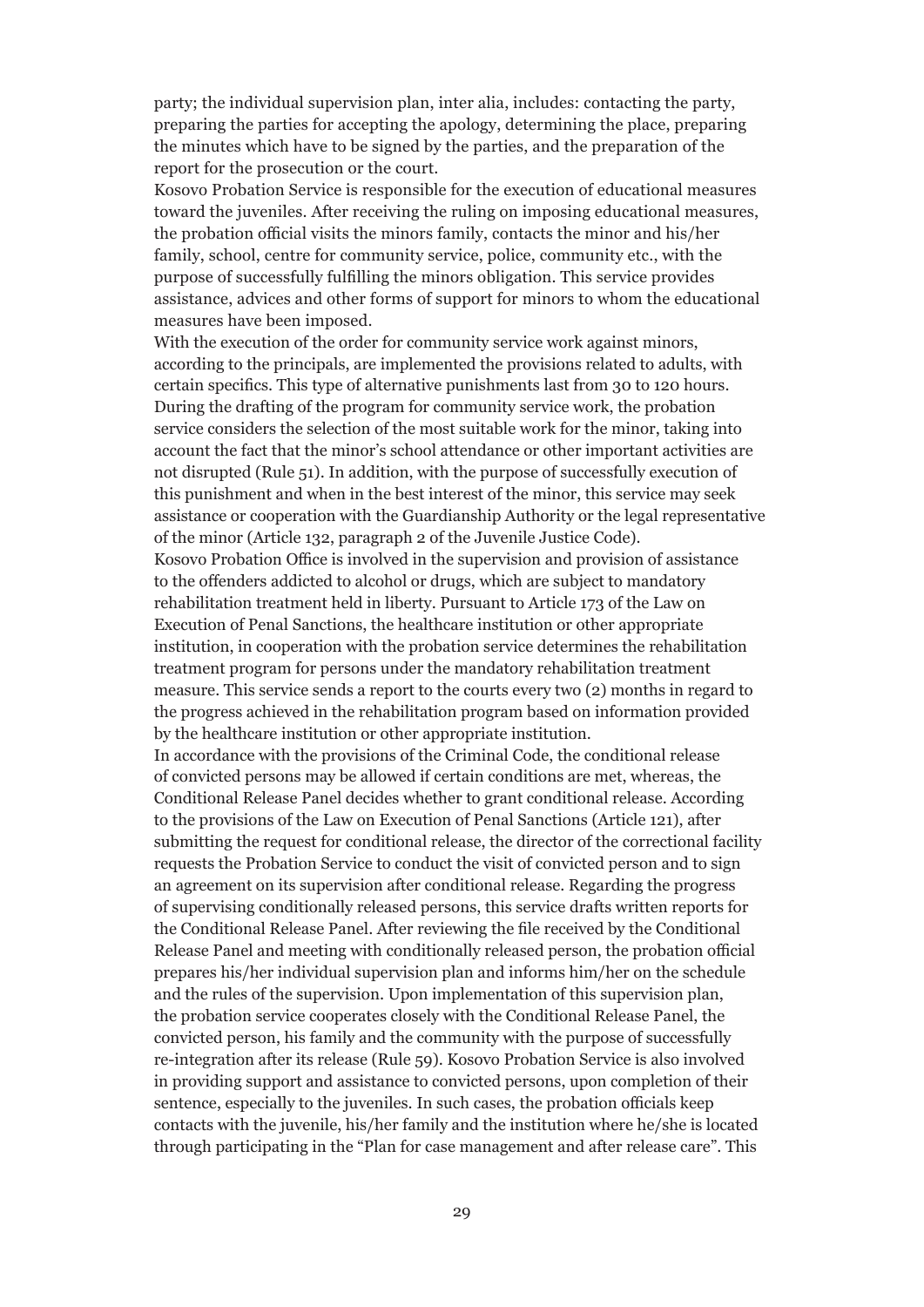care and assistance is provided with the sole purpose that the juvenile, after leaving the correctional institution, is successfully reintegrated in the social environment. In its work, the Probation Service pays great importance to the drafting of individual supervision programs and their implementation in practice. Such program should be approved by the Director of the respective Regional Office. Persons under supervision should be informed with regard to the content of the program and cooperate in its implementation (Rule 44). This program may be reviewed and amended depending on the circumstances which appear during the supervision period. Kosovo Probation Service is not included in the procedures of granting pardon or amnesty.

#### *Table 4. Other probation activities in the enforcement stage*

| Providing support to the families of the offenders/detainees                     |              |
|----------------------------------------------------------------------------------|--------------|
| Coordinating volunteer prison visitors                                           |              |
| Preparing offenders for (conditional) release                                    | $\mathbf{X}$ |
| Preparing prisoners for home leave and/or providing support<br>during home leave | $\mathbf{X}$ |
| Providing support to persons that have been pardoned or<br>amnestied             |              |
| Providing advisory report with respect to amnesty or pardon                      |              |
| Other tasks that are not included here                                           |              |

#### **5.3 Care and after-care outside the criminal justice system**

According to European Probation Rules, the Probation Service may be included in the process of supervising released persons; following early release shall aim to meet the offenders' settlement needs such as employment, housing, education and to ensure compliance with the release conditions in order to reduce the risks of reoffending and of causing serious harm (Rule 61). Despite the requirements of this rule, so far, Kosovo Probation Service was not included in such activities since such issue was not requested.

## **6. Probation methodology**

#### **Relevant Probation Rules**

In Kosovo Probation Service, a person can be involved in probation only with his/her consent, expressing the willingness to cooperate (Rule 6).

During the pre-trial procedure, the procedure for supervision the execution of measures and alternative punishments, the supervision of persons addicted to drugs or alcohol, supervision and assistance of persons on conditional release, as well as performing other activities - probation officers assess, in details, cases under supervision. Also, offenders, whenever possible, are provided with the opportunity to contribute to the formal assessment, considering their views and aspirations for successful realization of their rehabilitation process. The offenders shall be made aware of the process and outcomes of the assessment (Rule 68). In Kosovo Probation Service, probation officials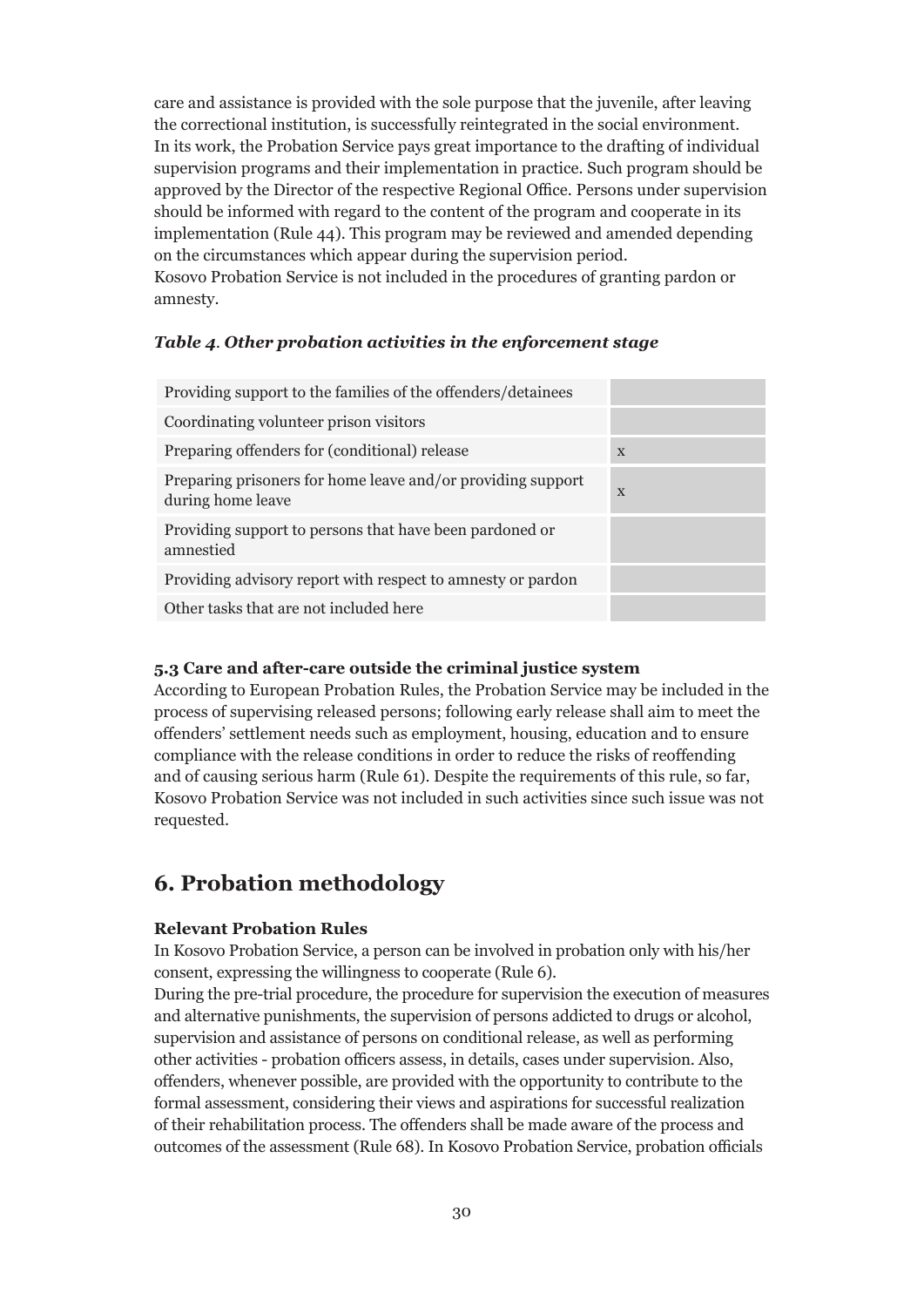should fully guarantee the confidentiality of personal data. Any person involved in the probation must cooperate with the probation officer. He/she must be notified regarding the content of individual treatment program and to accept it, while he/she can express acceptance by signing this document. Usually, upon the acceptance of the case in relevant Regional Directorate of the Probation Service, firstly it is assigned the probation official (case manager) responsible for supervision of the case, since the receipt of the request or the court decision until the end of the all procedures related to the concerned case (Rule 80). This includes file keeping with all documents related to the case, gathering information about the case, its supervision, maintaining contacts and cooperation with the offender, his/her family, community, and other relevant institutions with the purpose of sharing information, reporting the case in court or prosecution office etc.

Regarding the cases of supervision of execution of measures or alternative punishments, the supervision of persons addicted to drugs or alcohol or supervision of persons on conditional release, case manager, based on the needs of the person under supervision, after receiving information from contacts with him/her and others, prepares the individual supervision plan for the convicted person or person on conditional release. Usually, the individual supervision program or plan contains some elements, such as: general data for the convicted person; measures and any special obligation imposed by the court, prosecution or conditional release panel, as well as steps to be undertaken by the probation service for the fulfilment of these measures and obligations; needs of the person under supervision and goals to be met; risk for recurrence of the offense or the possible risk of any damage to his/her health; tools and methods to be implemented for fulfilling these tasks; number and time of meetings to be held between the probation official and the person convicted; content, duration and mode of implementation of the rehabilitation treatment program for persons addicted to drugs or alcohol; accurate description of the actions to be undertaken regarding the execution of the community service work etc. The rights and responsibilities of case managers are set forth by the provisions of the bylaws. So, for example, for the case of supervision of execution of an order for community service work, case manager tasks are related to the supervision of the convicted person to perform community service work within the prescribed deadline and other tasks, as determined by an individual program of labour activities. In such case, case manager, upon receiving the decision of the court, calls the convicted person within seven (7) days of the receipt of the final decision. If the convicted person does not appear and does not justify it, then the court must be informed about this. At the first contact with the convicted person, the case manager informs the convicted person regarding the manner of execution of this punishment. No later than thirty (30) days from the appearance of the convicted person for the first time, the case manager approves the individual supervision plan and submits it to the competent court or prosecutor. This plan includes data regarding the contacts that must be realized with the convicted person and, in agreement with the convicted person, establishes the type of work, the number of hours per day, the number of working days, the responsible institution and person of the place where work will be performed etc. Regarding the commencement of community service work, the case manager issues a decision defining the place, date of commencement and duration of community service work. The case manager, in cooperation with the institution where is performed community service work, keeps records on the number of hours and the progress. After holding the half of the hours, it shall inform the competent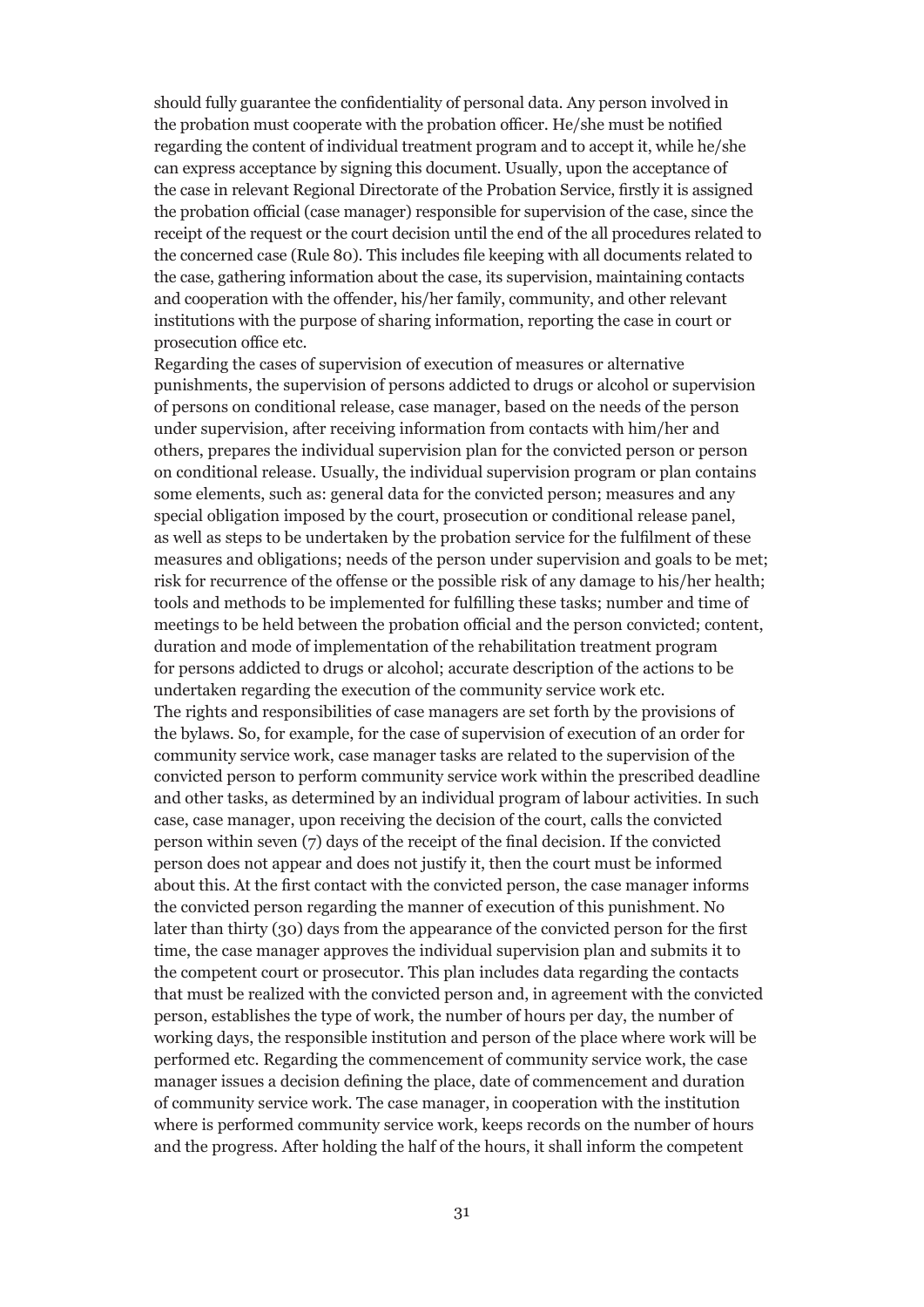court or prosecutor on the progress of the program. Depending on the progress, or if eventually there are difficulties in execution of this punishment, the court must be notified. Upon the completion of community service work, case manager is obliged to prepare a final report to the court or prosecutor's office within 15 days of completion of community service work.

The case manager must keep accurate records or register on all cases assigned by the head of regional office and all the actions performed in relation to that case, from the moment of acceptance until the completion and submission of the case (Rule 88). This record should include also the assessment, planning and interventions. Case records and actions performed by case manager should be kept in electronic and physical form, and must be in full compliance with each other, from the beginning to the end.

The case is considered completed for probation service, when the case manager submits the social inquiry, pre-sentence report, the final report of supervision or execution of the measure or alternative punishment, or the report on the failure to execute the measure or alternative punishment, i.e. notification for failure to conduct social inquiry or pre-sentence report and other forms, in accordance with the deadlines set by the prosecution, courts and conditional release panel.

Probation service officials, upon supervision, conduct necessary assessments through a systematic and thorough consideration of the individual case, including risks, positive factors and needs, required interventions and the offenders' responsiveness (Rule 66). It is recommended to conduct the assessment in several phases, especially at the time of the imposition of the measure or alternative punishment; at the beginning of supervision; whenever are noticed significant changes of offenders; when it is necessary to make corrections in the supervision plan; and at the end execution of supervision measure. However, as a rule, Kosovo Probation Service assesses the individual progress of offenders at regular intervals and such progress also affects the eventual changes and corrections of the work plan for the remainder of supervision.

According to the provisions of Kosovo legislation, Kosovo Probation Service must submit periodic written reports, and more often when necessary, to judicial authorities (prosecutors, courts) and to the Conditional Release Panel regarding its work, achieved progress in supervising the execution of measures and alternative punishments, the supervision and assistance to offenders addicted to drugs or alcohol, the supervision of the persons on conditional release, etc.

Kosovo Probation Service reports to the Ministry of Justice. In order to successfully implementation of the work of this service and supervision of the implementation of its works, the Ministry of Justice, through its bodies (such as the Inspectorate), inspects the work of the service and make publicly the eventual findings (Rule 103). Also, other independent bodies can monitor the work of this service, by conducting visits to this service or through other forms of monitoring.

## **7. Finances, Accounting, Registration Systems and Evaluation Procedures**

#### **7.1. Finances**

Kosovo Probation Service is funded entirely by the state budget. Up till now the financial position of this service is stable because the Ministry of Justice finances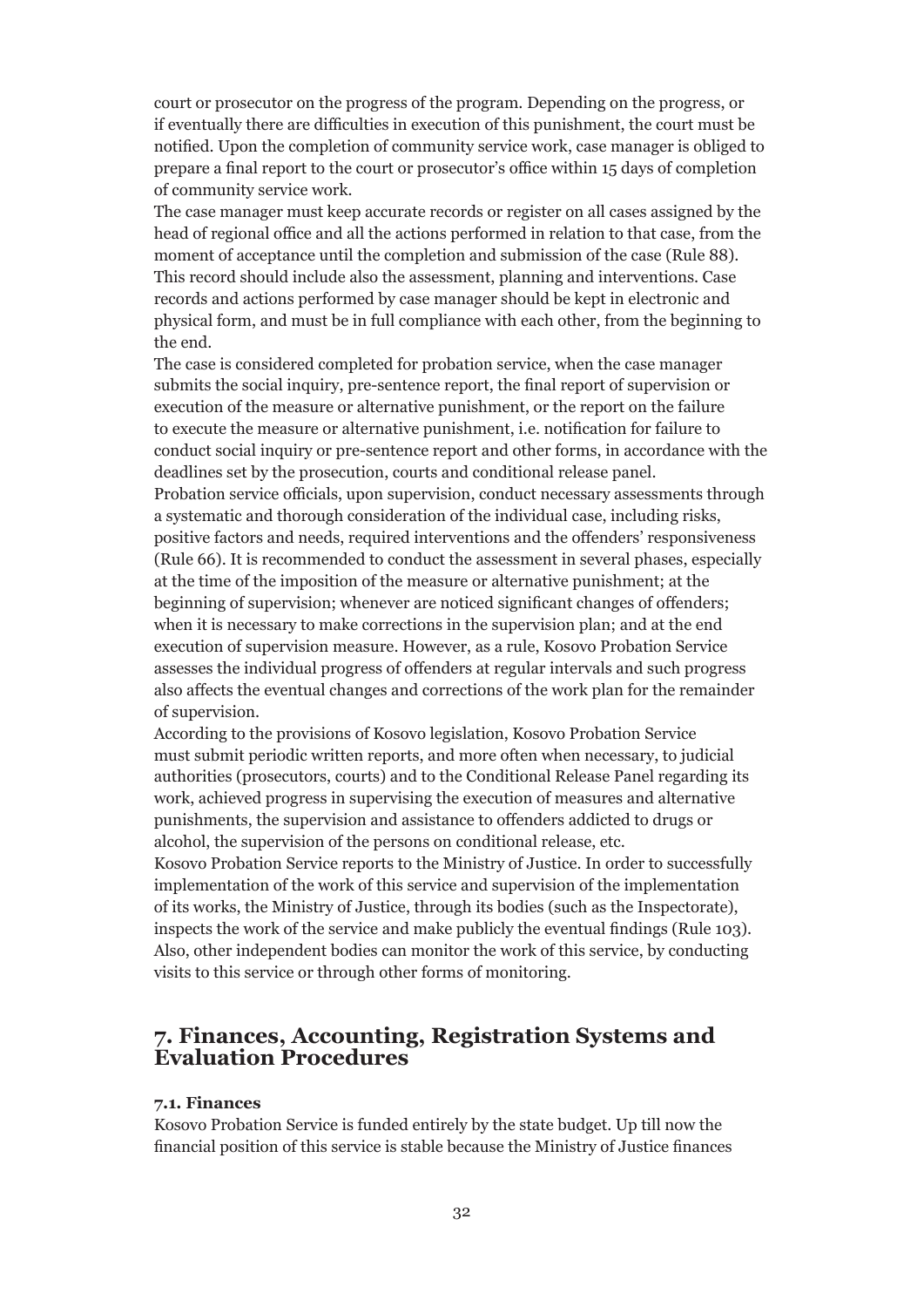its activities on a regular basis (Rule 10). According to applicable law provisions in the field of Probation Service, staff remuneration, benefits and conditions of employment reflect the standing of their profession and are adequate to the nature of their work (Rule 33). There are no private funds for the operation of this service, and there is no any other funds established from this service for its activity. Expenses for the operations of this service, which includes salaries and allowances, for goods and services and utilities, are allocated for each year based on the Law on budget approved by the Assembly of Kosovo.

For 2014 the total amount of funds allocated for Kosovo Probation Service is 569,241.30 Euros. Of this amount the costs for salaries and allowances are 441,471.00 Euros, goods and services 102,270.30 Euros and municipal services 25,500.00 Euros, whilst the expenditures for 2014 are amounted 543.430.00 Euros. However, one should also bear in mind that this service has only 73 staff people employed.

#### **Table 5***. Prison / Probation expenditure*

|                                                         | <b>Probation Services</b> | <b>Prison System</b> |
|---------------------------------------------------------|---------------------------|----------------------|
| Total current yearly expenditure                        | 543.430.00                | $\mathbf{X}$         |
| Average number of employed staff                        | 73                        | X                    |
| Daily average number of offenders/clients dealt<br>with | 518                       | X                    |

#### **7.2. Accounting**

Kosovo Probation Service is not independent in the field of financial management. All costs of these service activities must be approved by the Budget and Finance Division, which operates under the Department of Finance and General Services of the Ministry of Justice. The cost of this service is subject to internal audit by the Internal Auditor (Internal Audit Division, which exists within the Ministry of Justice), as well as they are subject to the external auditing. Up till now there has been conducted no regular government inspection and/or independent monitoring for the activities of Kosovo Probation Service (Rule 15), and also there are no systematic scientific researches that would enhance the effectiveness of probation work and would guide probation policies and practices (Rule 16).

#### **7.3. Registration Systems and Evaluation Procedures**

The Kosovo Probation Service does not have a registration system related to activities of probation officials and probation service in general. This is planned for the future. Important information for persons subject to the probation and other data related to the activity of this service are stored in special physical and electronic files, which should complement each other. These files contain important data and documents dealing with cases managed, social inquiries, reports drafted etc. This is not sufficient however and it is necessary to do more in order to improve the registration system and the evaluation procedures of Probation Services' activities in the future through revision of existing laws, policy and practice of sound scientific knowledge and research that meets the internationally recognized standards (Rule 105).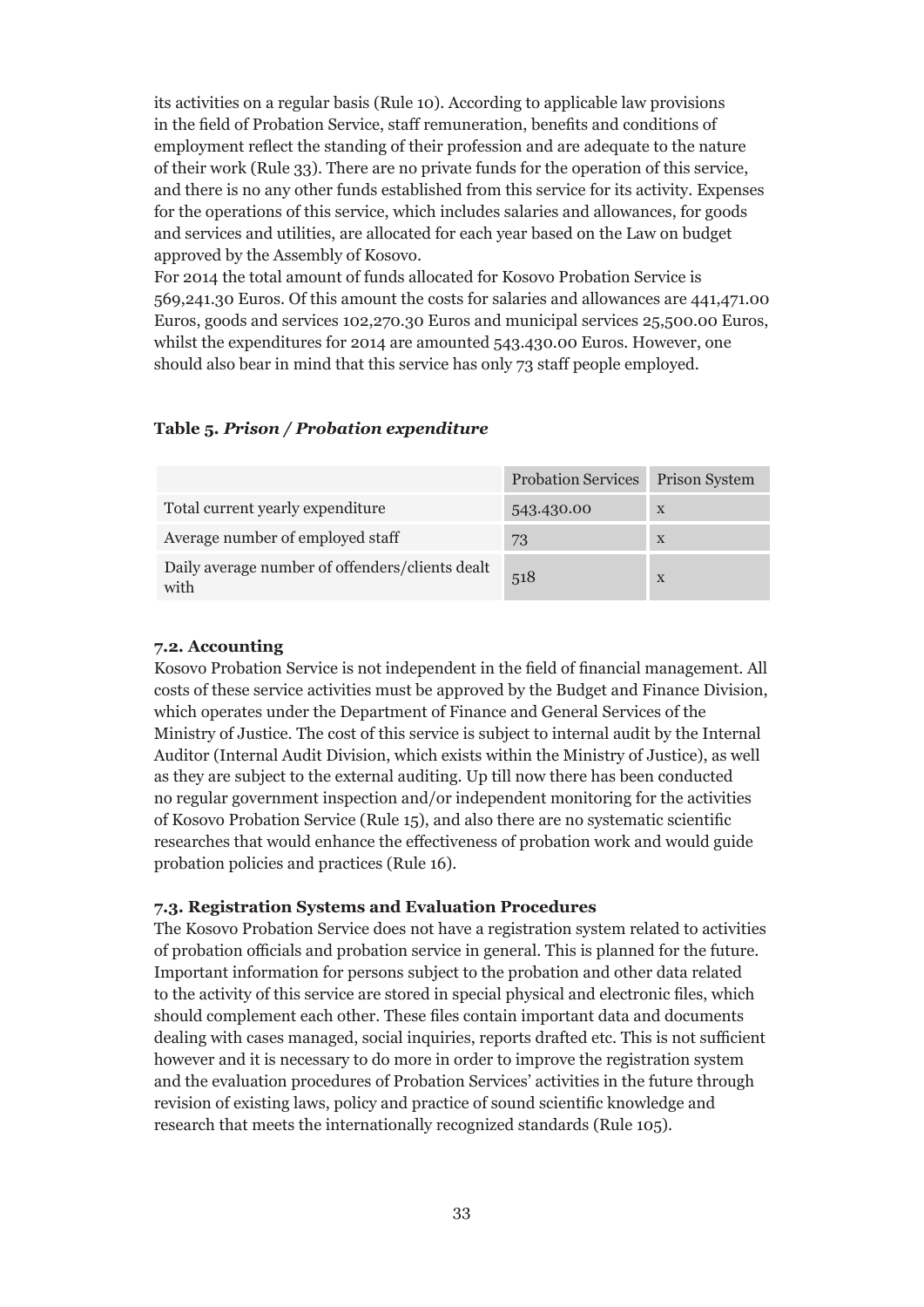## **8. Societal Support and Clients' Views**

#### **8.1 Societal Support and public opinion**

The work of Kosovo Probation Service is public. In accordance with European Probation Rules, this service informs the media and the public on its work and activities (Rule 17). Under Article 232 of the Law on execution of penal sanctions, Minister of Justice and General Director of the Probation Service, directly or through authorized persons, inform the public about the activities of probation service given that official secrecy is not breached, to not seriously endanger the safety or performance of probation work.

The wide media and public are regularly informed on work carried out by the probation service and the results of its work (Rule 106). Information is done in several ways such as: statements in the public media, television shows and through web pages. On the website of the Ministry of Justice, among other published information are: mission and duties of Kosovo Probation Service, its organizational structure, contacts, international cooperation, its activities, the relevant legal documents, service business reports and other important data. Kosovo Probation Service, starting from 2006, publishes the *Annual Bulletin*, which presents in detail the activities of this service in a calendar year and different cases from the practice of its work are presented as well.

#### **8.2 Clients' Views**

Given the fact that Kosovo Probation Service is a new service, and in the absence of a genuine collaboration between academic institutions on the one hand and probation service on the other hand, we can conclude that so far no special scientific research has been realized that would represent the views of clients (the suspects and convicts) regarding this service and its activity.

## **9. Probation Clients' Rights**

The Constitution of the Republic of Kosovo which guarantees direct application of international agreements and instruments and other legal acts in force in the field of probation ensures the observance of some fundamental principles dealing with the rights of persons under probation. Thus, under Article 5 of the Law on Execution of Penal Sanctions, the execution of penal sanctions, including alternative punishments are executed in a manner that ensures the humane treatment and respect for the dignity of each individual. The execution of these penal sanctions is completely impartial. During its work, the probation service ensures that there is no discrimination on grounds of race, colour, sex, language, religion, political opinion, national or social origin, relation to any community, property, economic and social condition, sexual orientation, birth, disability or other personal status. Any person involved in the probation is guaranteed by legal provisions regarding professional confidentiality, data protection and information sharing (Rule 41). A person can engage in probation only by his consent, and he/she has access to all the data from his personnel file to the extent required by law and does not violate the privacy of others (Rule 92).

The rights of persons in probation are guaranteed throughout the entire exercise service activities dealing with such persons. So, for example, the execution of the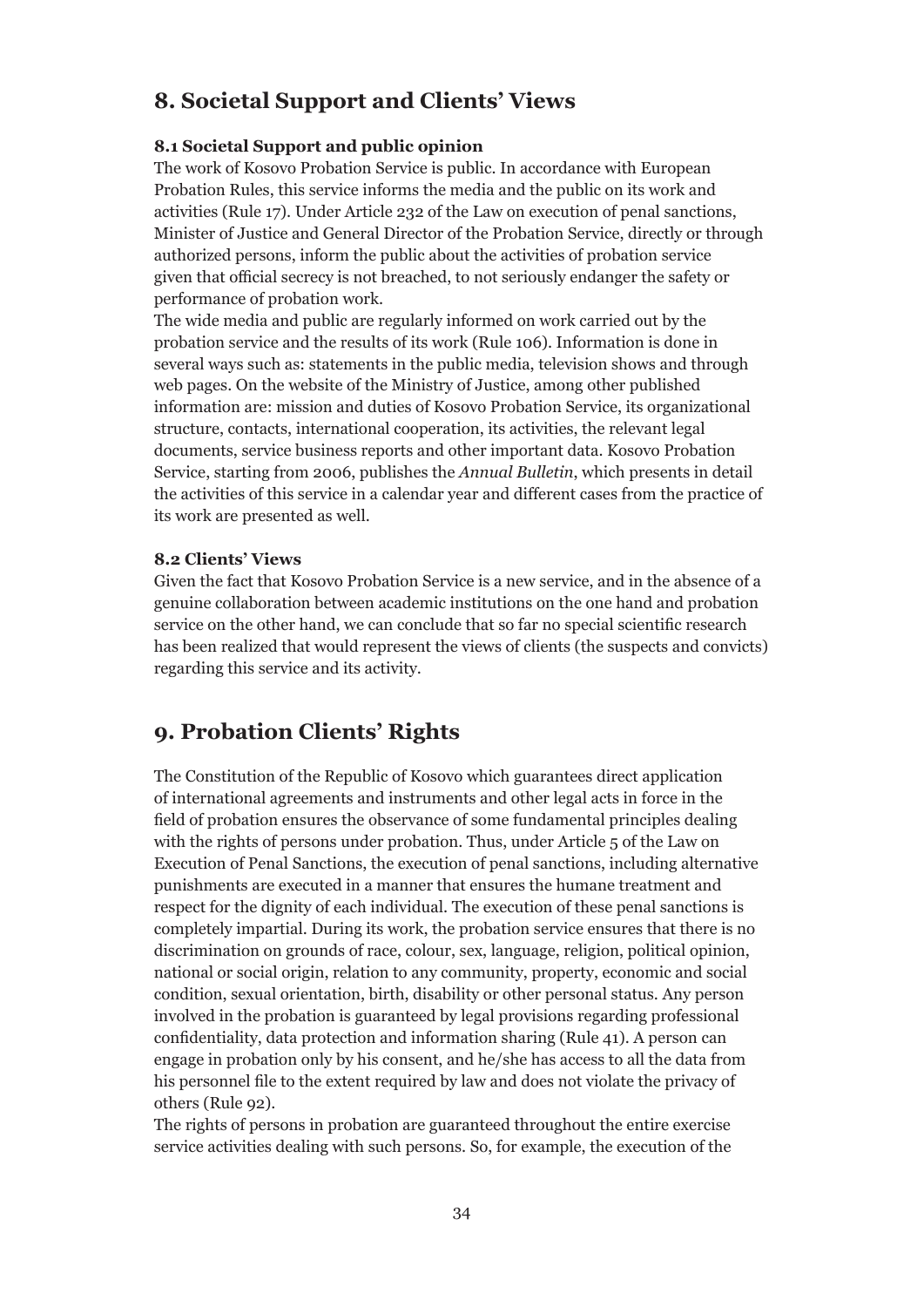order with work in community service applies to the extent that ensures full respect of the rights of convicted persons with this punishment. This punishment can be performed to institutions and organizations with which the Probation Service has signed a contract for the performance of such works. The convicted person is allowed to work in community service in accordance with his/her medical condition, skills and his/her past (Article 152 of the Law on Execution of Penal Sanctions). This work must in no way be offensive or degrading character. During the execution of the punishment, general labour rules apply, which are provided in more details by bylaw acts, and which relate to working hours, breaks, holidays and protection in the workplace. Community service work may be postponed or suspended for the causes provided by law (Article 155 of the Law on execution of penal sanctions). Each person in probation is entitled to a complaint procedure accessible, equitable and effective (Rule 14). He or she is entitled to file a complaint against the conduct or any procedure undertaken by probation official if he/she considers that his/her rights are violated. Complaints may be submitted verbally or in writing to the competent probation office, which will decide on the complaint within the legal deadline. If such person is not satisfied with the response to the complaint, he or she has the right to appeal even to the General Directorate of the Probation Service. Also, the person in probation can address an appeal even to other bodies outside probation system, including the Ombudsperson.

## **10. Developments to be expected**

#### **10.1 Developments in coming years**

Kosovo Probation Service is a new service, but with a very successful development since its establishment up to date. In the field of Kosovo Probation Service it should be worked further towards the harmonization of legislation with European standards and full implementation of Recommendation CM/Rec (2010)1 of the Committee of Ministers to member states on the Council of Europe Probation Rules, adopted on 20 January 2010. Developments in coming years designed to implement several strategic objectives of the Kosovo Probation Service. Based on the Strategic Development Plan 2012-2016, prepared by this Service, as the strategic objectives of the Kosovo Correctional Service will be:

- 1. Professional promotion of probation officials to supervise the convicted persons and persons conditionally released with measures and alternative punishments. Profiling of probation staff to work with convicted juveniles, adults and released on condition enables greater efficiency and professionalism in the performance of duties. To achieve this objective, this service staff should proceed with specialized training in order to acquire specific knowledge and skills, in particular in the field of designing individual programs of supervision, risk assessment, provision of support etc.
- 2. Professionals awareness and wider on imposing measures and alternative punishment and the role of the Probation Service. Achieving this objective will make possible to increase the number of measures and alternative punishment against perpetrators, in which case it would become possible to reduce the number of convicted persons in correctional centres, whereby the state budget shall be saved. Also, it would allow the elimination of the negative effects of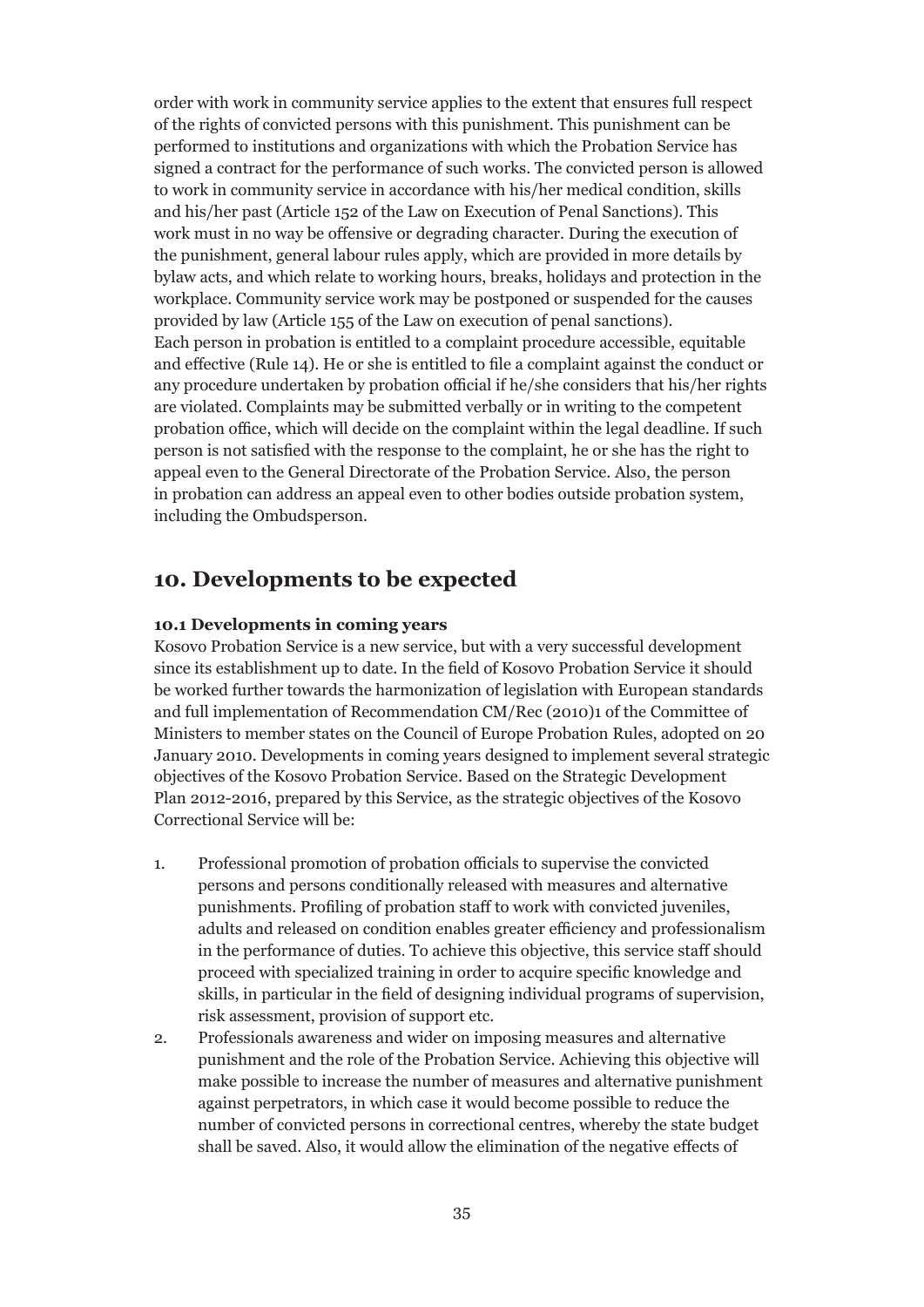imprisonment and increasing the level of re-socialization and reintegration of convicted persons. This objective will be accomplished through several forms such as: community and partners in justice awareness on the role and importance of the Probation Service, the organization of roundtables, seminars, workshops, and conferences with prosecutors, judges, police officers, members of other bodies etc., various publications and other forms.

- 3 Adoption and promotion of bylaw acts in accordance with the laws in force for the execution of measures and alternative punishments. This objective shall be achieved through the issuance of new bylaw acts in the field of probation service.
- 4. Development and capacity building in re-socialization, assistance and reintegration of convicted into society. This objective will involve the provision of various services and assistance of persons in probation e.g. providing of various courses for vocational training, psychological counselling, treatment and support for persons addicted to drugs or alcohol, support to education and employment etc.
- 5. The application of electronic supervision system. The Draft Law on the electronic monitoring of persons whose movement is limited by the decision of the Court or of the Conditional Release Panel is in the process of the adoption by the Assembly of the Republic of Kosovo. The purpose of this law is to increase the level of public safety and to ensure effective execution of court and Conditional Release Panel decisions. The adoption of this law would have great advantages for successful completion of tasks by probation service and successful reintegration of convicted and conditionally released persons into the community.

Alongside these developments expected to occur, other new strategic and development plans which will include other developments, including data registry computerization system and activities of Kosovo Probation Service will be expected in coming years.

These objectives of this service, as well as other development objectives should always be in accordance with the rules deriving from the European Probation Rules and other standards contained in international acts recognized in the field of probation.

## **11. Important Publications**

- Bell, M., ed. (1941): *Probation and Parole Progress*, Yearbook of National Probation Association, Broadway-New York.

- van Kalmthout, A.M., Derks J.T.M., eds. (2000): *Probation and Probation Services: A European Perspective,* WLP, Nijmegen.

- Petersilia, J., ed. (1998): *Community Corrections: Probation, Parole and Intermediate Sanctions,* Oxford University Press, New York-Oxford.

- Bottoms, A., Rex, S., Robinson, G. Eds. (2004): *Alternatives to Prison: Options for an insecure society,* Willan Publishing, Cullompton, Devon.

- Morris, N., Tonry, M., (1990): *Between Prison and Probation: Intermediate Punishments in a Rational Sentencing System*, Oxford University Press, New York-Oxford.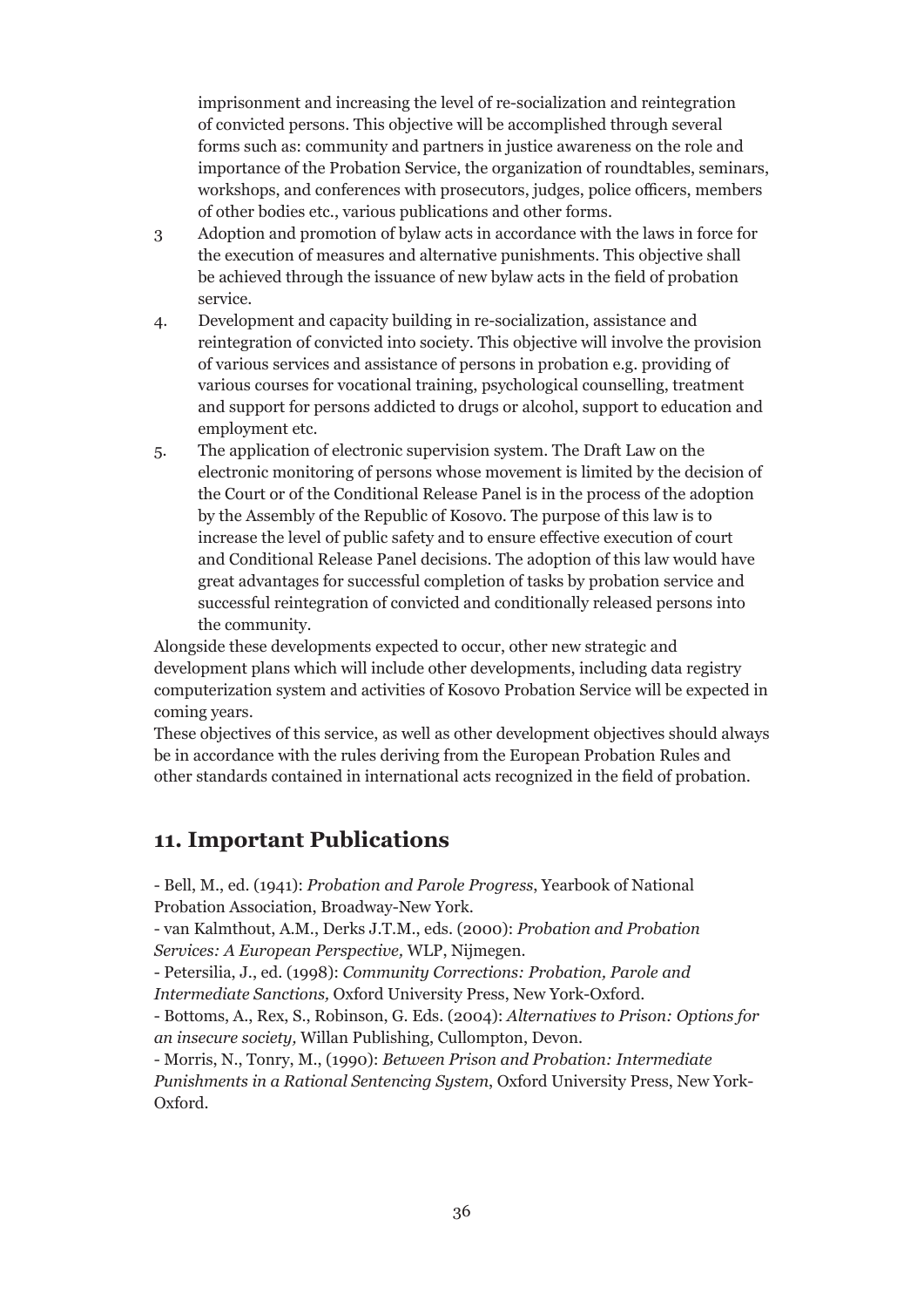#### Kosovo:

- Gashi, R. (2013): *Execution of alternative punishments*, textbook, Prishtina, p.207. Provision of Measures and alternative punishment envisaged in Kosovo criminal legislation and the role of the Probation Service in their execution marks a major innovation and progress in the re-socialization process of convicted persons and successful combating of the crime. This has increased the interest of the public and professionals especially that of researchers with regard to these punishments, which had an impact in the need for introduction of a new course at the master studies program of the Faculty of Law at the University of Prishtina "Hasan Prishtina" titled "*Execution of alternative punishments*". Knowledge and basic concepts related to the execution of alternative punishments are outlined in this work. Within this work are presented and analysed scientifically several issues such as: Meaning and basic characteristics of alternative punishments and measures; their types; organization of alternative punishments execution; background and scope of the Kosovo Probation Service, principles of its work; role and activity of this service; execution of punishments and alternative measures separately, with special focus on the Republic of Kosovo etc.

- Gashi, R. (2008): *Kosovo Probation Service: History, scope, organization and its activity,* Law, Journal for juridical and social issues, no.3-4, Pristina, pp.7-33. In this scientific work, some data relating to the history and scope of the Kosovo Probation Service and its organization are introduced and analysed followed by an overview and a detailed analysis of its activities since establishment, focusing also on the difficulties this service encountered and successes of its work.

- Gashi, R. (2003): *Alternative Punishments in the Draft of the Provisional Criminal Code of Kosovo*, Kosovo Legal Studies, vol.4, Prishtina, pp.19-22.

In this scientific work, types and characteristics of alternative punishments prescribed by the Provisional Criminal Code of Kosovo, as well as new punishments set forth by criminal legislation of Kosovo are introduced and analyzed.

- *Annual Bulletins of Kosovo Probation Service for 2006-2013*, publisher: Kosovo Probation Service, Prishtina.

The activity of this service and numerous cases from its work during the year are presented in annual bulletins published by the Kosovo Probation Service.

## **12. Main Addresses, Phone & Fax Numbers, E-mail Addresses, Home Pages**

| Ministry of Justice                                 | University of Prishtina "Hasan Prishtina" |
|-----------------------------------------------------|-------------------------------------------|
| <b>Kosovo Probation Service</b>                     | Faculty of Law                            |
| Address: Former "Rilindja" Building                 | Str. Agim Ramadani, n.n.                  |
| VI <sup>th</sup> floor, Room 604, Prishtina, Kosovo | 10 000 Prishtina, Republic of Kosovo      |
| Tel/Phone: +38138 200 18321                         | Tel. +381(0)38 229 063/220 484            |
| $Fax: + 3813820018320$                              | Fax. +381(0)38 229 744                    |
| Home Page: http://www.md-ks.org/                    | Home page: http://www.uni-pr.edu/         |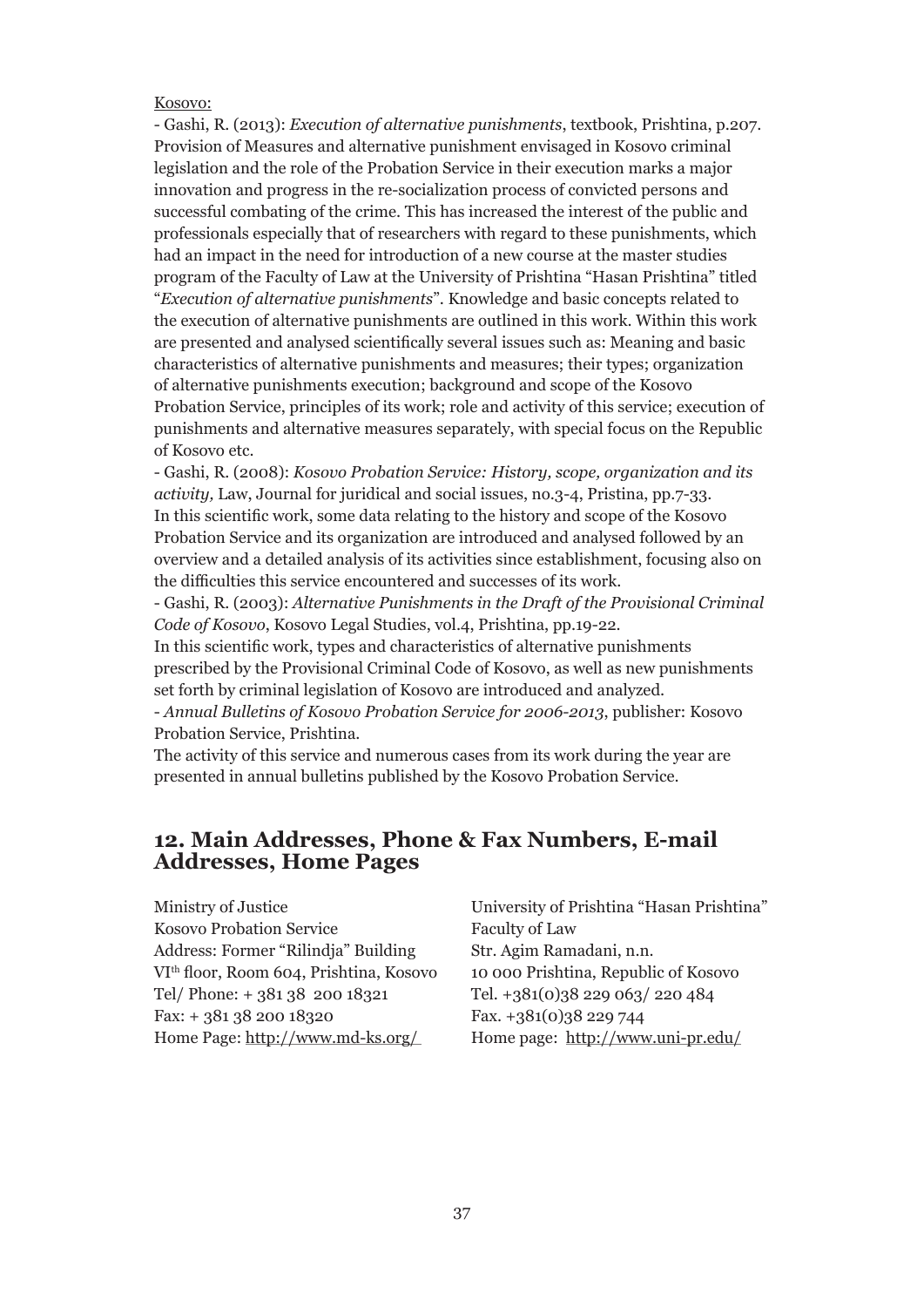



#### **General Information**

- Number of inhabitants: 1,820,631 in 2013.
- Probation population rate per 100,000 inhabitants: 28,9
- Link to Probation Service: http://www.md-ks.org/
- Links to websites: http://www.md-ks.org/
- Member of the CEP in: 2011.

#### **Characteristics of the Probation Service**

- Kosovo Probation Service is the central body of the state administration which operates within the Ministry of Justice of the Republic of Kosovo.
- The Probation Service is extended to the entire territory of Kosovo through regional directorates located in seven (7) Regional Centres of Kosovo and its Central Probation Service Office, resident in Prishtina.
- Probation work is conducted by probation officials who enjoy the civil servants status and are employed by the Ministry of Justice,
- The Probation Service is financed from the state budget.

#### **Tasks**

- Organizing, applying and supervising the execution of the alternative punishments and the social re-integration of the convicted persons (probation duties);
- Preparing social inquiries and pre-sentence reports for the committals of criminal acts;
- Evaluating criminal risk factors and assessing the treatment needs of the committers of criminal acts;
- Executing measures of diversion and educational measures for juvenile offenders;
- Supervising and assisting convicted persons serving alternative punishments;
- Supervising and assisting perpetrators addicted to drugs or alcohol subject to mandatory rehabilitation treatment which is executed in liberty;
- Supervising and supporting the convicted persons on parole;
- Developing of individual supervising programs;
- Drafting of reports on the execution of alternative measures and punishments and on conditionally released offenders for the prosecutors, courts and Parole Panel;
- Guiding and supporting convicted persons on the completion of their sentence;
- Keeping evidence and registry of the execution of alternative measures and punishments in electronic system for data management;
- Any other task as defined by the Minister.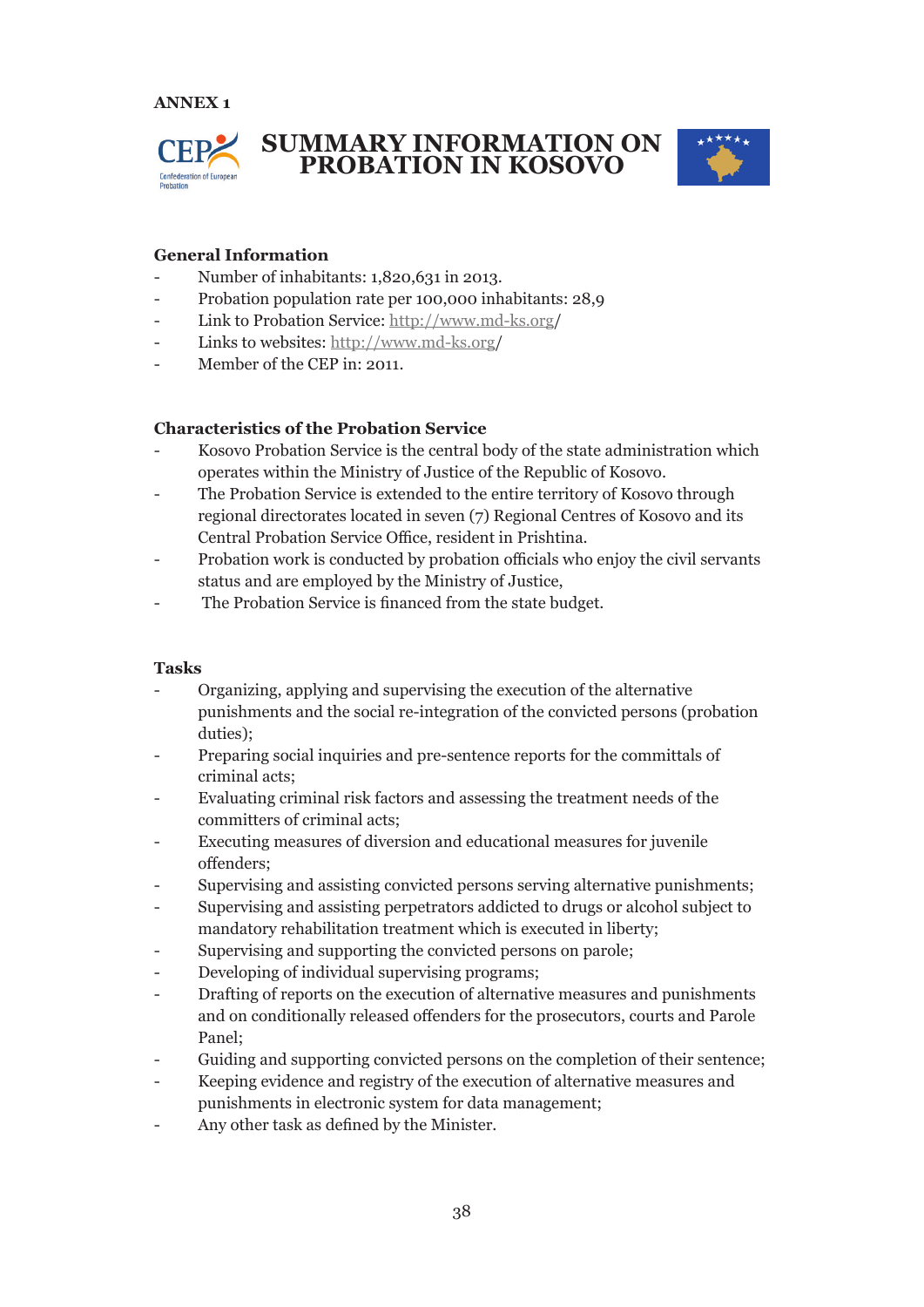#### **Number of staff (average numbers in 2014)**

- Probation Officers (officials): 47
- Probation Managers, all grades: 12
- Administrative support staff, all grades: 14
- Community Service Supervisors:x

#### **Total: 73**

Daily average number of offenders dealt with: 518

#### **New developments**

- In 2002 Establishment of the Kosovo Probation Service
- In 2005 Establishment of Ministry of Justice
- In 2006 Additional responsibilities of the Ministry of Justice, including the coordination and administration of Kosovo Probation Service are provided in UNMIK Regulation No.2006/26.
- In 2008 Adoption of the Constitution of the Republic of Kosovo
- In 2010 Adoption of the Juvenile Justice Code, which sets provisions regarding the role and scope of Kosovo Probation Service in supervision and the execution of certain measures and alternative punishments for juveniles.
- In 2013 Adoption of the Criminal Code of the Republic of Kosovo, which also provides provisions on the types of alternative punishments and the role and duties of probation service.
- In 2013 The adoption of the Law on Execution of Penal Sanctions of Kosovo, which prescribes legal provisions dealing with the responsibilities of Kosovo Probation Service, its organization and the role in the execution of alternative punishments and other activities in the field of probation.
- In 2013 Adoption of the Regulation of the Government of the Republic of Kosovo on the internal organization of the Ministry of Justice, which sets the provisions about the organizational structure of the Kosovo Probation Service.